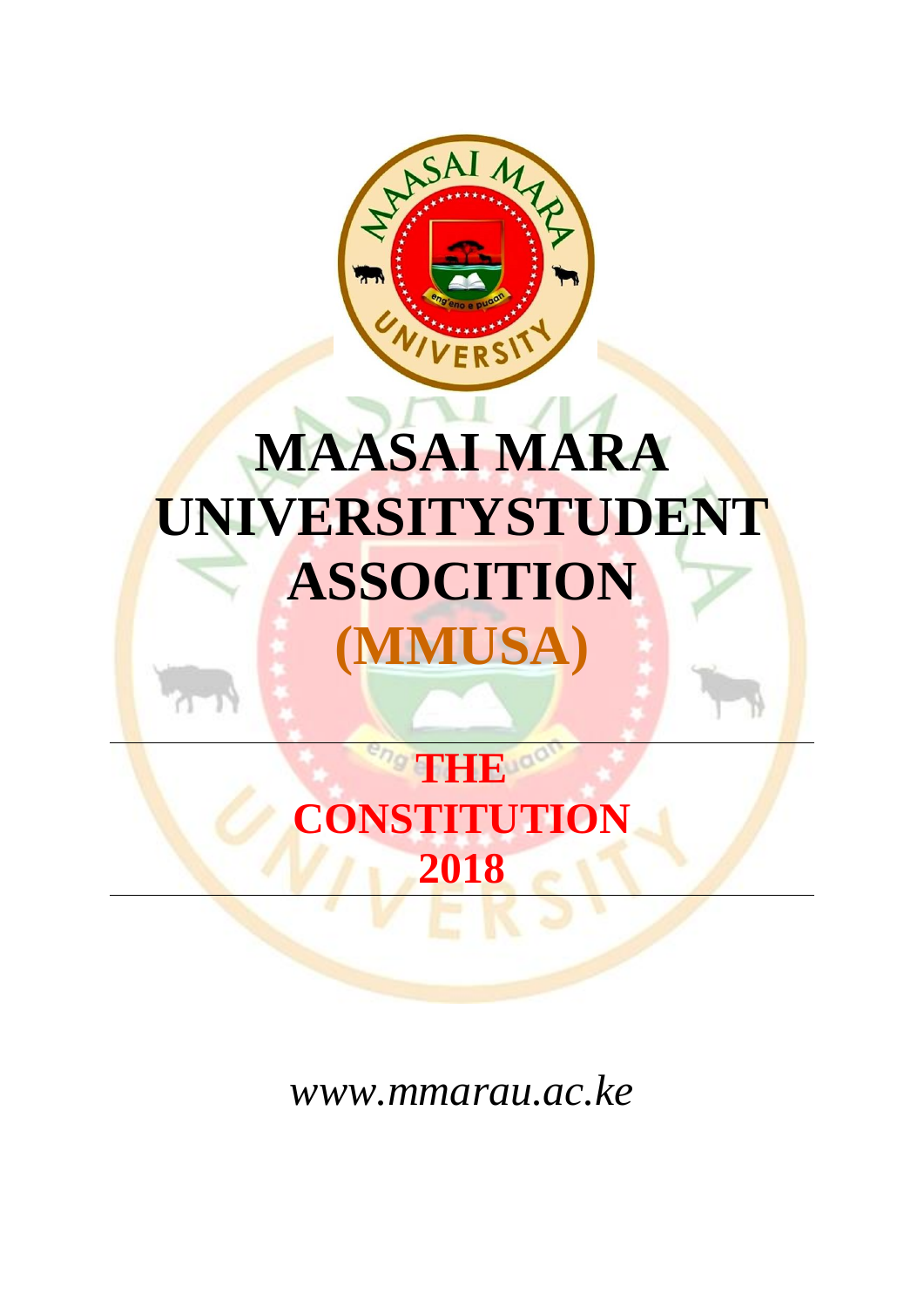# <span id="page-1-0"></span>**Table of Contents**

| ARTICLE 13: Elected Students Representatives from Electoral Colleges26 |  |
|------------------------------------------------------------------------|--|
|                                                                        |  |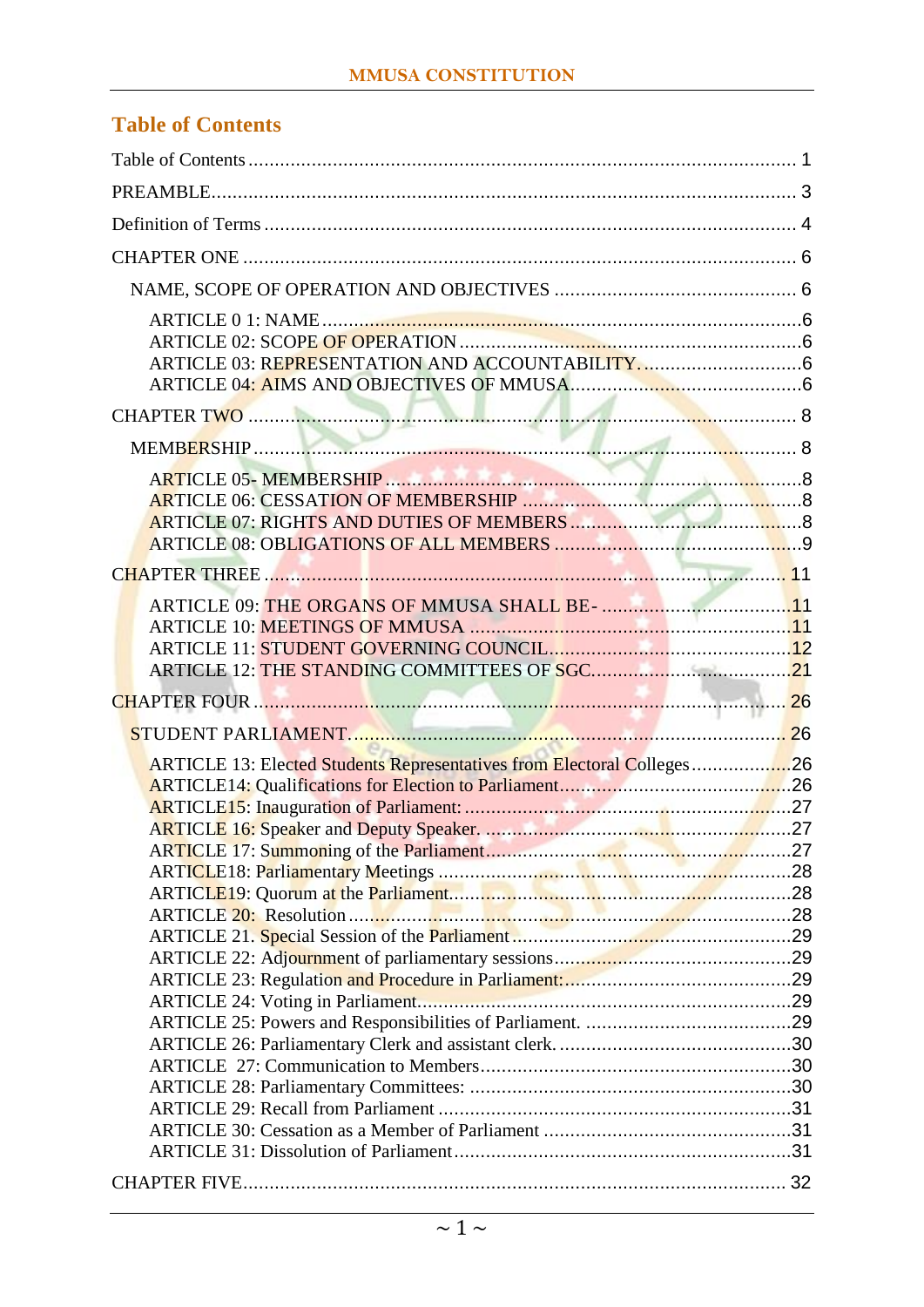| ARTICLE 33: COMPOSITION AND ESTABLISHMENT OF THE                  |  |
|-------------------------------------------------------------------|--|
| INDEPENDENT STUDENTS' ELECTORAL COMMISSION. 32                    |  |
| ARTICLE 34: AUTHORITY AND RESPONSIBILITIES OF ISEC 32             |  |
|                                                                   |  |
|                                                                   |  |
| ARTICLE 37: ELIGIBILITY OF CANDIDATES IN THE ELECTIONS. 35        |  |
|                                                                   |  |
|                                                                   |  |
|                                                                   |  |
| ARTICLE 42: DISSOLUTION OF THE ELECTORAL COMMISSION36             |  |
|                                                                   |  |
|                                                                   |  |
|                                                                   |  |
|                                                                   |  |
|                                                                   |  |
|                                                                   |  |
|                                                                   |  |
|                                                                   |  |
|                                                                   |  |
|                                                                   |  |
| ARTICLE 51: TENDERING, INVESTMENTS AND ASSETS OF MMUSA39          |  |
|                                                                   |  |
|                                                                   |  |
|                                                                   |  |
|                                                                   |  |
| ARTICLE 53: CONDUCT AND DISCIPLINE OF STUDENTS' GOVERNING 41      |  |
|                                                                   |  |
|                                                                   |  |
|                                                                   |  |
|                                                                   |  |
|                                                                   |  |
|                                                                   |  |
|                                                                   |  |
| ARTICLE 60: DISPOSAL OF ASSETS IN THE EVENT OF DISSOLUTION OF THE |  |
|                                                                   |  |
|                                                                   |  |
|                                                                   |  |
|                                                                   |  |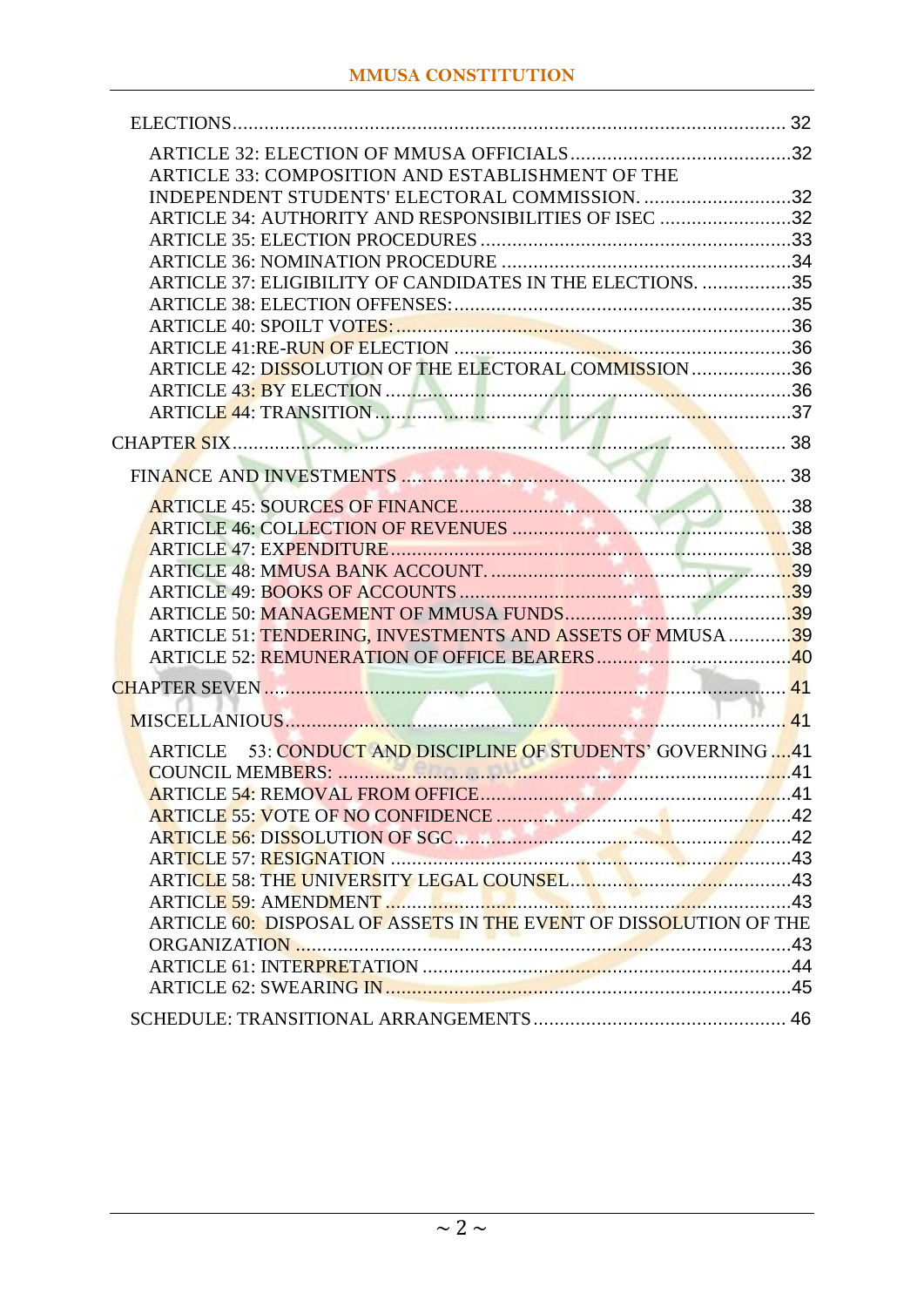# **PREAMBLE**

<span id="page-3-0"></span>By the Provision of Universities (amendment) Act, 2016, The Maasai Mara University Charter 2013, the Rules and Regulations governing the student conduct and discipline;

We, the members of MMUSA, who form an integral part of Maasai Mara University, a microcosm of society that is as rich as it is diverse in intellectual pursuits, personal devotions, moral credence, and cultural heritages,

**HUMBLY** submitting to the supremacy of the Almighty God and recognizing our responsibility before Him, humanity and to ourselves,

**DESIRING** to constitute ourselves as an organization to secure for ourselves and our posterity

Academic freedom, excellence, equality, integrity, innovation, and our welfare,

**HONOURING** the selfless efforts, downsides and successes of the founding and succeeding members.

**PROUD** of the diversity of backgrounds and cultures of members, united by a common purpose and aspirations,

**GUIDED** by the principles, reason, courtesy, and genuine search of all virtues to live in comradeship, peace and to develop salubrious concord with other student bodies, person(s), institutions and all who believe in the ideals of justice, equality and truth,

**RECOGNISING** the supreme authority of the University Council governed and other relevant laws of the land in all activities and organizations of the University,

**ADOPT, ENACT** and give this Constitution to ourselves and our future generations*.*

# *GOD BLESS MMUSA*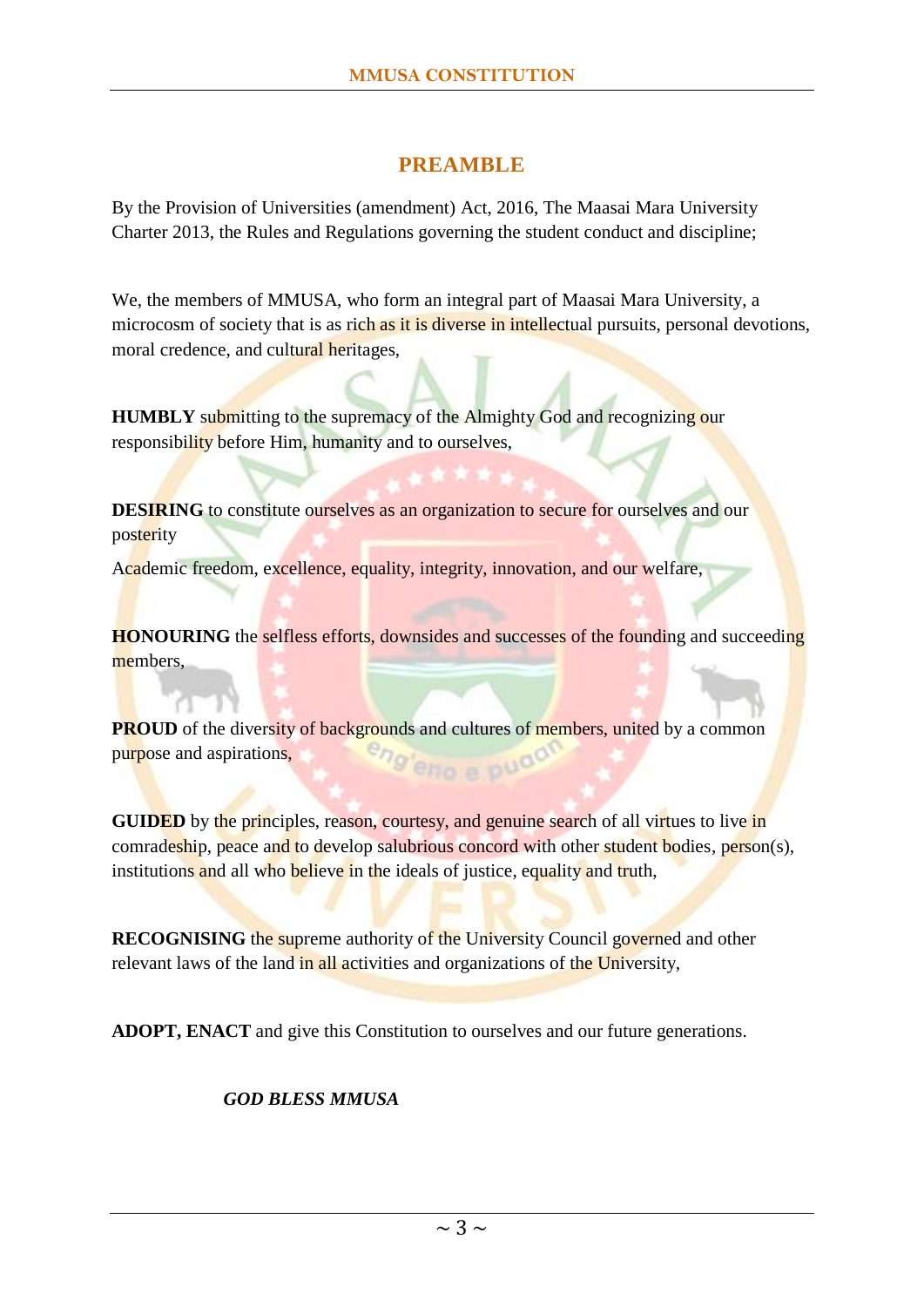# **Definition of Terms**

<span id="page-4-0"></span>In this Constitution unless the context otherwise requires;

**Act:** Means the University Act, 2016.

**Academic Year**: Means a period of two (2) semesters of study and examination as designated by the Senate. Provided, however, that the Senate may designate different dates and different period of such academic year.

**Campus:** Means a campus established by the University pursuant to an order made under section 6 of the Charter.

**Committee:** Is a convened working group of MMUSA for a specific purpose within the protocol.

**Charter:** Means Maasai Mara University Charter granted under Section 19 of the Act.

**Dean:** Means a person elected or appointed by the Council as a Dean of a school/faculty or Faculty as provided in the Statutes.

**Dean of Students:** Means a person appointed by the Council to be in charge of Students Welfare as provided for in the Statutes.

**Deciding Vote:** Means a vote in Parliament that is in place to break a tie, casted by the presiding Chairperson in Parliament.

**Secretary:** Means a person appointed by the Council to be designated as a Secretary in the University as provided in the Statutes.

**Disability:** Means any physical, sensory, mental, epileptic, albinism or other impairment condition or illness that has or is perceived by community to have substantial or long term effect on an individual's ability to carry out ordinary day to day activities.

**Department:** A subsection of the school or faculty that specializes in a discipline.

**Treasurer:** Means a person appointed by the Council to be in charge of financial matters of the University as provided by the Statute.

**Head Office:** Means the office at the Main Campus of Maasai Mara University.

**Independent Student Electoral Commission (ISEC):** Means the Board established to manage Students Elections.

**Original Vote:** Means a vote in Parliament that is in place to represent a person, casted by the presiding Chairman in Parliament.

**Parliament:** Means legislative and oversight organ of the student leadership

**Presiding Officer:** Means an officer in charge of a polling Station.

**Registrar Academics Affairs:** Means a person appointed by the Council to assist a Deputy Vice Chancellor as provide by the Statute.

**Rejected Vote:** Means that vote that is obliterated, damaged, and ambiguous or ineligible that it cannot be deciphered the candidate for whom it was cast.

**Senate:** Means the Senate of the University established under the Charter.

**Semester:** Means a period of study normally consisting of sixteen weeks or its equivalent in contact hours as may be determined from time to time by the university Senate.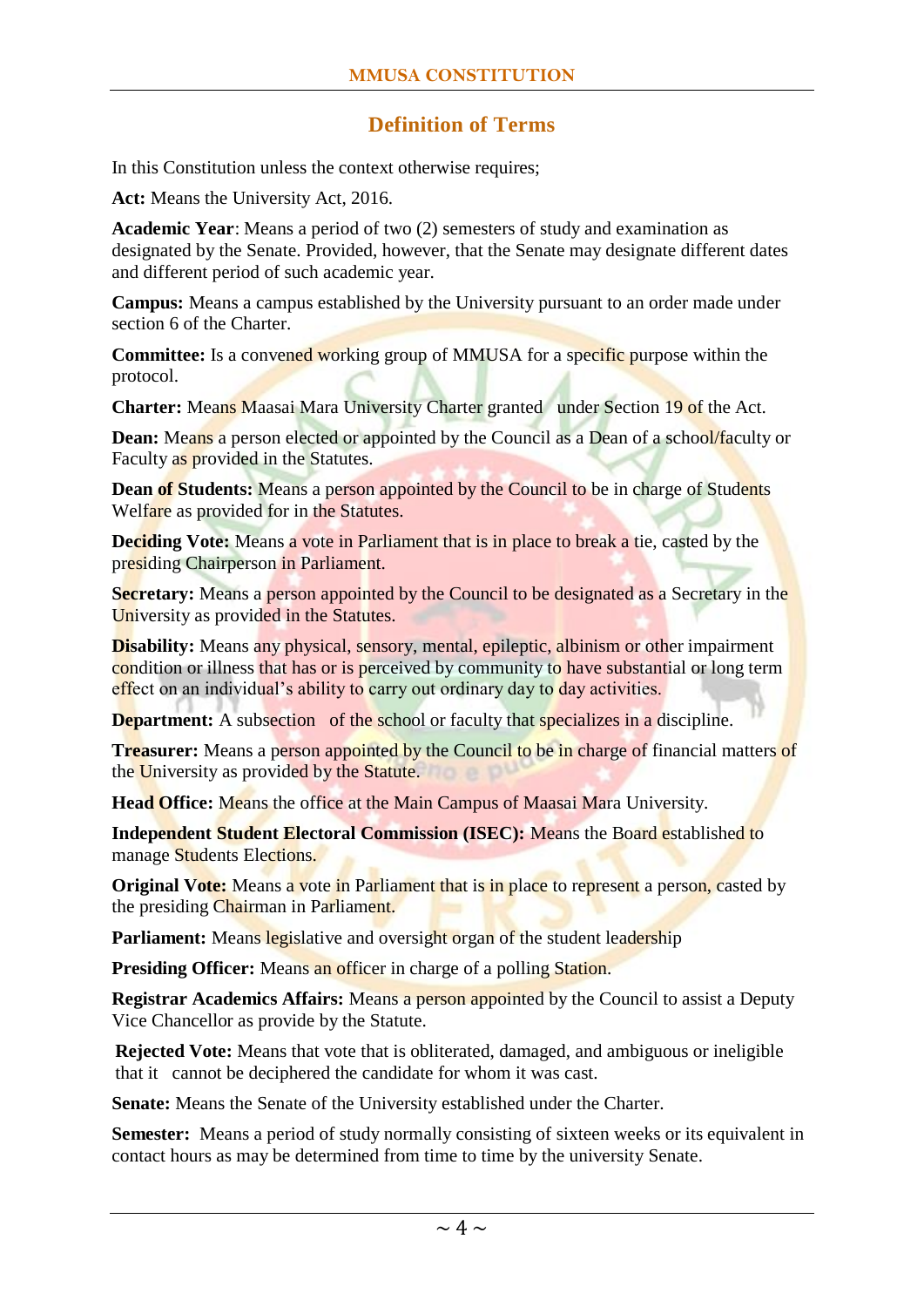**MMUSA:** Maasai Mara University Student Association.

**Student with Special Needs:** shall be used to identify students with disabilities as defined under article 260 of the constitution of the republic of Kenya*.*

**Needy student:** A student who is financially constrained.

**Spoilt Vote:** is an invalid vote, that which has not been casted.

**Statutes:** Means the statutes of Maasai Mara University, the Laws that govern the University.

**Student:** A person duly registered by the university as a learner for the purpose of obtaining an academic qualification of the university.

**Student Governing Council (SGC):** The executive arm of student leadership.

**Student Handbook:** The rules and regulations governing conduct of students of the university.

**Student Organization:** An organization of the students recognized by Council as being an organization representative of the Students of the University and as provided by section 21 of the Charter.

**Study Center:** Means a place outside the University Campuses where a group or groups of Students formally gather for the express purpose of receiving instruction in pursuit of University academic awards conducted by University lectures with the Authority of Senate.

**University:** Maasai Mara University established under Section 3 of the Charter.

**University Council:** Means the Council of Maasai Mara University established under section 36(1) of the University Act.

**Vice Chancellor:** Means the Vice Chancellor of the University appointed under Section 12 of the Charter.

**Bonafide student:** a student who is duly registered of Maasai Mara University, and currently on session.

**Main campus:** refers to the physical location of Maasai Mara University in Narok

**Organs**: The arms of governance which include SGC, Parliament, AGM, SGM and Baraza Electoral colleges:

**Electoral College:** This will refer to a department in the School and will be represented by Delegates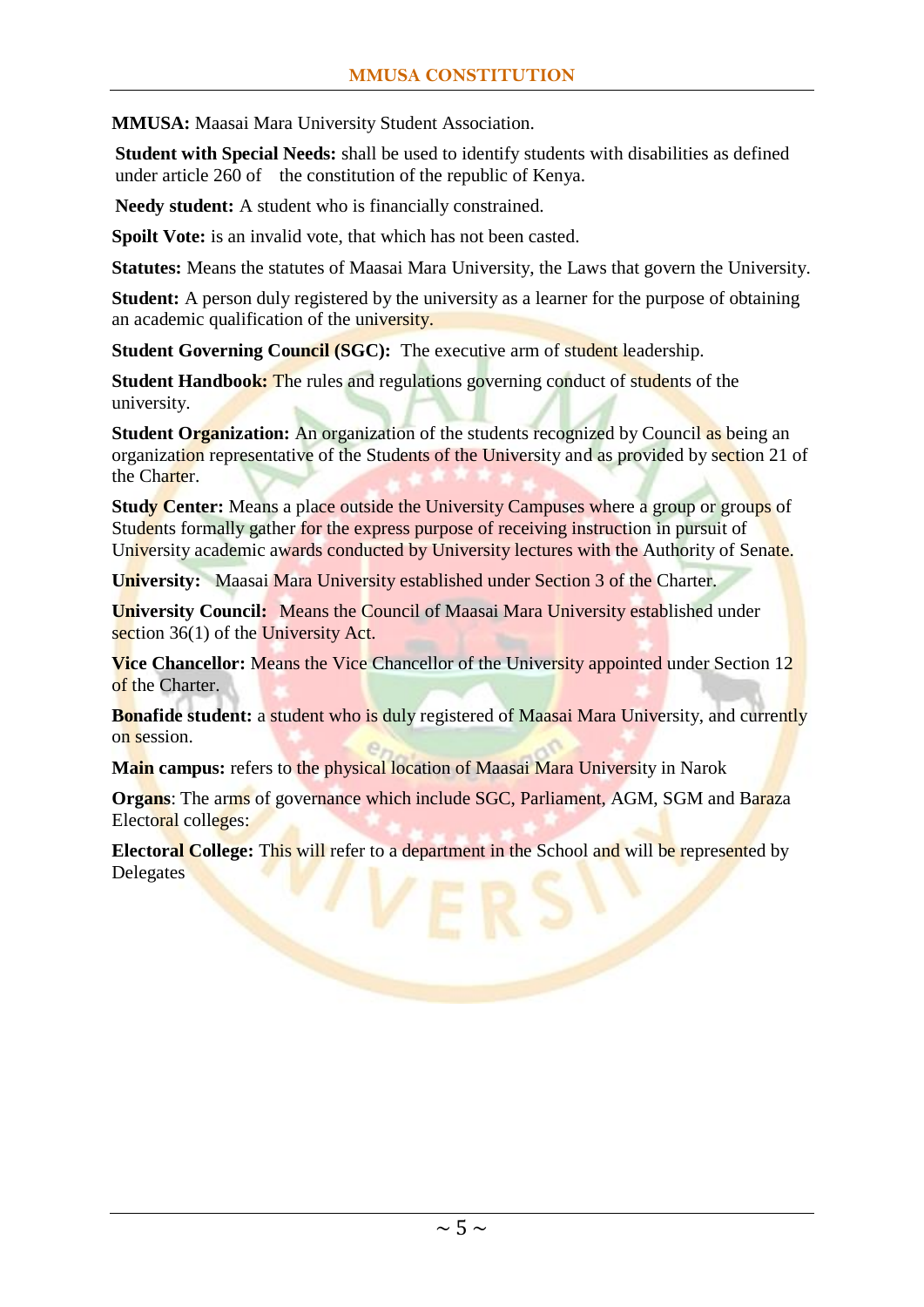# **CHAPTER ONE**

#### <span id="page-6-1"></span><span id="page-6-0"></span>**NAME, SCOPE OF OPERATION AND OBJECTIVES**

#### <span id="page-6-2"></span>**ARTICLE 0 1: NAME**

The association of students of Maasai Mara University shall be known as MAASAI MARA UNIVERSITY STUDENTS ASSOCIATION (hereinafter known and referred to as (MMUSA) which following the approval by the university senate, shall be registered with the Maasai Mara University Council.

#### <span id="page-6-3"></span>**ARTICLE 02: SCOPE OF OPERATION**

- 1. The headquarters of MMUSA shall be located at the main campus of Maasai Mara University.
- 2. This constitution shall remain supreme at all faculties, schools, colleges, campuses, and any other institution of Maasai Mara University as determined by the University Senate.

#### <span id="page-6-4"></span>**ARTICLE 03: REPRESENTATION AND ACCOUNTABILITY.**

SGC shall be the sole representative of the entire Maasai Mara University Students' body:

1. Within the University

Only SGC shall represent the entire Maasai Mara University student body, or a population of the organization, in any dealings with other bodies of the University

- 2. Outside the University
	- a) Only SGC shall have the right to represent the entire Maasai Mara University student body, or a population of the organization, in non-University affairs. enn a

No other organization, governing body or person including the chairperson and/or any other Student Governing Council member, shall exercise this right in matters not directly affecting Maasai Mara University students,

- b) A matter shall be construed as directly affecting Maasai Mara University students only if there is at least one Maasai Mara University student who is affected by the matter in a substantially different manner than would be the case if he or she were not a university student.
- c) The provisions  $(1)$ ,  $(2 a)$  may be waived for a specific issue for a one-year period following passage of a referendum specifically authorizing a body to act on that specific issue.

#### <span id="page-6-5"></span>**ARTICLE 04: AIMS AND OBJECTIVES OF MMUSA**

The aims and objectives of MMUSA shall be;

1. To establish and maintain efficient Students' organization.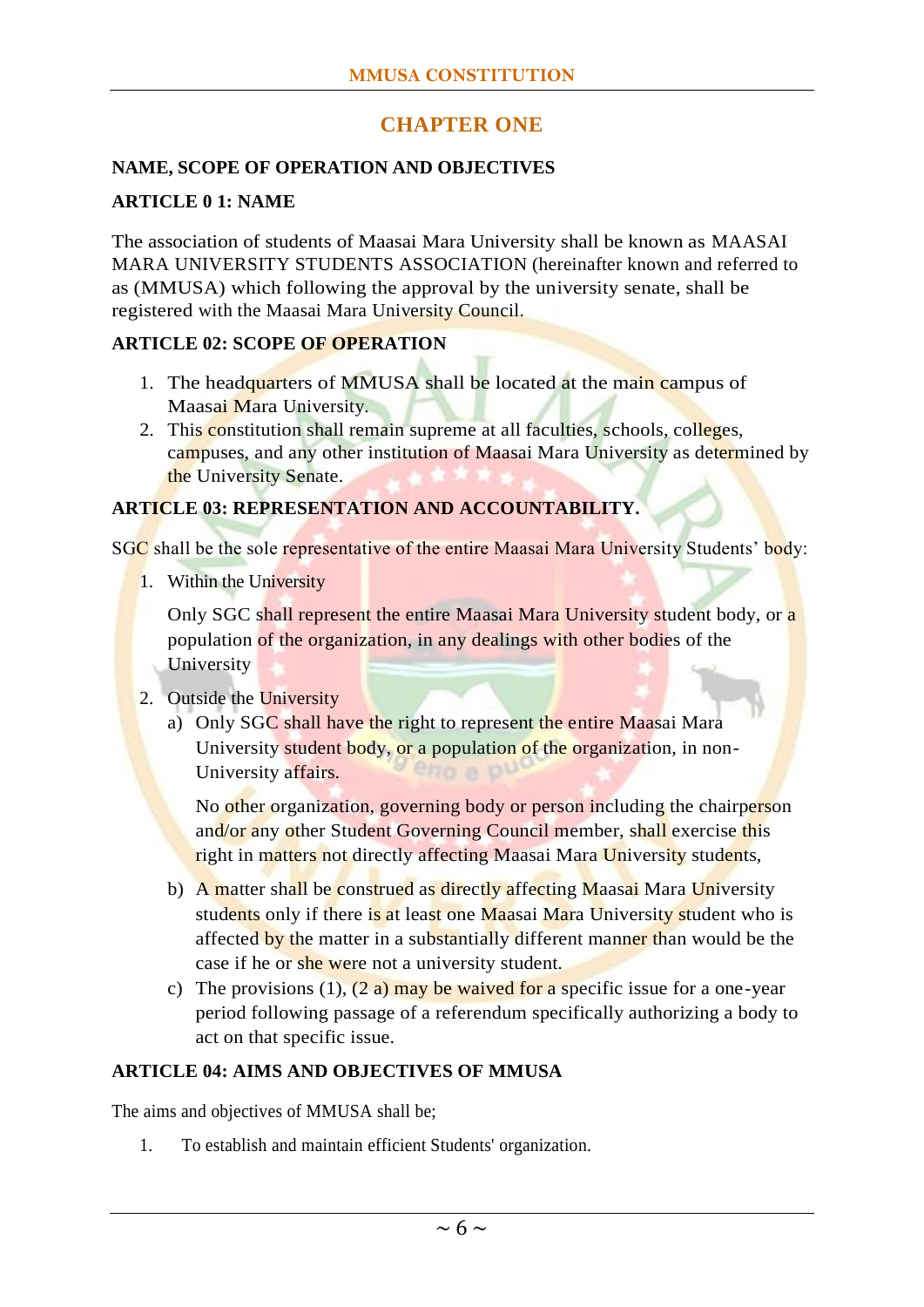- 2. To use all lawful, proper and prudent means to ensure that member aspirations and interests are protected.
- 3. To seek, enhance and maintain the freedom of conscience, expression, association, academic liberty and all the rights and privileges accruing to members by virtue of humanity, age, status, sex, citizenship and any other relevant criteria.
- 4. To promote academic welfare of the students in Maasai Mara University.
- 5. To ensure the rights of students in academics, disciplinary, administration, healthcare, catering, accommodation, social welfare and security are not violated.
- 6. To liaise with and foster co-operation between students and University administration.
- 7. To establish and maintain cordial relationship with the community and other bodies with similar objectives within and outside Kenya.
- 8. To seek representation and/or participation in all relevant organs of the University administration as per the university statutes.
- 9. To discuss and declare an opinion upon any matter affecting members and to transmit such opinions to the relevant authorities appropriately.
- 10. To raise funds through any lawful means for the purposes of achieving the aims and objectives of MMUSA and accounting to the latter.
- 11. To enlighten and mobilize students in matters pertaining to their welfare.
- 12. To promote the participation of members in projects of national development and any other field of national undertaking and to inculcate a spirit of nationalism and patriotism amongst students.
- 13. To identify, nurture and promote talents amongst students through arts, sports and entertainment.
- 14. To carry out such other activities that may be incidental to achievement of the above objectives.
- 15. To pursue these aims and objectives independent of political, religious, racial, tribal, administration interest and personal biases.
- 16. Set aside annual funds for the student's bursary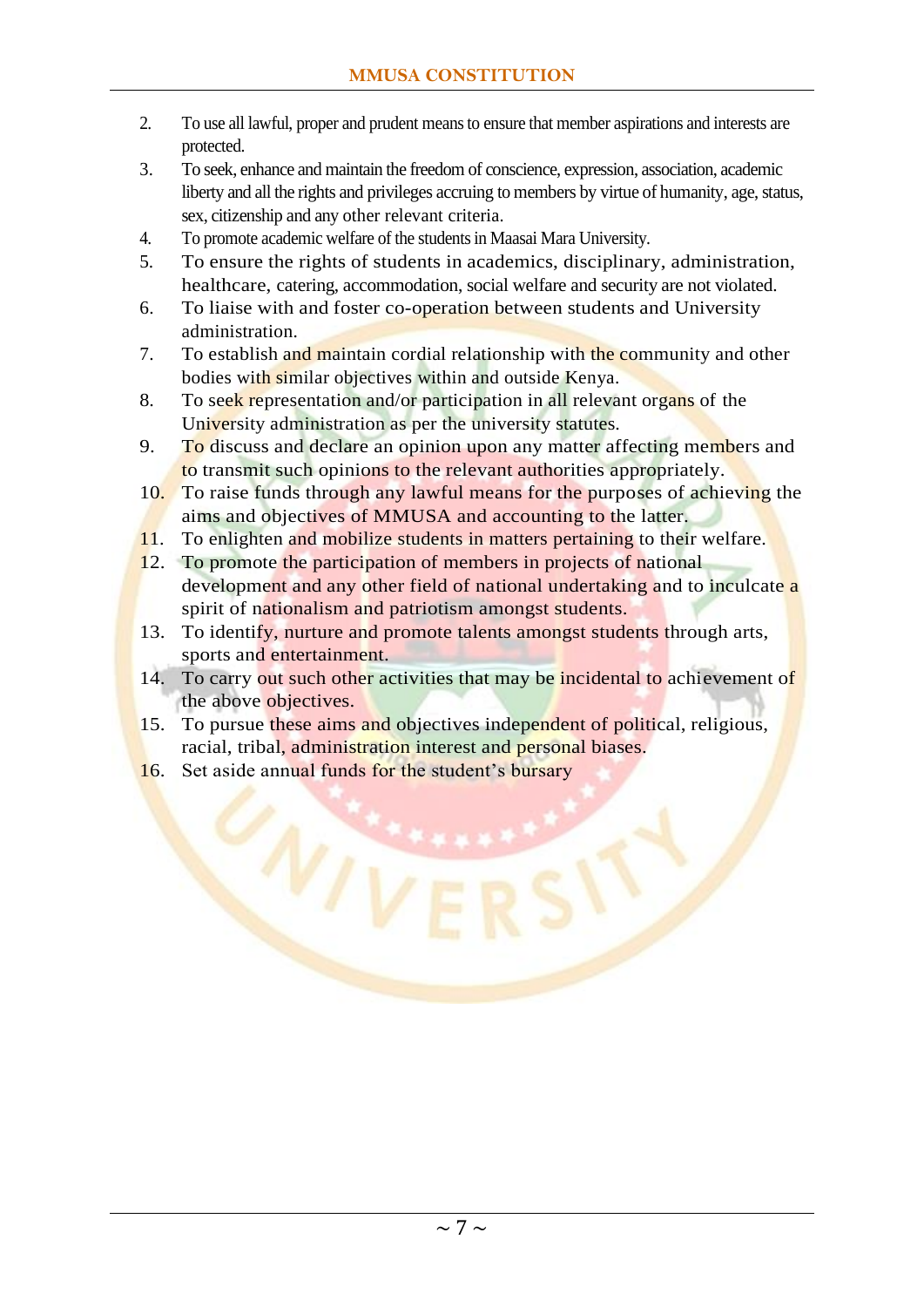# **CHAPTER TWO**

#### <span id="page-8-1"></span><span id="page-8-0"></span>**MEMBERSHIP**

#### <span id="page-8-2"></span>**ARTICLE 05- MEMBERSHIP**

There shall be three Categories of MMUSA members;

1. Ordinary membership

Ordinary member(s) shall be any student (s) admitted to Maasai Mara University for a course leading to qualification of an award of certificate, diploma, or undergraduate degree and shall make payment of registration and subscription fees as determined and contained in this constitution.

2. Associate membership

Any individual(s), organization(s), or former student(s) with similar objectives to those of MMUSA may be granted associate membership upon expressing interest for membership subject to approval by the Students' Governing Council with at least two thirds (2/3) majority of members presents.

- 3. Honorary membership:
	- a) The organization through the Students' Governing Council may invite any past members of MMUSA who rendered valuable service and/or contribution to the Organization or University, to become honorary member (s) of the organization.
	- b) Any former member of MMUSA may also apply to be an honorary member of the Organization subject to approval by at least two thirds  $(2/3)$  the Students'

Governing Council members present.

#### <span id="page-8-3"></span>**ARTICLE 06: CESSATION OF MEMBERSHIP**

- 1. A member shall cease to be a member of MMUSA when he/she ceases to be a student of Maasai Mara University, unless otherwise stated in Article 5.
- 2. A member shall cease to be a MMUSA member incase he/she transfers to another University, dies or is expelled from Maasai Mara University.
- 3. A person who ceases to be a member of MMUSA shall not be entitled to a refund of or compensation for any membership fee, or donations made to MMUSA.

#### <span id="page-8-4"></span>**ARTICLE 07: RIGHTS AND DUTIES OF MEMBERS**

Subject to provisions of this constitution unless stated to the contrary, ordinary members shall have the following rights and duties within MMUSA:

- 1. Right to vote in MMUSA elections;
- 2. Right to be elected or nominated in any of MMUSA office as provided under Article (11), Article (19) of this constitution.
- 3. Right to be elected, nominated or appointed to be a delegate or representative of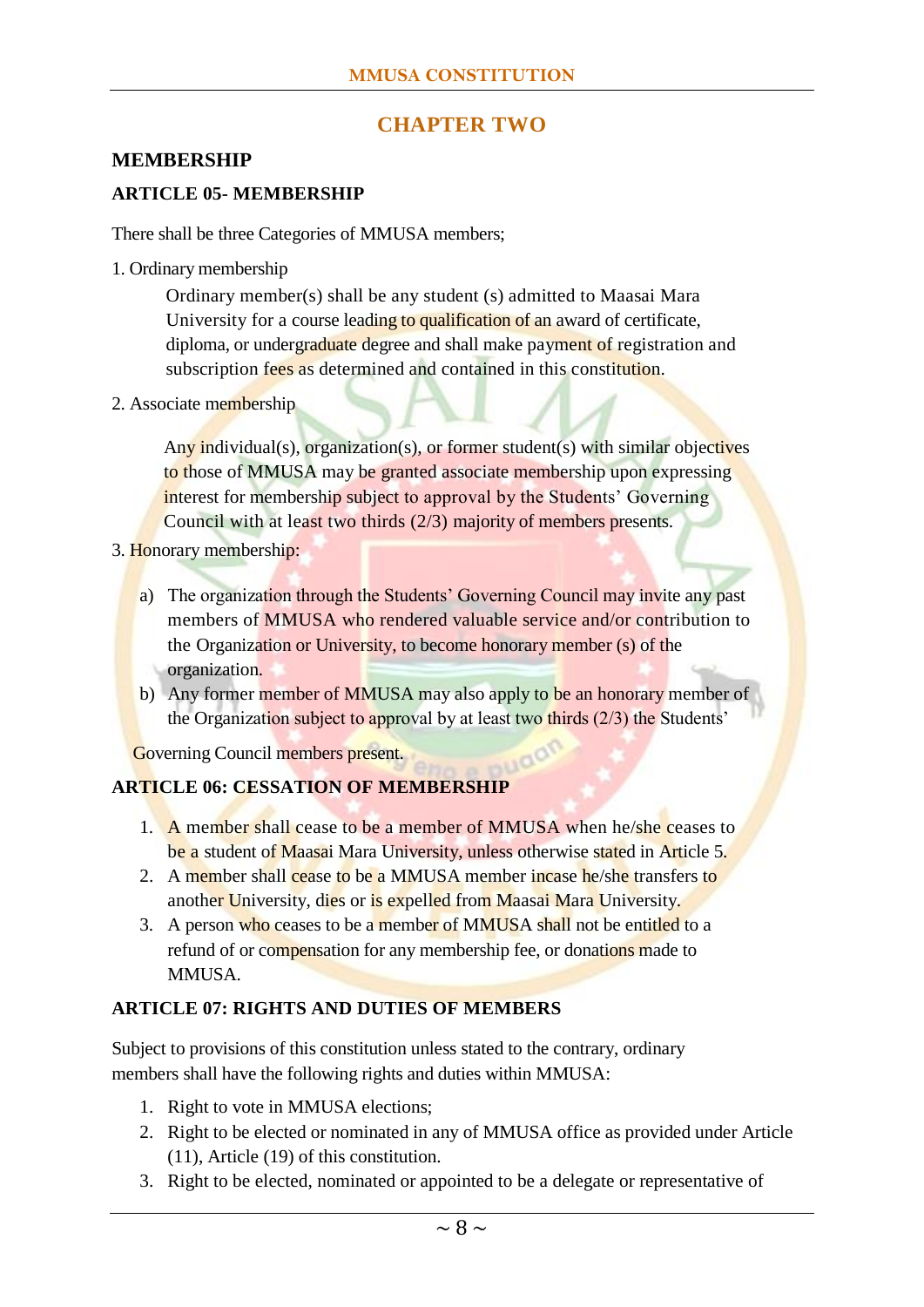MMUSA in any forum

- 4. Every member shall have a fair and equitable right to access MMUSA services and facilities, provided that such access shall not be through unlawful means such as access by use of physical force, occupation of building or misuse of MMUSA facility or service
- 5. The right to inspect books of accounts according to Article 32.
- 6. Every member shall have the right to take part in all activities and enjoy all facilities of MMUSA without hate and/or hindrance.
- 7. The right to seek clarification on any other matter pertaining to the organization.
- 8. Clauses (1) and (2) shall apply irrespective of campus except when contemplated as in Article 11.
- 9. The right to freedom of association, speech and expression; however, this freedom shall not extend to:
	- a) Spreading hate that constitutes ethnic incitement, vilification of others or incitement to cause harm,
	- b) Causing physical harm and destruction of property;
	- c) Propaganda
	- d) Incitement to violence.
- 10. The right to equality and freedom from discrimination. All students shall be treated equally and the university shall not discriminate any member of MMUSA on any ground; including race, gender, pregnancy, marital status health status ethnic or social culture dress language or religion.
- 11. Right to access clean water, conducive learning and residential environment
- 12. Right to security and protection by the university within the campus and its premises.
- 13. Right to privacy residential premises shall be respected and only inspected in a humane manner.
- 14. Every student shall have the right to peacefully and unarmed, to assemble, to demonstrate, to picket and to present petitions to the university authority as provided in Article 37 of the 2010 Kenya constitution.
- 15. In case a student dies while off session, his/her family should get a support of ksh 10,000 from the MMUSA

#### <span id="page-9-0"></span>**ARTICLE 08: OBLIGATIONS OF ALL MEMBERS**

- 1. Every member shall solemnly abide themselves by the letter and spirit of this constitution.
- 2. Every member shall recognize the MMUSA officials as the legitimate representatives of the student body and shall abide by all constitutional decisions made by the Students Governing Council.
- 3. Every member shall respect the property of MMUSA, the University and the public and any member who causes damage to the property of MMUSA the University or the public shall be subjected to appropriate disciplinary action.
- 4. Every member shall be subject to the disciplinary provisions of the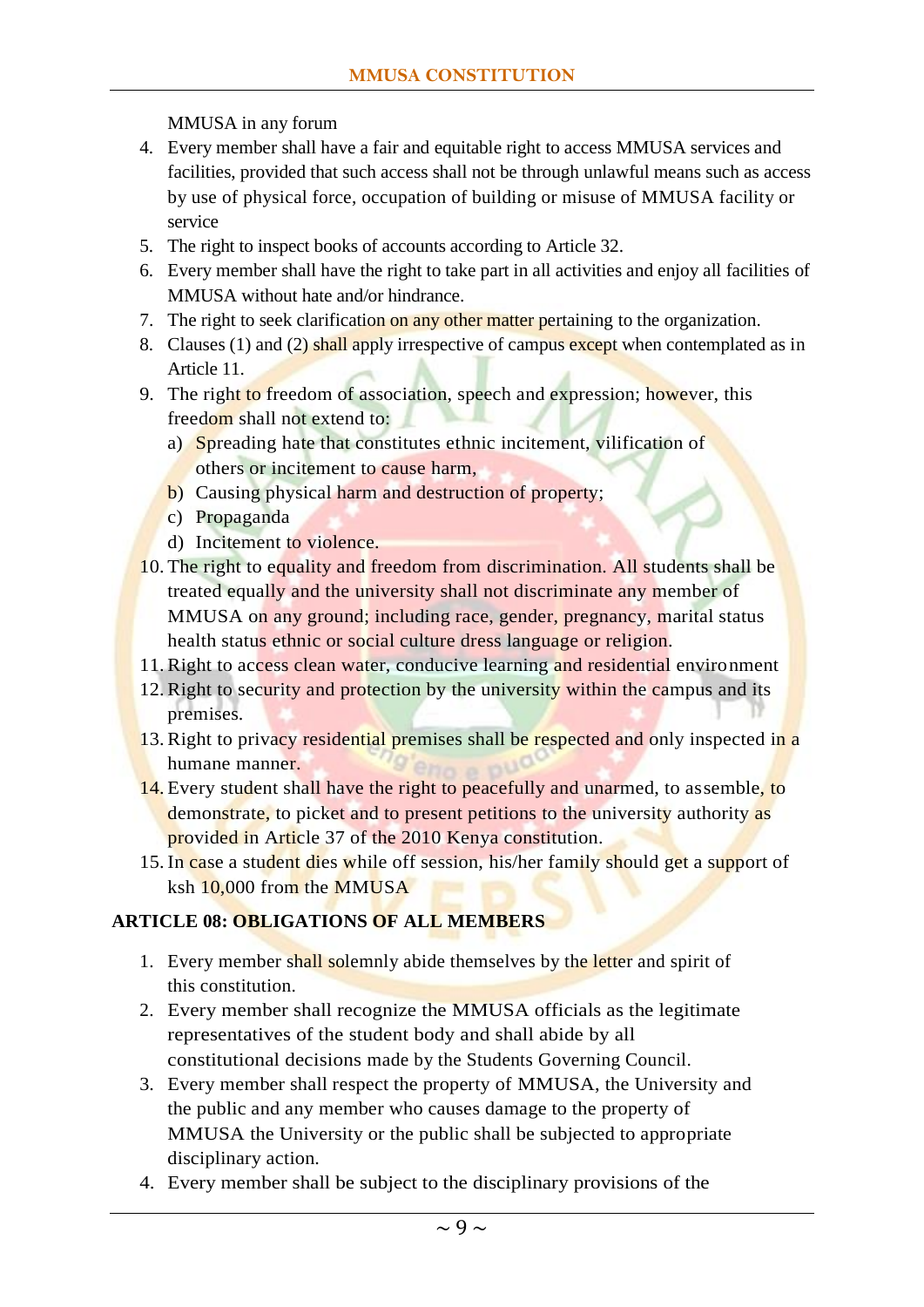University and the laws of Kenya.

- 5. Every member shall be required to honor his/her financial obligations to MMUSA.
- 6. Every MMUSA member shall be required to pay subscription fee of Kshs. 600 per academic year which shall be transferred to the MMUSA account. The amount shall be transferred to MMUSA account immediately the student makes the first fees payment.

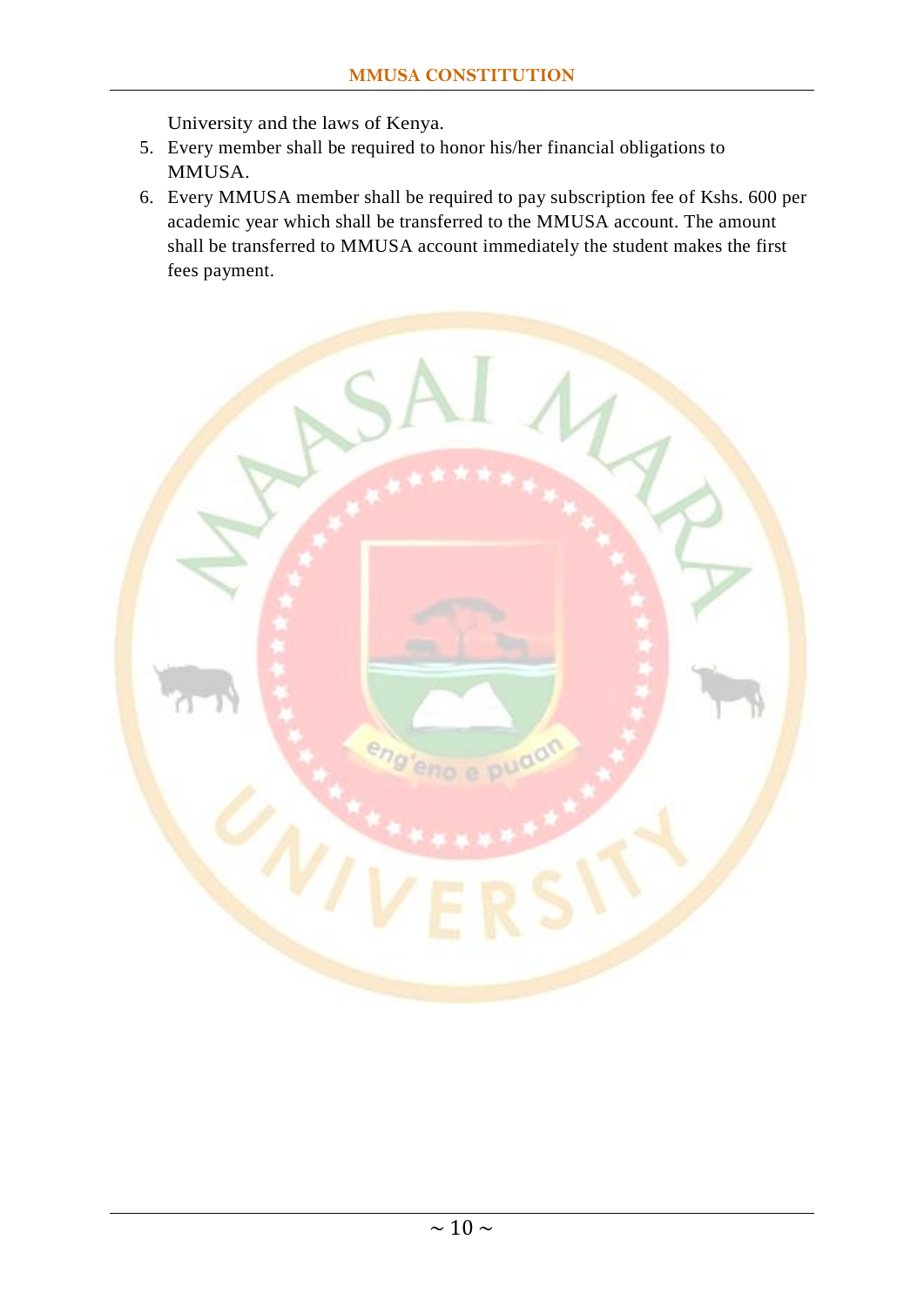# **CHAPTER THREE**

#### <span id="page-11-1"></span><span id="page-11-0"></span>**ARTICLE 09: THE ORGANS OF MMUSA SHALL BE-**

- 1. All members of MMUSA
- 2. The Students' Governing Council
- 3. Any standing committee that shall be appointed or elected from time to time.

#### <span id="page-11-2"></span>**ARTICLE 10: MEETINGS OF MMUSA**

#### **Categories of MMUSA Meetings**

There shall be three (3) categories of meetings of MMUSA, that is

#### **1. ANNUAL GENERAL MEETING**

- a) All MMUSA members shall be entitled to attend the A.G.M.
- b) The A.G.M. shall take place fourteen (14) days before the end of term of the sitting SGC.
- c) The SGC shall call the AGM through notice issued by the SG
- d) Notice in writing of such AGM, accompanied by the Annual SGC Report and Accounts and the Agenda for the meeting shall be sent to all members in not less than 2l (twenty-one) days before the date of the meeting and, where practicable, the notice of the meeting shall be advertised on the notice boards, university websites and social media not less than 14 (fourteen) days before the date of the meeting.
- e) Notice of such AGM shall also be served to the Dean of Students and Chief Security Officer.
- f) The Annual SGC Report and Accounts as set out in Article  $(28)$  of this Constitution shall be tabled at the AGM and shall -be open for inspection by members.
- g) Every decision at the AGM shall be by at least two thirds majority (2/3)
- h) Voting at the AGM shall be by secret ballot unless 2/3 majority of members resolve otherwise.
- i) The Agenda of any AGM shall consist of the following:
	- a) Confirmation of minutes of the previous Annual General Meeting.
	- b) Tabling of Annual Reports and Accounts.
	- c) Presentation of the Auditor's Reports.
	- d) Consideration and adoption of Annual Reports and Accounts.
	- e) Such other matters as the SGC may decide or as to which notice shall have been given inwriting by a member or members to the Secretary General at least 14 days from the day of notification.
	- f) Any other business.
	- g) The quorum for the Annual General Meeting shall be at least 40% (forty percent) of all MMUSA members.
	- h) Notices for holding an Annual General Meeting or a Special General Meeting shall be issued by the Secretary-General or, in his or her absence, by any other member of the Student Governing Council as shall be determined by the SGC when time to hold an Annual General Meeting or Special General Meeting is due.

#### **2. SPECIAL GENERAL MEETING**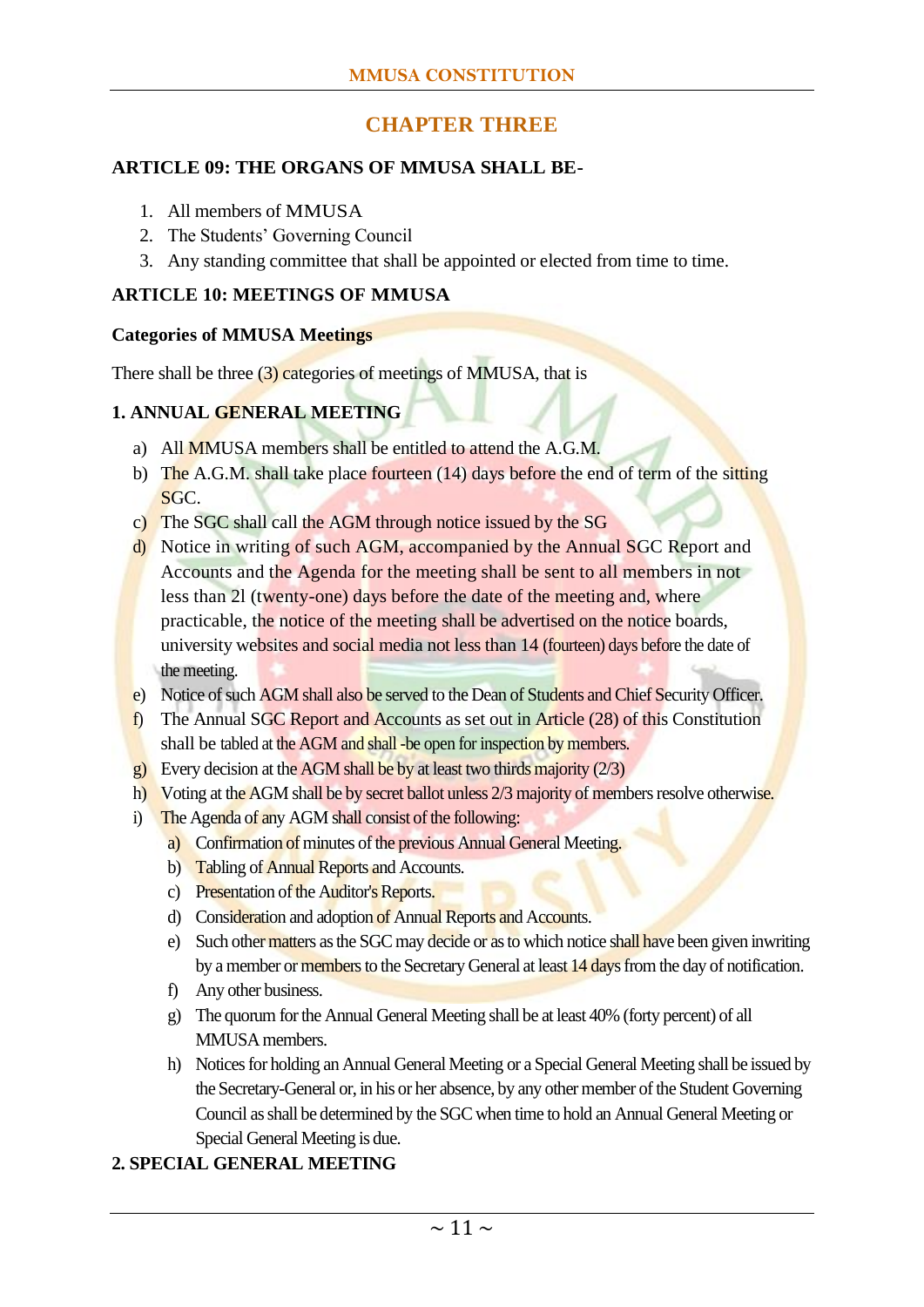- a) Subject to the provisions of this Constitution, any ordinary member may at any one-time petition the SGC to convene a Special General Meeting by a written proposal for the SGM signed by not less than sixty one (61%) percent of ordinary members of MMUSA in session indicating their official names, registration numbers and signatures and copies served to The Dean of Students, The Registrar Academic Affairs and the chief Security Officer who should consent in writing and submitted to the SGC within fourteen days (14) prior to the proposed day of the meeting and show details of the Agenda for the meetings, the SGC shall be obliged to respond within seven (7) days of the proposal being served. If the SGC fails to call the Special General Meeting, the said student will petition the Dean of Students to call the Special General Meeting within seven(7)days.
- b) Notice in writing of the Special General Meeting and agenda shall be sent to all Members not less than seven (7) days before the date of such meeting.
- c) The quorum for the Special General Meeting shall be at least 35%of all MMUSA members in session.
- d) Notice of the Special General Meeting shall be issued by the Secretary General or in the absence of the Secretary General, by any other member of the student governing council.

3. **EXTRA -ORDINARY GENERAL MEETING** (herein referred to as BARAZA)

- a) A Baraza shall be called for any purpose or purposes of an emergency nature by the Chairperson or in his/her absence the Vice Chairperson, or any other member appointed by the SGC.
- b) The quorum of the baraza shall be those members present at the meeting, provided that its decisions shall be subject to the approval of the Student Governing Council.

# <span id="page-12-0"></span>**ARTICLE 11: STUDENT GOVERNING COUNCIL**

#### **1. ESTABLISHMENT OF THE STUDENTS' GOVERNING COUNCIL**

- a) There shall be a Students' Governing Council of MMUSA
- b) Subject to the provisions of this Constitution, the Student Governing Council shall be the chief administrative and managerial organ of MMUSA.
- c) The office of the Student Governing Council shall be located at the main campus of Maasai Mara University.
- d) Ordinarily, meetings of the SGC shall be held at the main campus of the University
- e) At no given time shall the SGC members be more than two third (2/3) of the same gender.

#### **2. MEMBERS OF THE STUDENTS' GOVERNING COUNCIL**

**According to the university's amendment act Article 18 (1b) the student Governing council shall consist of ;**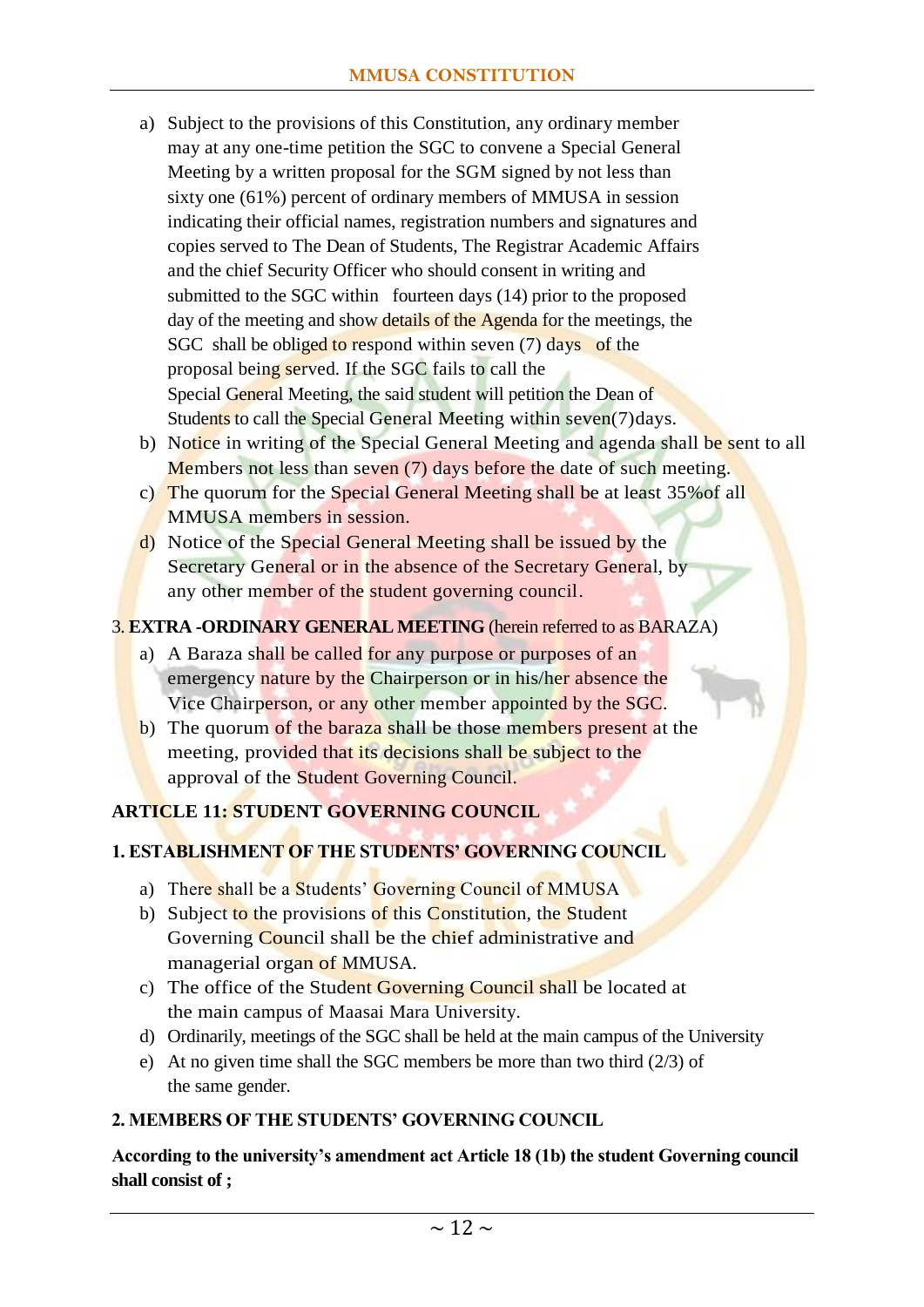A Chairperson;

A Vice Chairperson who shall be of opposite gender with the Chairperson;

A Treasurer;

A Secretary-General who shall be the Secretary to the Council; and

Three other members to represent special interests of students.

The three representatives should hold the positions of:

- 1. Secretary academics and editorial
- 2. The secretary entertainment, sports and gender
- 3. the secretary health, catering and special needs.

Every students' council shall be elected in accordance with this Act and its membership shall reflect national diversity; and have not more than two-thirds of its members being of the same gender.

### **3). AUTHORITY AND RESPONSIBILITY OF THE STUDENTS' GOVERNING COUNCIL**

- a) The Student Governing Council shall have the authority and responsibility provided for it in this Constitution and in particular shall
	- i. Be responsible for the day to day running of MMUSA.
	- ii. Ensure that all members uphold this Constitution and that this Constitution is free from all willful interference.
	- iii. Make policies and by-laws for the proper operation of MMUSA and its organs.
	- iv. Shall implement decisions of the organs of MMUSA.
	- v. Appoint representatives of MMUSA to committees of the University not expressly provided for in this Constitution.
	- vi. Shall deal with any petition lodged to it by any member on account that any organ of MMUSA has failed to act as stipulated in the Constitution.
	- vii. May subject to this Constitution, and where it deems appropriate, appoint an ad hoc committee for any named specific task; provided the committee shall dissolve upon the completion of the named specific task.
	- viii. Appoint and supervise other persons to manage MMUSA assets with approval of the parliament.
	- ix. Keep accurate and timely records of MMUSA.
	- x. Shall meet as often as there is need but at least four(4) times a semester.
	- xi. Shall handle, manage or deal with any matters directly affecting or incidental to the governance of MMUSA.
	- xii. In the case of an emergency, the Student Governing Council may make decisions, provided that such decisions are made in the best interest of MMUSA.
	- xiii. All SGC members shall remain in residence on main campus provided freely by the university but only when they are in session. But this is a University privilege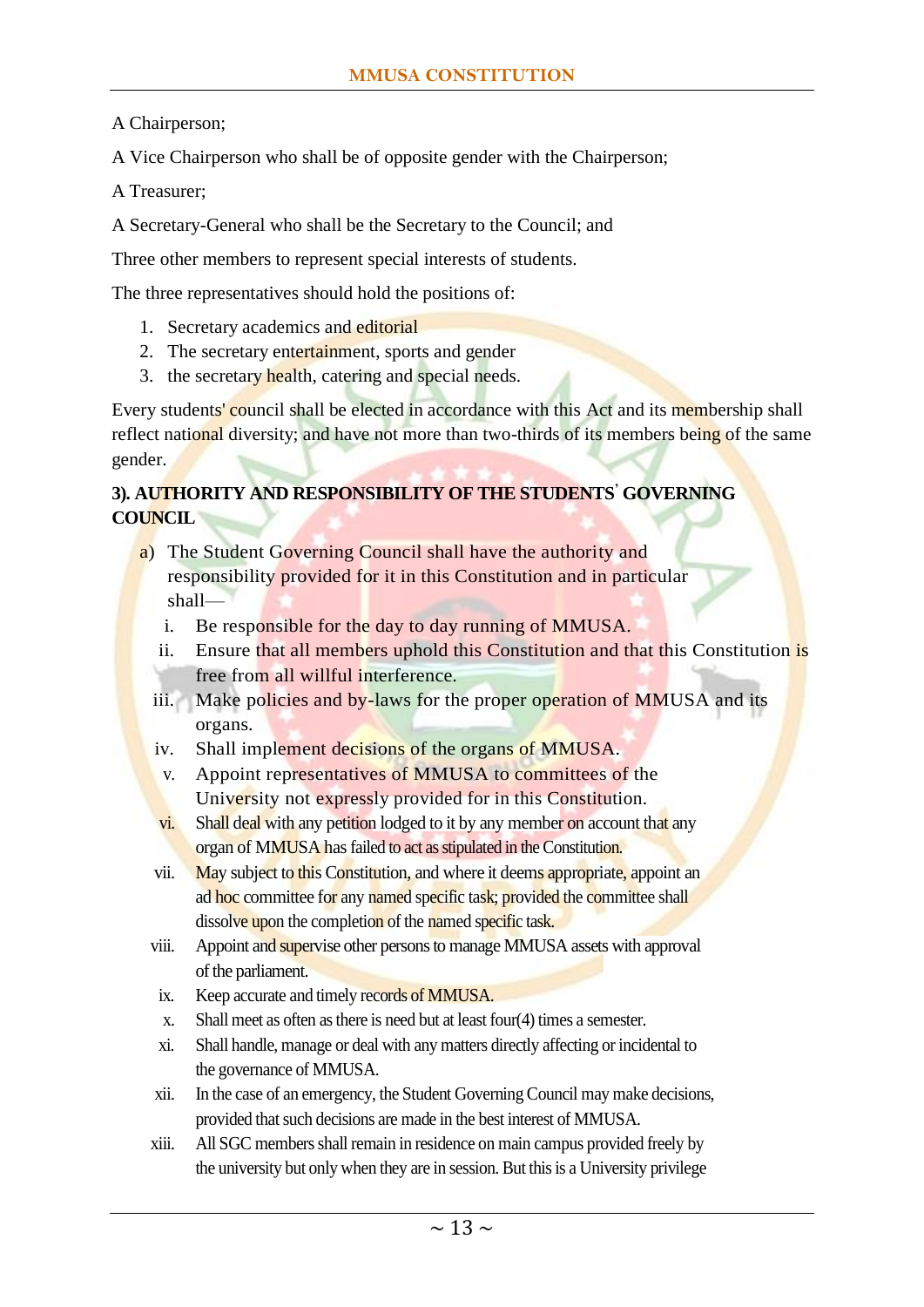given to them

- xiv. Ensure quality products and services are offered at the Student Center.
- xv. Warn and/or suspend a member of the Governing council upon substantial proof of misconduct. Such suspension period shall not exceed two consecutive SGC meetings.

#### **4. QUALIFICATIONS FOR ELECTION TO THE STUDENT GOVERNING COUNCIL.**

To qualify for election to the Student Governing Council, an aspirant must:

- a) Be nominated by ordinary members in conformity with Article 5 and Article 6 of this constitution;
- b) To contest, a prospective candidate should demonstrate that class work would not suffer by obtaining an average mean mark of credit pass (60%) in the previous University examinations
- c) Be within the normal time frame for completion of the Undergraduate Programme selected at the time of initial registration;
- d) A First-Year student intending to contest should have obtained credit pass (60%) average of C.A.T marks. The fulfillment of the above requirements shall be confirmed by the Dean of the respective Faculty/School;
- e) Must get clearance from the security office and Health Unit.

# **5. DISQUALIFICATIONS FOR ELECTION TO THE SGC.**

A member shall be disqualified for election to the Student Governing Council if at the time for election he/she—

- a) Has ever been suspended from the University and the suspension has not been revoked.
- b) Is a member of the Independent Student Electoral Commission (ISEC) of Maasai Mara University or the Elections Appeals Committee.
- c) Has previously been removed from office for violation of this Constitution.
- d) A fourth year is not eligible for an elective position
	- e) Has received more than two  $(2)$  warning letters from the university for contravening the provisions governing student conduct as contained in its Statutes, Regulations, joining instructions, or the current students guide. Rules and regulations governing conduct of students in halls of residence or any subsequent student guides that replace it.
	- f) Has been convicted of a criminal offense by a court of law in the Republic of Kenya or any other nation.
	- g) Has received an academic warning within the last two semesters.

#### **6. EXECUTIVE AUTHORITY OF MMUSA**

a) The executive authority of MMUSA must be exercised for the benefit of MMUS members according to this constitution, the laws-of the Republic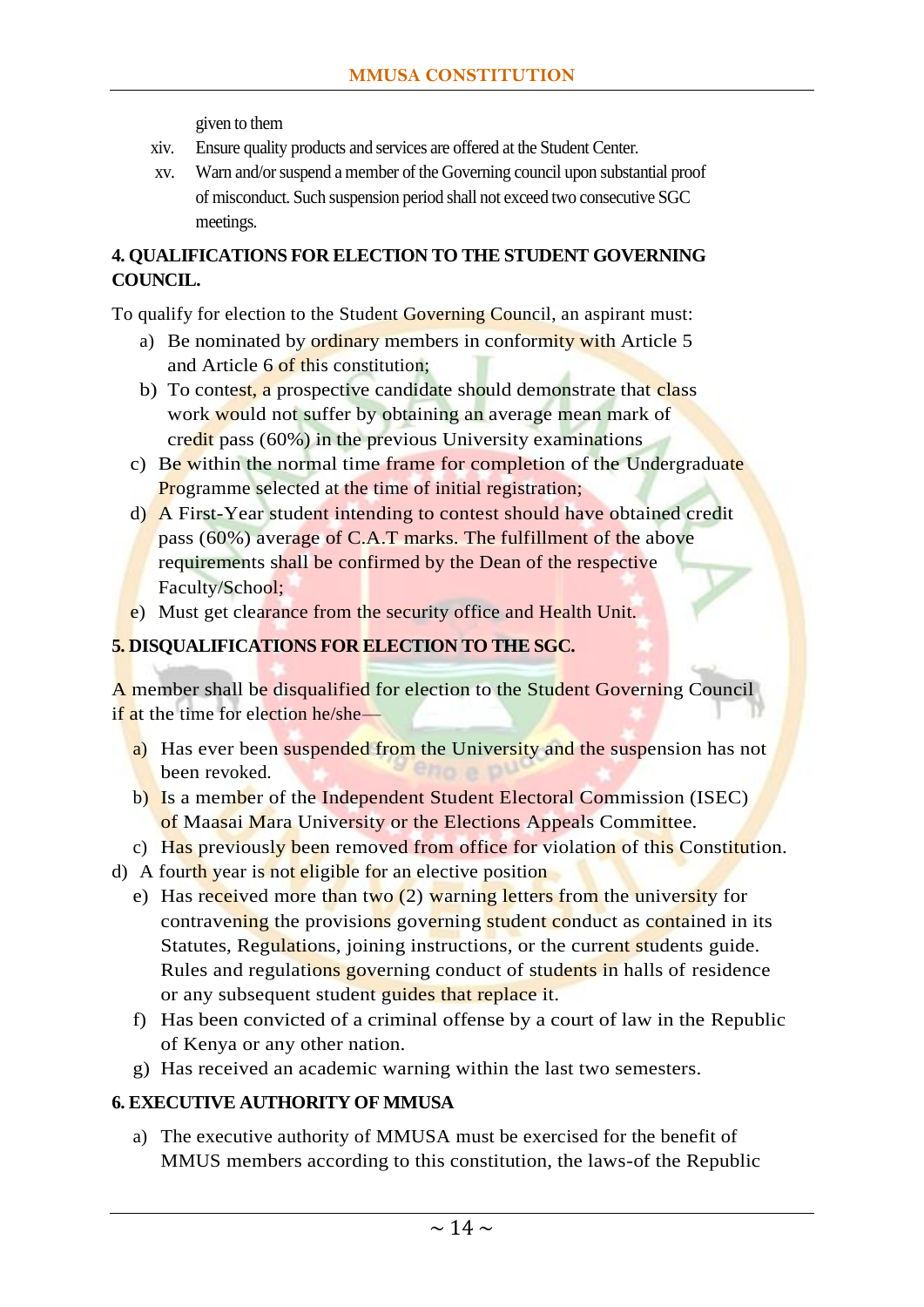of Kenya, the University statutes, regulations, and joining instructions, the current Students guide, Rules and regulations governing conduct of students inhalls of residence, MMUSA financial policy or any subsequent guides and any other relevant statutes.

b) Executive authority in MMUSA is vested in the SGC and may be exercised either directly or indirectly by the SGC.

#### **7. MEETINGS OF THE STUDENT GOVERNING COUNCIL**

- a) Normally, the Student Governing Council shall meet at least five (5) times a semester.
- b) The President shall convene every meeting of the  $SGC$  in a manner to be determined by the SGC during its first meeting following inauguration to office.
- c) The quorum for the commencement and holding of a meeting by the SGC shall be two-thirds of the members who should be present for not less than half the entire time of the meeting.
- d) A member who fails to attend at least two meetings of the SGC without apology shall lose his/her financial allowance for that month.
- e) At a meeting of the Student Governing Council, the following shall preside
	- i. The chairperson;
	- ii. In the absence of the chairperson, the vice chair;
	- iii. In the absence of both the chairperson and the vice chair, any other member of the SGC elected by members a t that time.
- f) Every meeting of SGC shall be called by a three days' notice in writing to every member and accompanied by the Agenda drawn by the Secretary General upon being instructed to do so by the chairperson who shall have been requested by not less than two thirds (2/3) of SGC members. Provided that there is need for a n emergency meeting, such a meeting may be called with the consent of a t least 60 % (Sixty percent) of the total numbers of SGC members evidenced by signatures, and reasonable notice thereof given. Provided further that;
	- i. Where the Secretary General is unable to call a meeting as provided under Clause (g), the chairperson shall instruct one of the members to call the meeting.
	- ii. Where the chairperson is unable to call a Meeting upon being requested to do so by a notice by not less than 2/3 of the total SGC membership; the other members may convene a meeting and appoint a temporary chairman thereto.
	- iii. Unless the contrary is stated in this Constitution, all decisions of the SGC shall be by voting with at least 2/3 majority support.

#### **8. DECISIONS IN THE STUDENT GOVERNING COUNCIL**

a) The chair shall have a deciding vote for all members.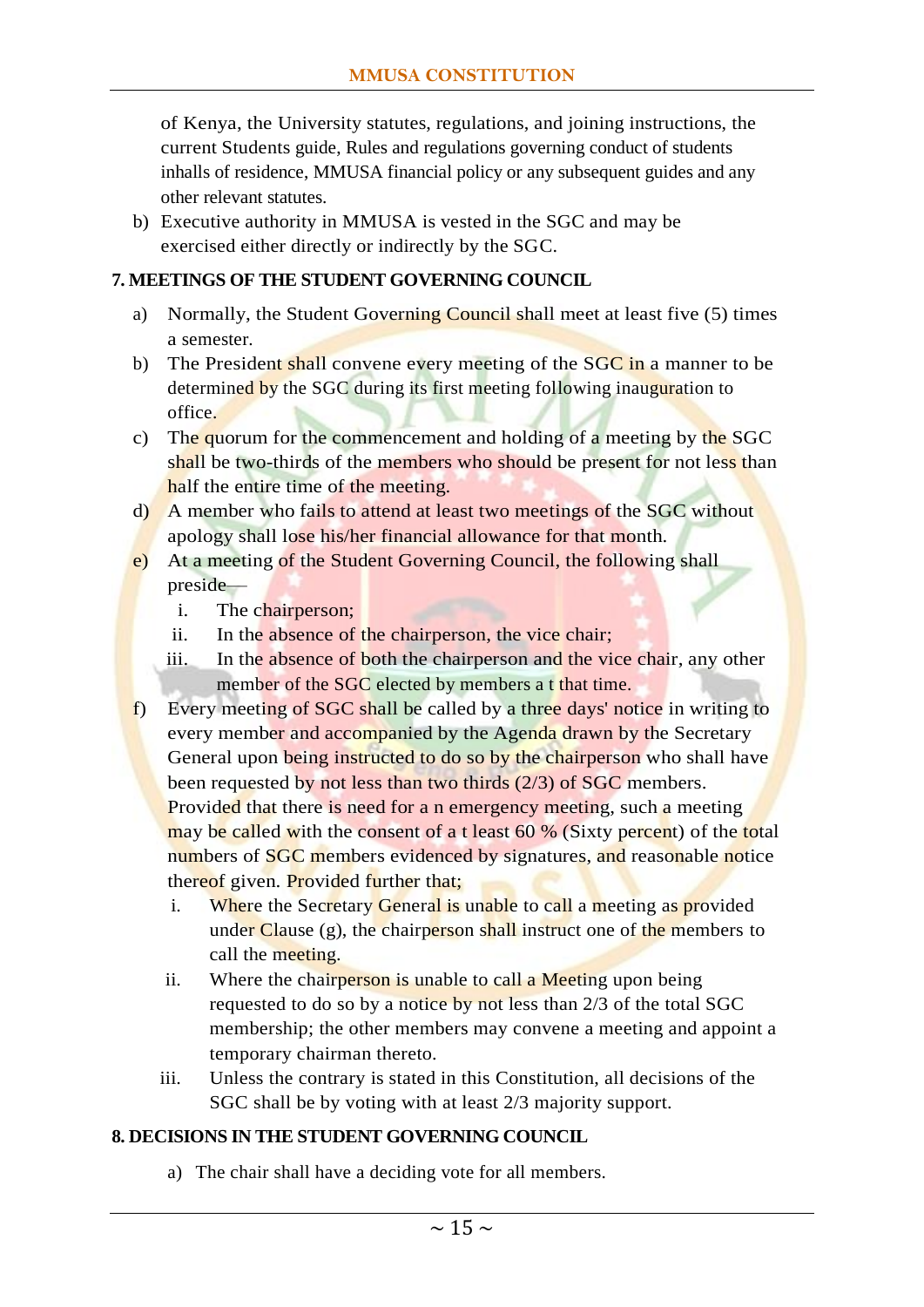- b) Any matter proposed for a decision during a meeting of the SGC shall be determined by at least 2/3 vote of the members present.
- c) Regarding a matter proposed for a decision during a meeting of the SGC, the chair at the meeting shall have a deciding vote but not an original vote.

#### **9. PRIVILEGES OF THE STUDENT GOVERNING COUNCIL MEMBERS**

- a) The SGC is entitled to a token of appreciation at the end of their term in office as shall be determined by the Dean of Students
- b) The SGC members on official duties outside campus and outside their normal duties shall be entitled to a night out allowance of kshs 3500 Chairperson and other SGC members kshs 3000.

#### **10. DUTIES OF STUDENT GOVERNING COUNCIL OFFICE BEARERS: -**

# **THE CHAIRPERSON**

There shall be the office of the Chairperson in the Students' Governing Council.

- a) The chairperson shall be the head of MMUSA and the head of Student Governing Council and shall, subject to this constitution, be answerable for all matters on behalf of MMUSA.
- b) The chairperson shall exercise authority and responsibility as provided in this constitution and in particular shall:
	- i. Preside over the Annual General Meetings and Special General Meetings.
	- ii. Preside over the meetings of the Student Governing Council.
	- iii. Be an ex-officio member of every Student Governing Council committee established in accordance with the provisions of this constitution provided that the said committee shall not have been established to probe his office or person.
	- iv. Be responsible for the overall administration of MMUSA.
	- v. Represent SOMMU at national and international levels on issues relevant to MMUSA interest provided that such representation is reported to the Student Governing Council.
	- vi. Be the custodian of this constitution and ensure that it is free of willful and malicious interference.
	- vii. Sign the confirmed minutes of Student Governing Council and MMUSA meetings.
	- viii. Be the official spokesperson of the overall student organization (MMUSA) and shall undertake media correspondence on MMUSA matters only after the approval by the SGC
	- ix. Have the following emergency powers:
		- 1. To call an emergency meeting of the Student Governing Council and/or extra-ordinary General Meeting (Baraza).
		- 2. To take emergency decisions on behalf of MMUSA in ordinary circumstances when the Student Governing Council cannot be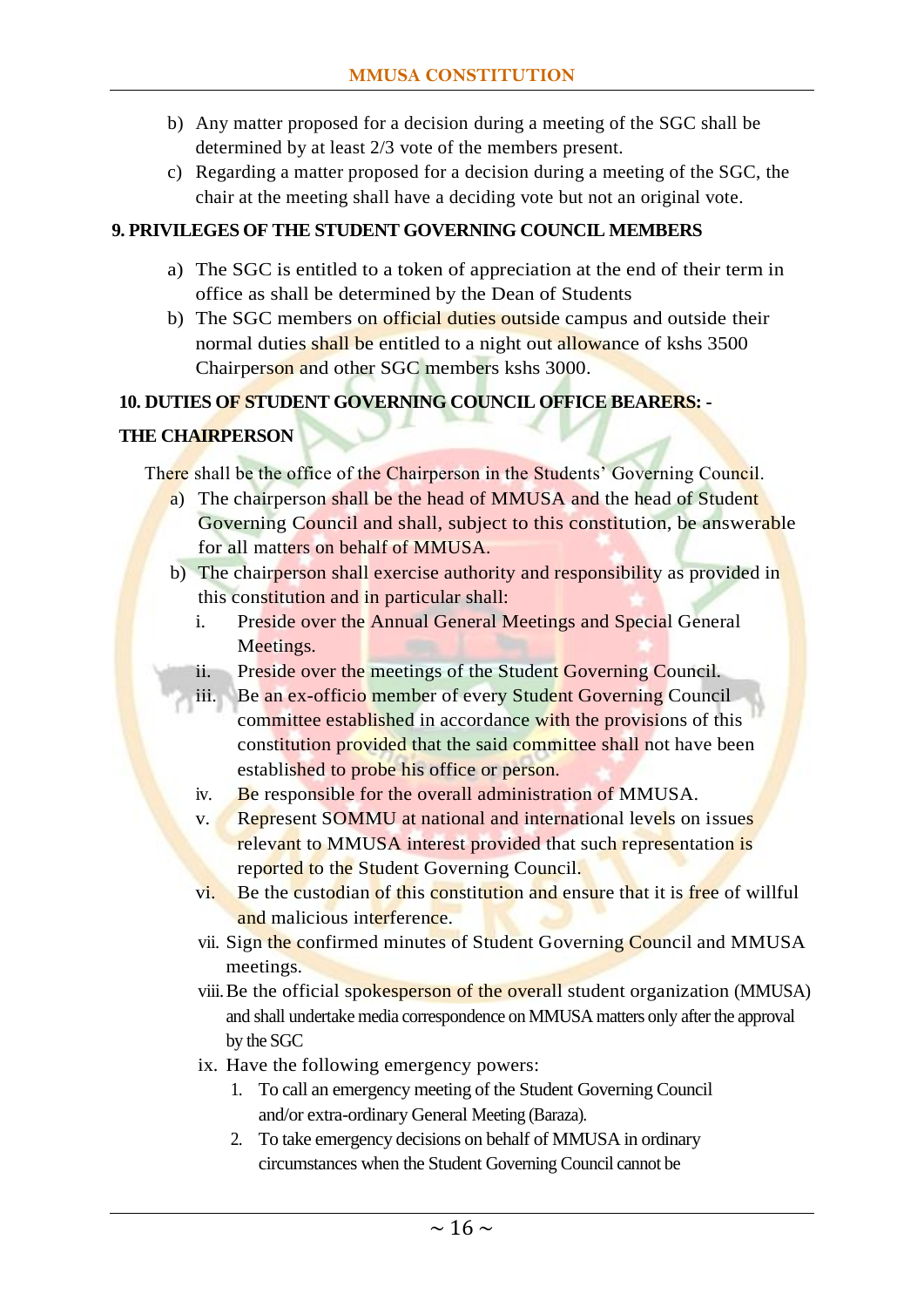consulted. She/he shall however report to the SGC and communicate the outcome of the decision to MMUSA.

- x. Together with the Dean of Students sign any contractual agreements with individuals and organizations on behalf of MMUSA after the approval of Students' Governing Council.
- xi. Chair and nominate members of the Special Investigations Committee, provided for under this Constitution, Article (13) for appointment by the Student Governing Council in Consultation with the Dean of Students.
- xii. Delegate and or assign duties to any member(s) of the SGC or ordinary MMUSA Member subject to the approval of the SGC;
- xiii. Subject to this constitution, carry out any other duties that may be delegated to him/her by the Students' Governing Council provided that such duty or responsibility is consistent with the laws of the land;
- xiv. Address students on the plans and progress of MMUSA at least twice a semester. This Should happen at the beginning and end of the semester.
- xv. Shall dissolve the SGC upon completion of the term as stated in this constitution
- xvi. Manage and regularly update MMUSA's website and social media accounts.
- xvii. Be an automatic member of Senate.

# **THE VICE CHAIRPERSON**

There shall be the office of the vice chairperson in the Student Governing Council. The vice chairperson shall have authority and responsibility as provided in this Constitution and in particular shall—

- i. In the chairperson's absence and upon his acknowledgement, assume and act on the authority and responsibility of the chairperson;
- ii. Be responsible over all MMUSA property;
- iii. In consultation with the Secretary Treasury, be in charge of resource mobilization and income generating activities and projects of the organization;
- iv. Prepare in consultation with the Secretary Treasury proposals for raising finances and resources for the organization',
- v. Be a secretary to the Tendering, Investment and Assets committee
- vi. To co-ordinate general student's welfare services like transport, Benevolence, sickness and funerals in liaison with relevant directors and authorities.
- vii. Coordinate and facilitate community service and related projects; Receive and record requests for financial assistance by members and in particular deal with matters affecting needy students;
- viii. As the Chairperson of the students Welfare Committee of the S.G.C, liaise with the appropriate offices of the University for Proper Catering, Accommodation, and security services;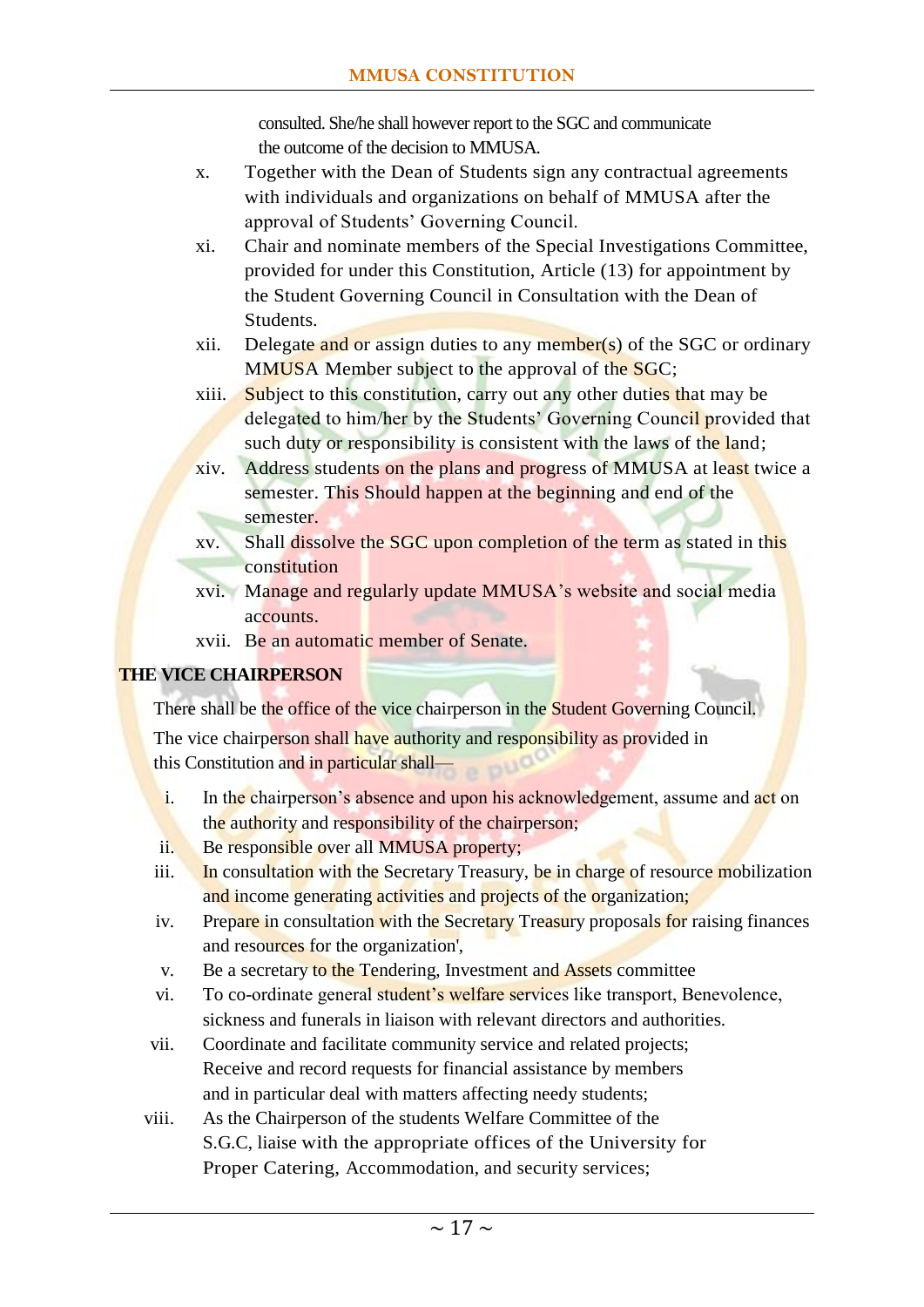- ix. Communicate with members and related departments concerning matters Related to his / her committee in a manner to be determined by the SGC;
- x. Subject to this Constitution perform any other duties as delegated to Him/her by the chairperson and/or the SGC.
- xi. Work in close liaison with relevant departments and help to identify and provide appropriate solutions to student's problems in the area of accommodation and security within and outside the university.
- xii. Work in close liaison with the office of the chief security officer to ensure students' security.
- xiii. Keep in safe custody all equipment and facilities acquired for students' security affairs.
- xiv. With relevant departments, he/she shall formulate and implement policies related to the students' security affairs.
- xv. Coordinate the welfare of students' living outside the university compound.
- xvi. Ensure that students accommodation is up to recommended standards.
- xvii. Will ensure a student who dies while not in session MMUSA will send to the bereaved family kshs 10,000. He will take the money and condolences

#### **THE SECRETARY GENERAL.**

There shall be the office of the secretary general in the SGC.

The secretary general shall exercise authority and responsibility as provided in this constitution and in particular shall-

- a) Record minutes which true and accurate records of the proceedings of meeting are of AGM and the SGM;
- b) Maintain and have custody of all correspondence and records of the SGC Subject to approval of the SGC;
- c) Ensure that decisions made by the SGC are implemented by the various members and committees
- d) Maintain contacts with other universities and to be responsible for foreign affairs
- e) Be the official spokesperson of the SGC;
- f) Be in charge of the employed staff of MMUSA;
- g) Upon being instructed by the chairperson, draw the agenda for the SGC meetings and issue notices of the same.
- h) Calls for a special general meeting to dissolve the Student Governing Council,
- i) Arrange venues for the meetings and sittings of the Students Governing Council.
- j) Liaise with the office of the Dean of Students and Student Affairs, in coordinating the activities of clubs and societies;"
- k) Be the custodian of the office of the SGC.
- l) From time to time, perform any duty as may be assigned to him/her by the Secretary-General and/or the SGC.

# **THE SECRETARY TREASURY**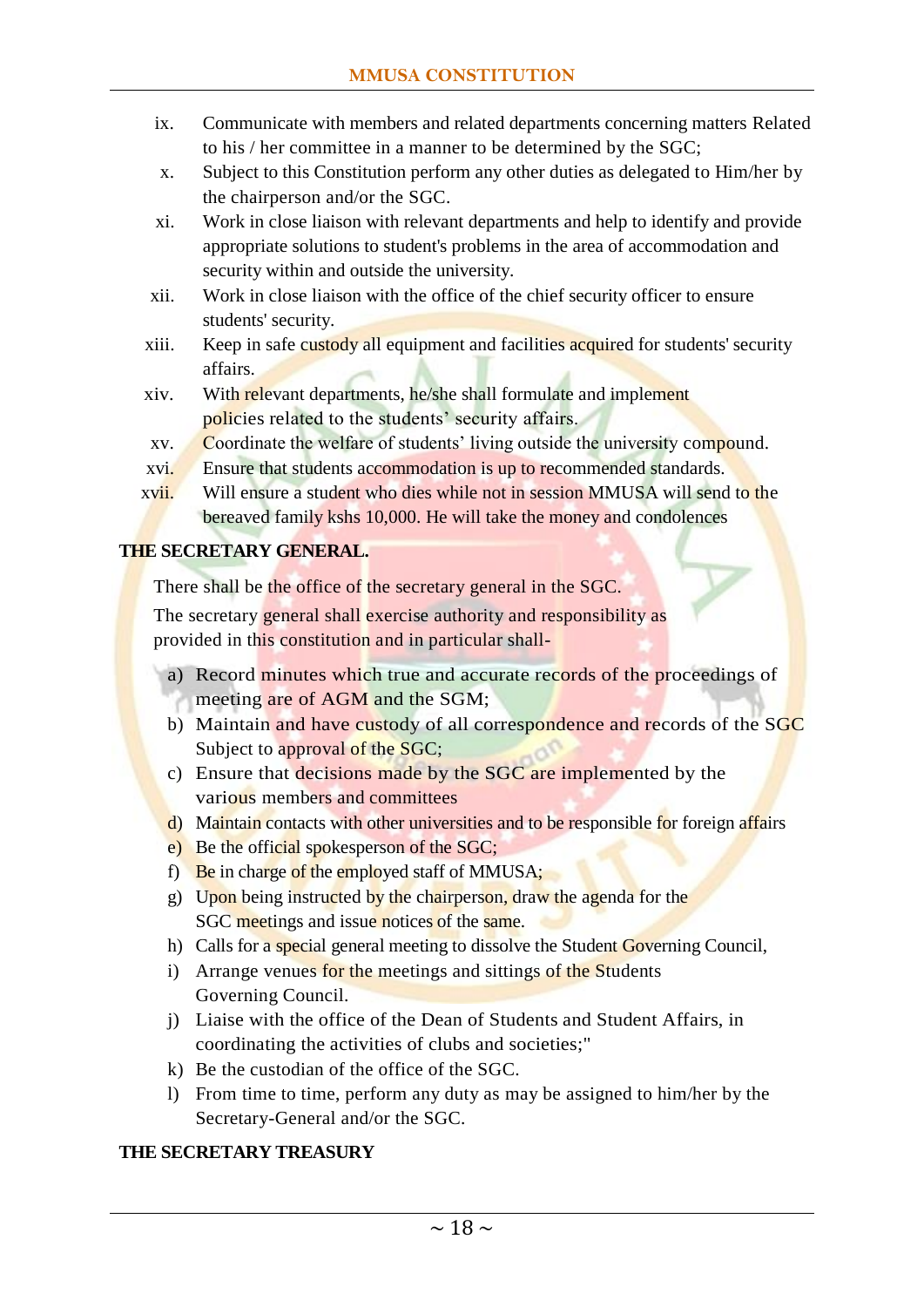There shall be the office of Secretary for Treasury and Finance in the SGC. The Secretary Treasury shall exercise such authority and have responsibility as provided in this constitution and in particular shall.

- i. Keep in proper, true, accurate and up-to-date accounts records of every financial transaction of MMUSA in liaison with the SGC and senators.
- ii. Be a mandatory signatory to all financial requisition and financial documents of the SGC; to make, funds available for the payments of all official commitments subject to the semester budget.
- iii. Within a month of assuming office Collect, harmonize committee budget proposal seeking approval from parliament, Be the chair of Tendering, Investment and Assets committee of the SGC.
- iv. At the beginning of every semester present the semester budget to the Dean of students after approval by the parliament.
- v. Pursuant to Article (30) of this constitution avail MMUSA books of Accounts to the University's Internal Auditor.
- vi. Present audited financial statements to the Students Governing Council at its last sitting before the AGM.
- vii. Pursuant to Article (10) present an audited annual financial report to the AGM.
- viii. As the chairperson of finance and investment committee, ensures, that proper and efficient financial services are provided;
	- ix. Communicate with members and the departments concerning matters related to his / her committee in a manner to be determined by the SGC;
	- x. Ensure that all MMUSA subscription fee from the University and all its campuses are
	- xi. Remitted and deposited in the MMUSA bank account.
- xii. Perform any other duty as shall be assigned from time to time by the SGC;

#### **THE SECRETARY FOR ACADEMIC AND EDITING.**

There shall be the office of the secretary academic and editing in the SGC.

The Roles of the secretary academics and editing shall be;

Exercise authority and have responsibility as provided in this constitution and in particular he/she shall-

- a) Work with the student's representation and faculty boards with regards to academic problems facing the students in all faculties, schools and Maasai Mara University;
- b) Receive all complaints about academic programs from students and submit them to the Registrar Academic Affairs.
- c) Be a member of the students editorial and chair of academic committees as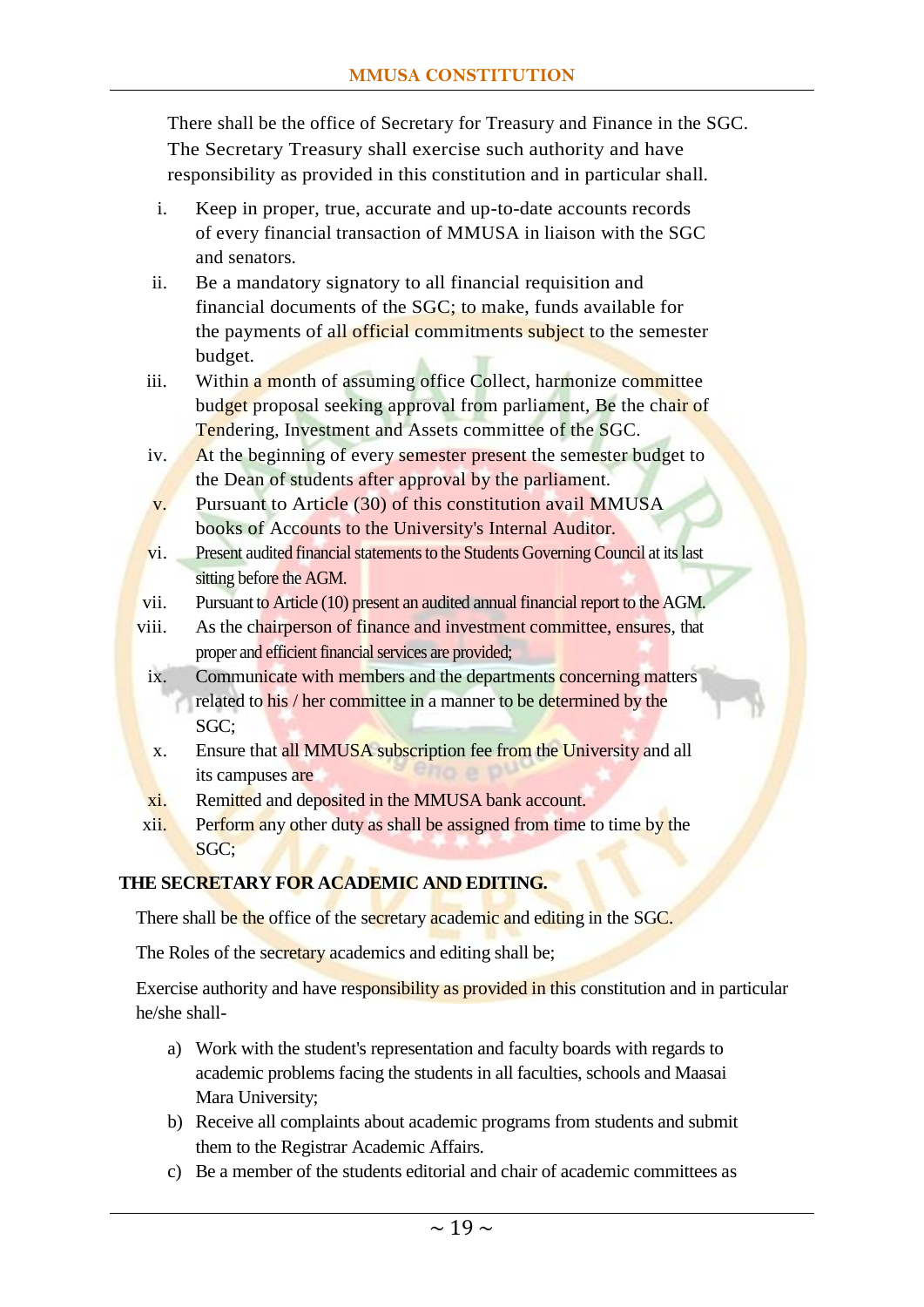established under Article (12) Of this constitution.

- d) Promote awareness among the members regarding students' related policies, procedures and regulations of the university.
- e) liaise with the class representatives or school's academic committees on academic matters;
- f) Advocate for the provision of high quality academic facilities resources and services for effective and better academic Programmes of the university:
- g) As the chairperson to the academic and editing committees of Maasai Mara University SGC, ensure high standards are set and maintained in the provision of academic facilities;
- h) Participate in the planning, organization and management of academic, social, counseling, career and work study programs;
- i) Liaise with the ICT department of the University for quality ICT services.
- j) Perform any other related duties that may from time to time be assigned to him or her by the SGC.
- k) Inform and educate all members of MMUSA through the publication of the MMUSA newsletter;
- l) Call for and receive articles from the contributors for the newsletter publication;
- m) Oversee the editing, printing, publishing, sale and distribution of the newsletter and/or articles in conjunction with the editorial board;
- n) Liaise with the university's Public Relations Office to supervise all official MMUSA publications
- o) Is a member of senate
- p) Perform any other role as the SGC may assign

#### **THE SECRETARY FOR SPORTS, GENDER AND ENTERTAINMENT.**

There shall be the office of the secretary for sports, gender and entertainment in the SGC. The secretary shall exercise authority and responsibility as provided in this this constitution as follows;

- 1. Provide free entertainment to all student's subject to approval by the SGC as well as make arrangements for the payment of entertainment in collaboration with relevant signatories to MMUSA accounts.
- 2. Organize friendly games with other universities in liaison with captains and take care of games, sports and entertainment equipment's of MMUSA.
- 3. Draw up comprehensive sport programme in liaison with respective captains and develop the entertainment and sports policy of the association.
- 4. represent and accompany MMUSA teams in all game, sports and entertainment activities within and outside the university.
- 5. Be a member of the gender of the gender, culture and sports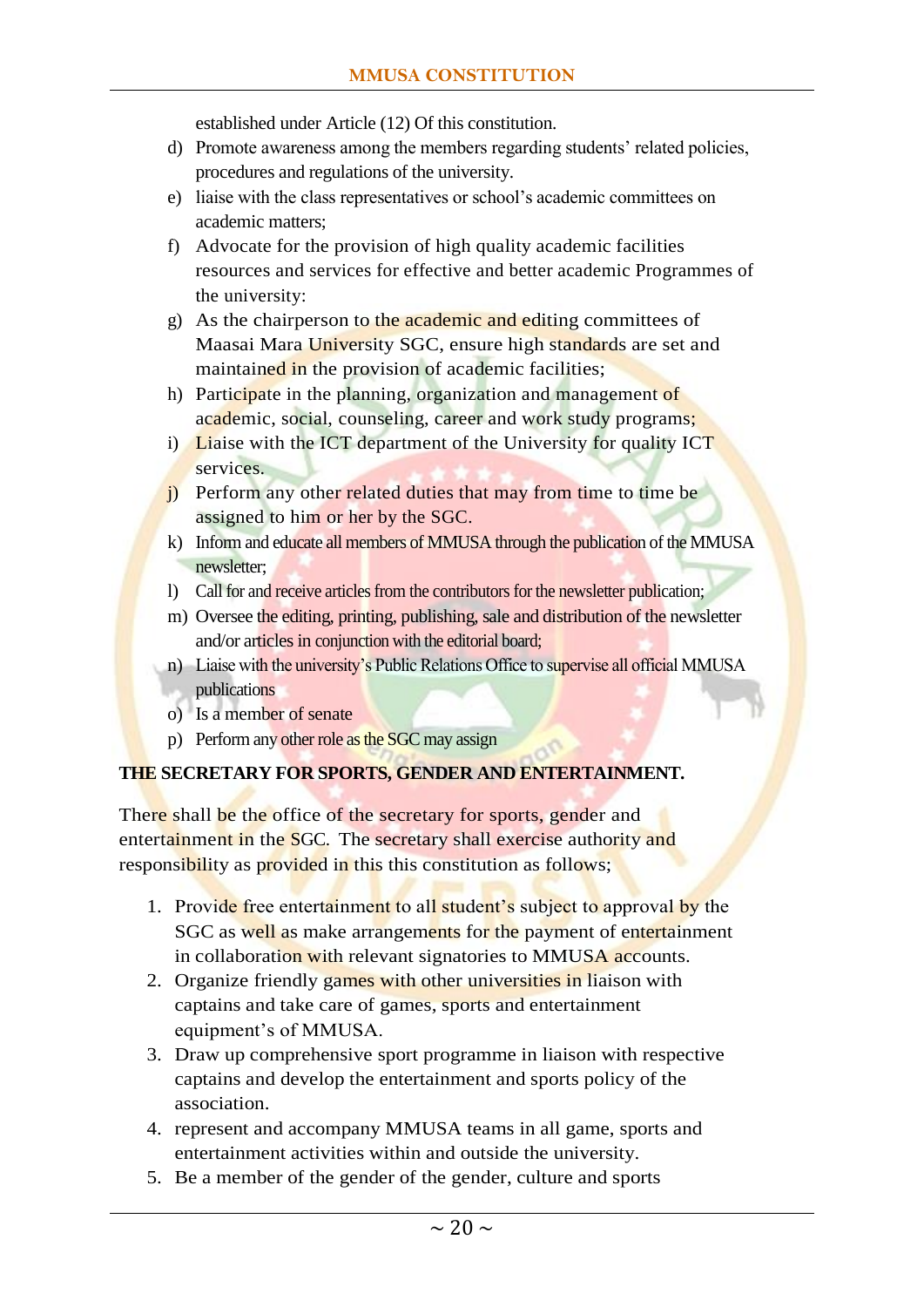committee

- 6. Represent MMUSA in the management of the sport teams and the entertainment clubs
- 7. Liaise with appropriate offices for proper gender and cultural affairs of the association.
- 8. Perform any other duties as, may be assigned by SGC.

#### **THE SECRETARY FOR HEALTH, CATERING AND SPECIAL NEEDS.**

There shall be the office of the secretary for health and environment, a seat reserved for a female candidate as provided in this constitution and in particular shall:

- 1. Liaise with the health department and identify any problems, forward them to the relevant authority so as to provide efficient health services.
- 2. coordinate and facilitate community service and related projects in conjunction with other SGC members
- 3. Facilitate the maintenance and conservation of the environment.
- 4. Recommend introduction of relevant health services.
- 5. Be the chairperson of the Gender, culture and special Needs committee
- 6. Represent members with special Needs to the SGC and deal with other welfare in the university.
- 7. Advice MMUSA and the appropriate university body on ways of implementing progressive national & international policies regarding people with special Needs within the university.
- 8. Ensure that the students catering department is up to the recommended standards.
- 9. Perform any other duty that may be assigned by the student Governing council.

# <span id="page-21-0"></span>**ARTICLE 12: THE STANDING COMMITTEES OF SGC.**

There shall be the following committees of the SGC:

#### **1. EDITORIAL COMMITTEE**

- I. The SGC shall establish, on behalf of MMUSA produce a registered Students' Newsletter, The Pearl which shall be published annually
- II. The secretary academics and editing shall be the editor of the newsletter.
- III. The Editorial Board of the Students' Newsletter shall consist of;
	- a) Secretary Academic and editing shall be the chair.
	- b) The chairperson.
	- c) Four ordinary MMUSA members appointed through a competitive interview by the SGC with relevant skills in editorial work where not more than half should be of the same gender.
	- d) The Editorial Committee shall in their first meeting elect among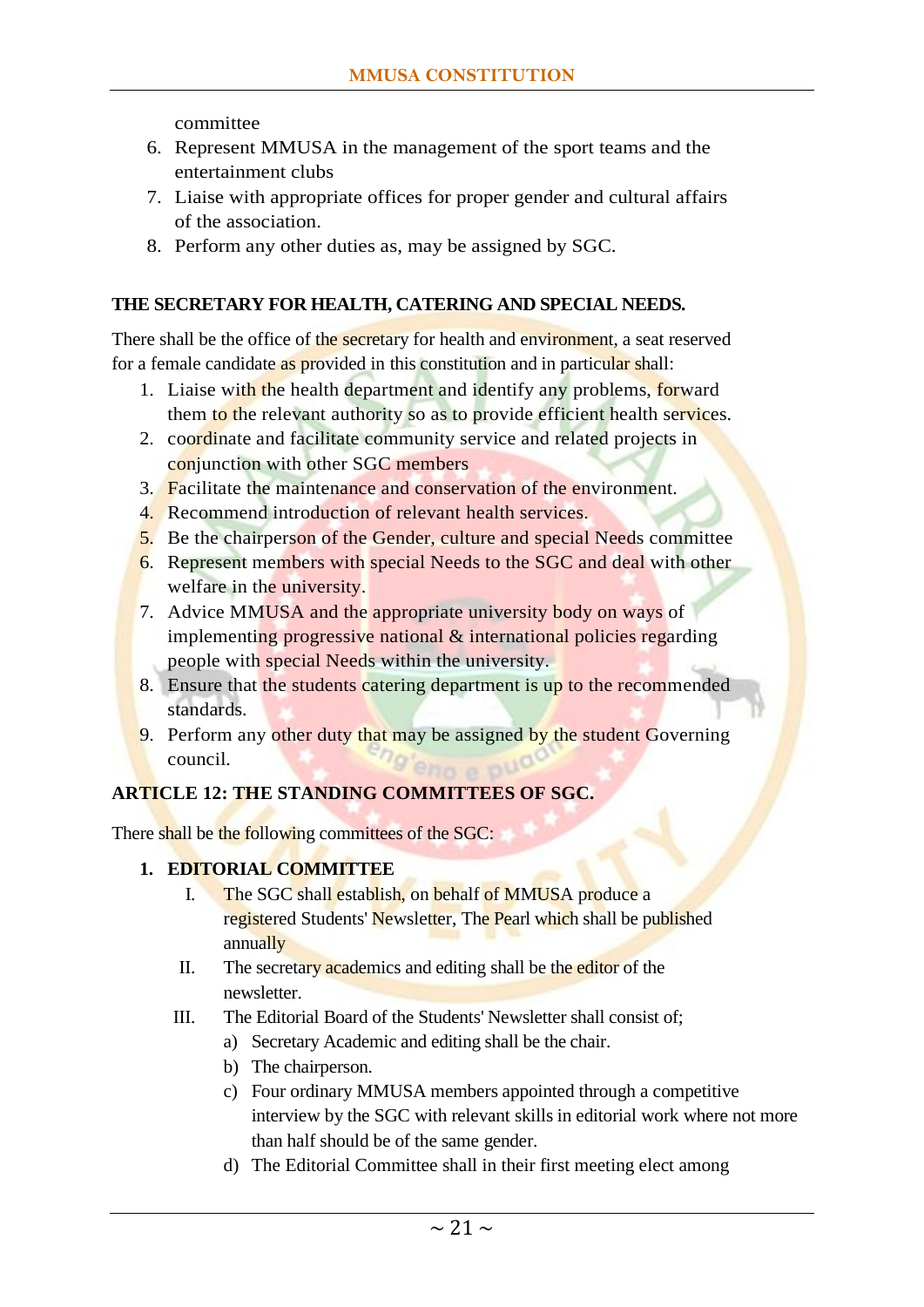themselves the secretary to the committee.

- IV. The SGC shall be responsible for the financial control of the Editorial Committee, but all the Editorial policies will be the Committee's responsibility.
- V. A representative from the department of media film and communication shall be the patron of the committee.

#### **ROLES OF EDITORIAL COMMITTEE**

- a) Establishment and production of MMUSA registered student's newsletter
- b) Receive articles and news from the MMUSA members for a newsletter publication.
- a) Shall approve the articles and photographs to be used in the newsletter.
- b) Shall distribute, sell and collect cash from the sales of the newsletter.

#### **2. TENDERING, INVESTMENTS AND ASSETS COMMITTEE**

There shall be a Tendering, Investments and Assets committee of the SGC. The committee shall consist of:

- I. The secretary finance and treasury who shall be the chairperson and an automatic member.
- II. The vice chairperson who shall be its secretary.
- III. Secretary General who shall be a member.
- IV. Dean of students
- V. Security Officer
- VI. The chairperson.

Tendering will be guided by the university amendment act 2016.

# **ROLES OF THE COMMITTEE**

- a) advertisement of tenders
- b) receive application for tendering
- c) interview applicants of the tender
- d) announce in an official written document signed from office of the treasury, the successful applicants for tenders

puga

e) ensure the tendering premises are always maintained and conducive for business

#### **3. STUDENTS' WELFARE COMMITTEE**

There shall be a **Students'** Welfare committee of the SGC.

#### **Composition**

- I. vice chairperson who is the head
- II. Secretary academic and editing
- III. Secretary Health, Gender and special Needs.
- IV. Secretary Treasury
- V. chairperson

#### **ROLES.**

This committee shall be responsible for all students' welfare in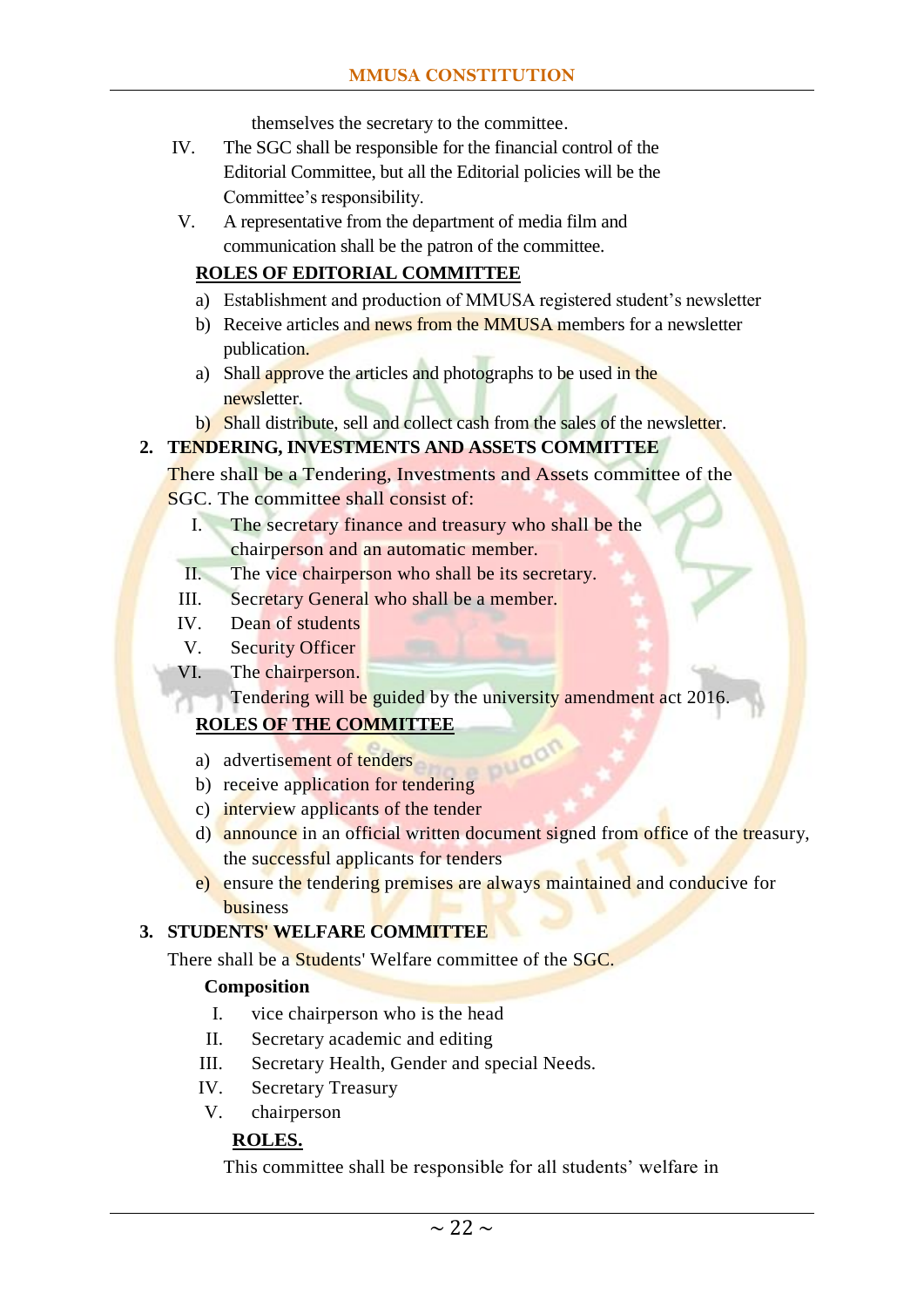health, accommodation and security matters concerning MMUSA.

#### **4. THE LEGAL AFFAIRS COMMITTEE**

- (a) The legal affairs committee shall be composed of;
	- I. The university legal officer who will be the chairperson,
	- II. The University counselor who will be the secretary,
	- III. The Dean of Students
	- IV. The University chaplain
	- V. A member from Security office
	- VI. All **SGC** members who shall have no voting right
	- VII. Voting shall happen in the absence of the SGC members.
	- VIII. The decision of the committee shall be reached by at least two-thirds (2/3) majority of the committee members present.
- (b) The legal affairs committee shall;
	- i. Advise the Organization on legal matters in accordance with this constitution
	- ii. Represent the MMUSA members whenever their rights and privileges are violated within or outside the University.
	- iii. Oversee, manage, and coordinate all legal affairs of MMUSA.
	- iv. Any other duty assigned to it in accordance with this constitution.
	- v. The expenses of any legal suits will be charged on MMUSA account

# **5. GENDER, CULTURE AND SPECIAL NEEDS COMMITTEE**

There shall be a Gender and Culture Committee of the SGC. The committee shall oversee all gender, special needs and cultural affairs of MMUSA. The committee shall consist of;

- I. The Secretary health catering and special needs, who shall be its chairperson.
- II. The Secretary Sports and Games who shall be a member.
- III. The Secretary Entertainment and Events Organizing who shall be a member.
- IV. Nominated members in the SGC.

# **6. MMUSA ACADEMIC COMMITTEE**

#### **COMPOSITION**

- I. Secretary academics and editing shall be the chairperson of the committee.
- II. Vice chairperson
- III. The chairperson
- IV. Secretary Gender, sports, and Entertainment
- V. Secretary Treasury

# **Roles of the committee**

a) Receive students' academic complaints and channel to the registrar academics affairs.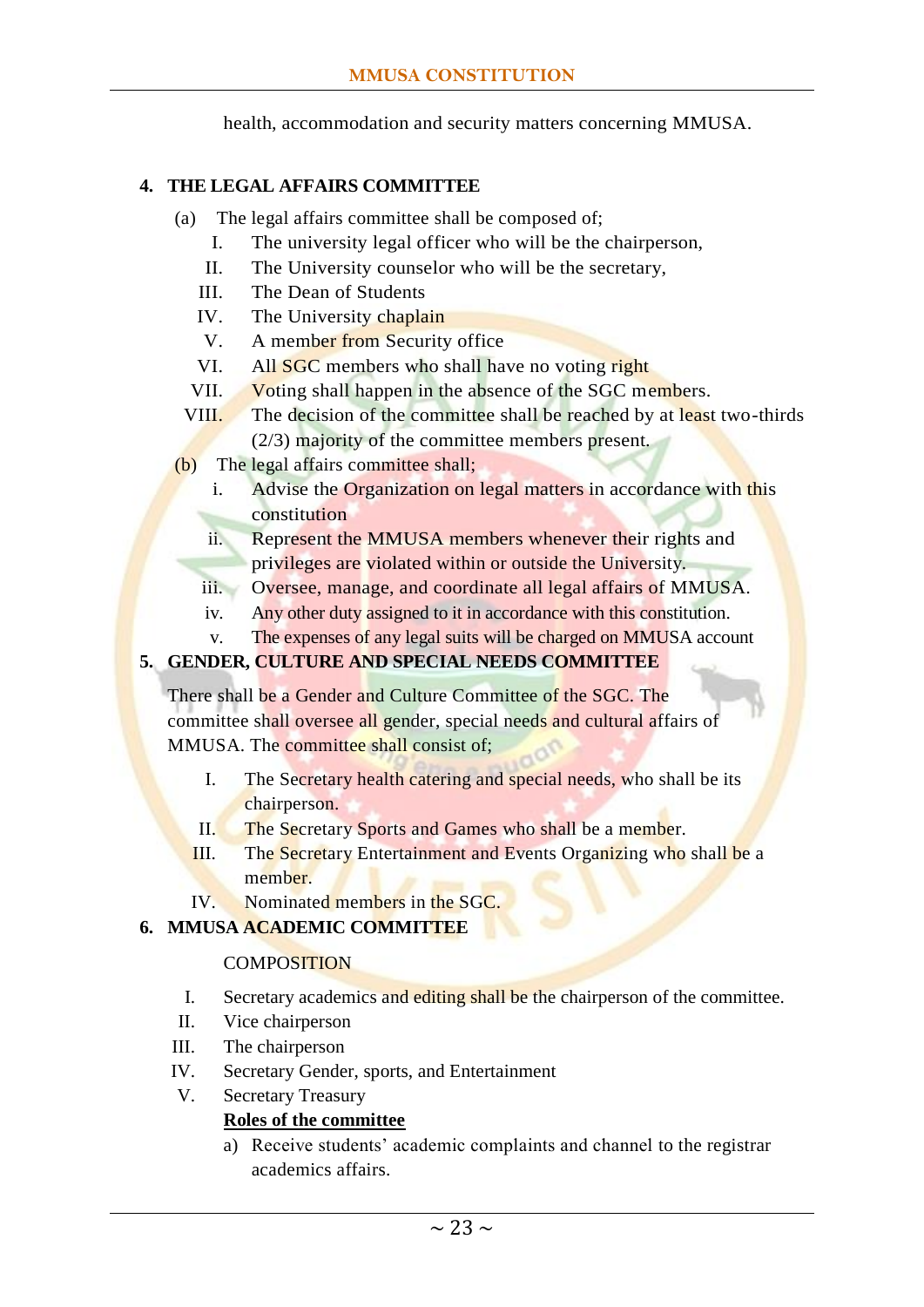- b) Organize talks, seminars and workshops in coordination with heads of academic departments.
- c) Promote awareness among MMUSA members regarding student-related policies, procedures and regulations of the university at the school level.

# **7. ELECTION APPEALS COMMITTEE.**

- 1. There shall be a MMUSA Election Appeals Committee herein referred to as EAC established in line with this constitution, three working days before the polling day, facilitated by the Dean of Students and the Chief Returning officer.
- 2. The Election Appeals Committee shall be composed of;
	- a) The University Ombudsman who shall be the chairperson
	- b) The Christian union chair.
	- d) The Muslim chair.
	- e) The seventh day Adventist chair
	- f) The Catholic Association chair
	- g) The legal officer, and;
	- f) a representative from the office of the dean who shall be the dean.
- 3. The Election Appeals Committee shall exercise authority and has responsibility as provided for in this constitution and in particular shall:
	- a) Review any written petition against the election result within 24 (twenty-four) working hours following the announcement of such results.
	- b) Hear oral and written evidence in the petition from all affected parties;
	- c) Within 2 (two) days of receipt of such petitions, uphold or nullify the results as it may determine and notify the electoral commission;
	- d) Any resolution made by the EAC shall be final, binding and conclusive
	- e) Expenses for the appeal will be charged MMUSA account
	- f) In the event that no appeal is received within the prescribed time or the EAC has completed its work in accordance with this section, then the committee shall stand dissolved.
- 4. Any appeal should be done in writing to the Chairperson of the Elections Appeals Committee within 24 working hours.

#### **8. TRANSITION COMMITTEE**

a. During the three (3) days following the Electoral Commission's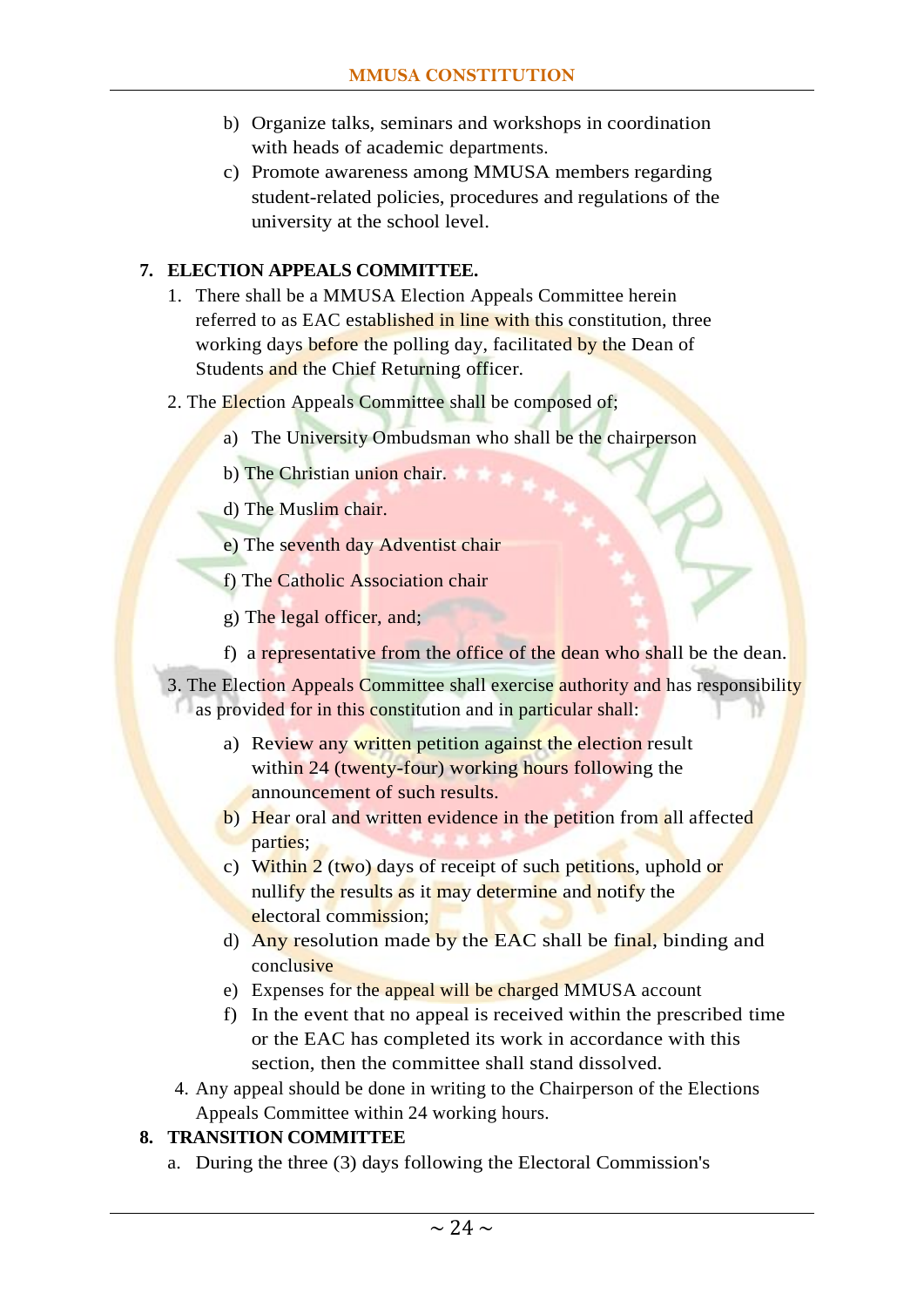announcement of the election results, the Dean of Students, shall constitute and meet with the Transition Committee supervising the handing over of the instruments of office by the outgoing members of the Student Governing Council to the incoming members of the Student Governing Council.

- b. The Transition Committee shall consist of:
	- i. The Dean of Students

ii.senior Legal officer

- ii. The Registrar Academic Affairs
- iii. Outgoing members of the Student Governing Council, whose attendance is mandatory.

eno e pud

iv. Incoming members of the Student Governing Council.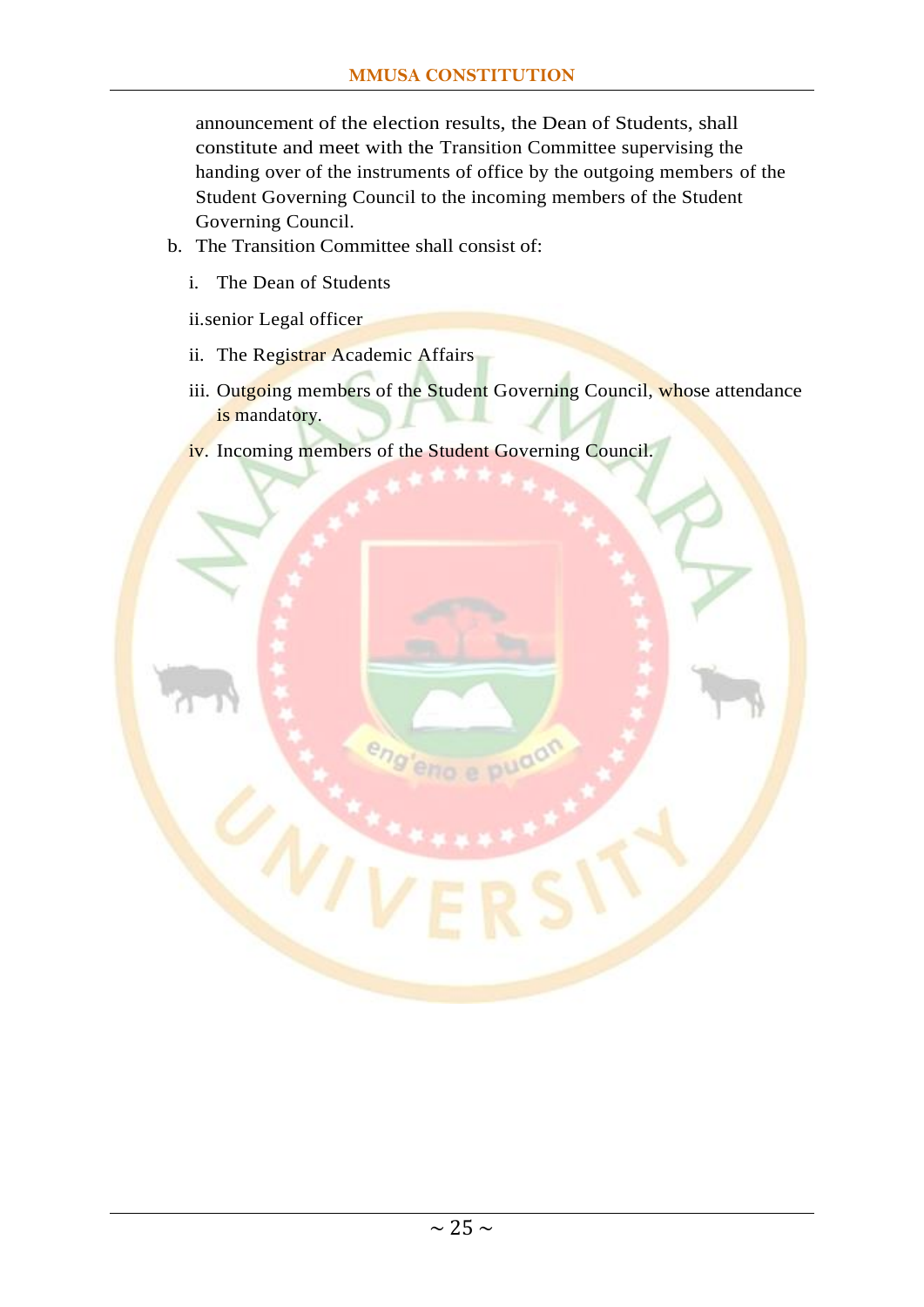# **CHAPTER FOUR**

#### <span id="page-26-1"></span><span id="page-26-0"></span>**STUDENT PARLIAMENT.**

The parliament shall be established at the main campus of the university. This chapter will not be implemented until there is SGC in place to exhaustively engage students on whether its worthy keeping it and the modalities of implementations in subsequent elections

#### **COMPOSITION OF THE STUDENTS PARLIAMENT,**

Elected Students Parliament shall be composed of:

- a) Elected Student Representatives from Electoral Colleges
- b) Members of Students governing Council
- c) Speaker and Deputy Speaker
- d) Dean of Students and University Legal Officer who will be ex officio members

#### <span id="page-26-2"></span>**ARTICLE 13: Elected Students Representatives from Electoral Colleges**

- a) Electoral Colleges for purposes of electing student representatives shall include: i). Academic departments
	- ii). University Campuses
- b) Elected Students Representatives shall be drawn from Electoral Colleges as follows:
	- i. Three (3) representatives from each academic departments and campuses with more than 1000 students.
	- ii. One male and one female student representatives from each campus/ department with students between 500 and 1000.
	- iii. One (1) representative for campuses or departments with less than 300 students.
	- iv. One male and one female graduate student's representatives
	- v. One representative from each Halls of Residence
	- vi. One male and one female Non-Resident Student Representatives

#### <span id="page-26-3"></span>**ARTICLE14: Qualifications for Election to Parliament**

One qualifies to be elected to Parliament if at the date of nomination for election such a person:

- a) Is a bonafide student of MMUSA
- b) Is registered in the electoral college/Parliamentary area (department) the member seeks to represent.
- c) Have a minimum average grade of 50% in the immediate previous academic year university examinations.
- d) A first-year student intending to contest should have an average of 50% of the available academic results.
- e) Not be a member of ISEC.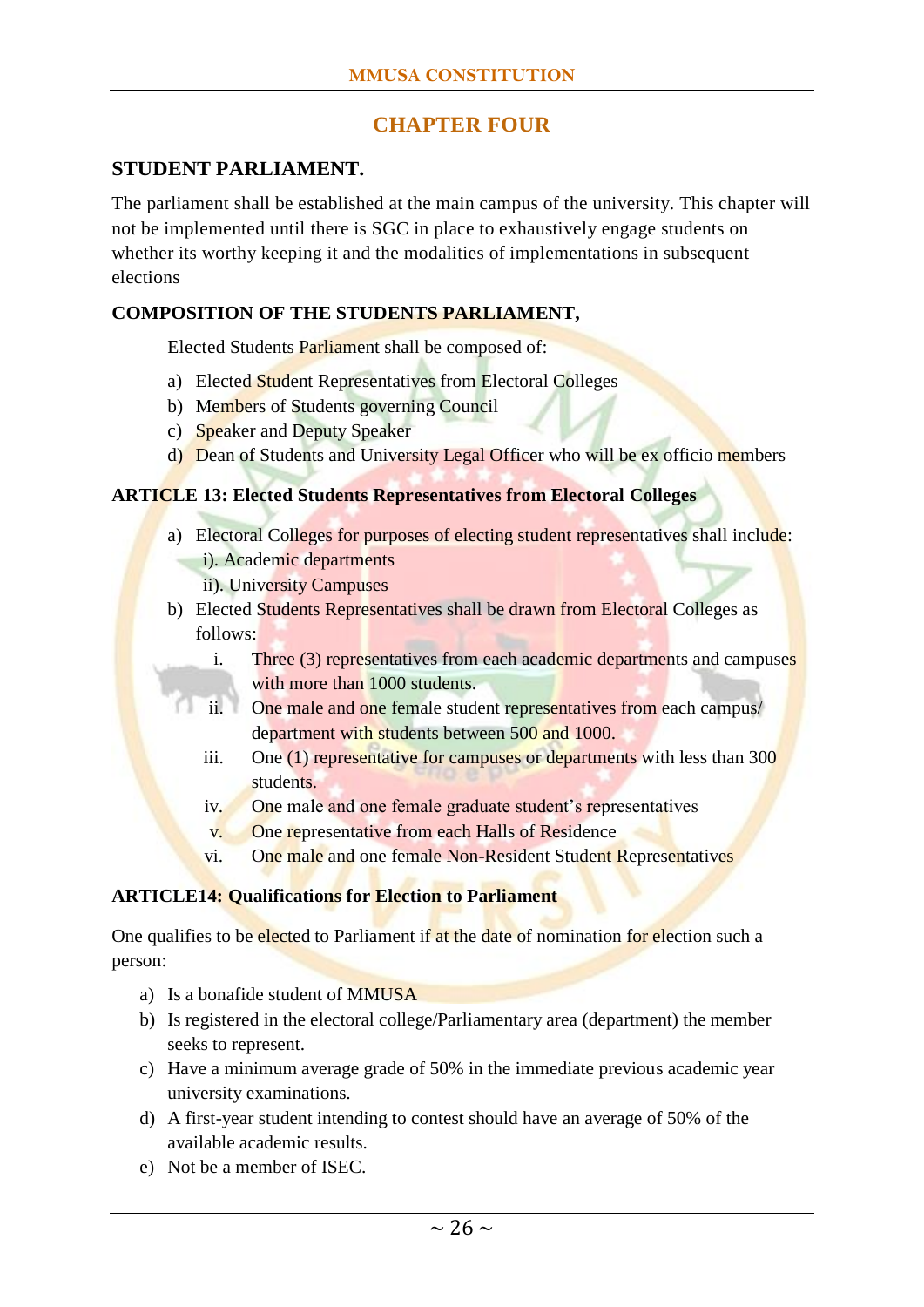- f) Have been cleared by the ISEC
- g) Not have been proven guilty in a disciplinary case in the university
- h) Not have held position in SGC or Parliament for two terms in MMUSA or any other university in Kenya

#### <span id="page-27-0"></span>**ARTICLE15: Inauguration of Parliament:**

- a) Newly elected members of Parliament shall be sworn in by University Legal Officer in the presence of Vice Chancellor or his/her representative, at the same ceremony with that of the newly elected members of the SGC. However, members of Parliament shall be sworn in jointly as a group.
- b) In the event that a Member of Parliament is absent during inauguration ceremony, he or she shall be sworn in by the legal officer at a special sitting.

#### <span id="page-27-1"></span>**ARTICLE 16: Speaker and Deputy Speaker.**

- a) At any first sitting after inauguration to office, Parliament must elect a Speaker and Deputy Speaker of separate Gender from amongst Elected Student Representatives.
- b) The election of the speaker and deputy speaker shall be conducted and directed by any of the ex officio members, through secret ballot.
- c) The office of Speaker and the Deputy Speaker shall become vacant
	- i). When the term of office of members of Parliament ends; or
	- ii). If Parliament so resolves by a two-thirds majority vote; or
	- iii). If the Speaker or Deputy Speaker ceases to be a Member of Parliament; or
	- iv). By resignation in writing to the Chairperson of MMUSA.
- d) The Speaker shall have the authority and responsibility as provided in this Constitution and in particular shall:
	- i). Preside over meetings of Parliament;<br>ii). Enhance Parliament rules:
	- ii). Enhance Parliament rules;
	- iii). Receive motions and allocate time for each motion and for the members to contribute;
	- iv). Maintain order in Parliament;
	- v). Receive petitions from ordinary MMUSA members for debate in the parliament.
	- vi). Perform any other duty Parliament may recommend that will enhance its efficiency and conduct.
- e) Parliament must not transact any business (other than electing the Speaker or Deputy Speaker) if the office of Speaker or Deputy Speaker is vacant. Parliamentary Committees shall not be affected by such absence of the Speaker and Deputy Speaker.
- f) A member of parliament elected to be Speaker or Deputy Speaker shall continue to represent the parliamentary entity or area for which he/she was elected.

#### <span id="page-27-2"></span>**ARTICLE 17: Summoning of the Parliament**

a) After an election, the first sitting of Parliament must take place at a time to be determined by the Chairperson, but not more than seven working days after the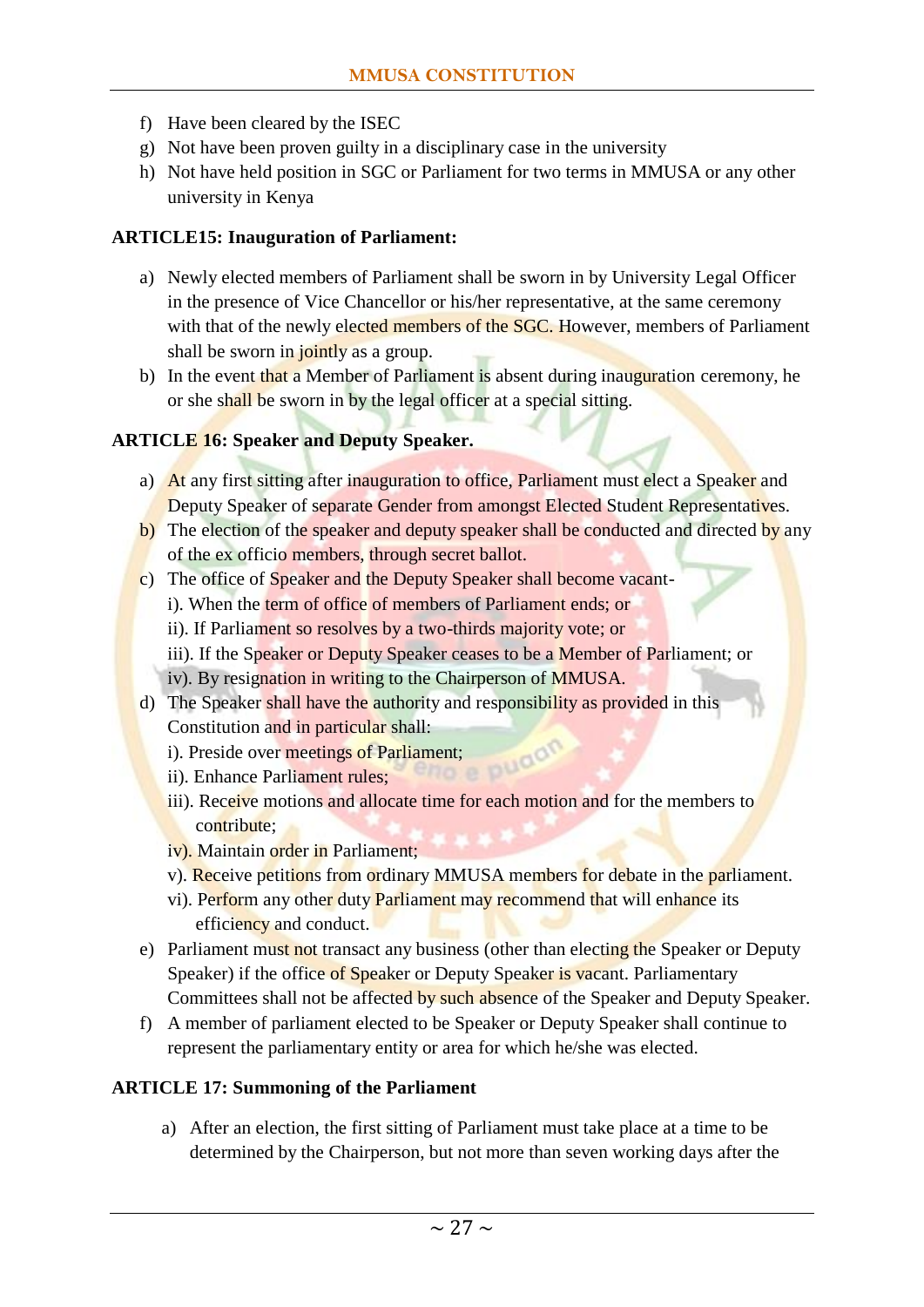inauguration of Parliament and thereafter, the Parliament Speaker, shall convene the next following meetings.

b) During this first meeting in presence of Ex-officio members, a Speaker will be elected in accordance with Articles 41 of this Constitution.

#### <span id="page-28-0"></span>**ARTICLE18: Parliamentary Meetings**

Subject to the limitations envisaged in this Constitution in particular regard to the period: -

- a) Elections and subsequent inauguration to office, Parliament shall meet four (4) times a semester.
- b) The Speaker presides at all sittings of Parliament but in the absence of the Speaker, The Deputy Speaker, and in the absence of the two, any other member elected by Parliament may preside over the meetings.
- c) The Dean of Students being a member shall attend the meetings, and in his/her absence shall send a representative from her/his office.
- d) Parliamentary meetings shall be held in the Main Campus.

#### <span id="page-28-1"></span>**ARTICLE19: Quorum at the Parliament.**

The quorum for the commencement and conduct of business in Parliament is 50% of all its members provided that if a quorum is not present thirty minutes after the scheduled time of meeting, the Speaker shall postpone that meeting and reschedule it within seven calendar days of such postponement, and if again, on the rescheduled meeting a quorum is not present, the Speaker shall commence and conduct the business of the meeting and the resolutions made shall be binding to all members.

#### <span id="page-28-2"></span>**ARTICLE 20: Resolution**

- a) A question on which a vote is to be taken shall be called a **motion.**
- b) A motion shall become a resolution if it has been floated to the members and they have voted in favor of it.
- c) There shall be two types of resolutions.

#### **i). Ordinary Resolution**

This shall be a resolution passed at a special general meeting by a simple majority vote of members present. The notice for such a meeting shall be given seven (7) days before the SGM.

#### **ii). Special Resolution.**

Special resolution shall be passed to:

- a. Amend the constitution.
- b. Alter the aims and objectives of MMUSA.
- c. Effect dissolution
- d. Alter the name of MMUSA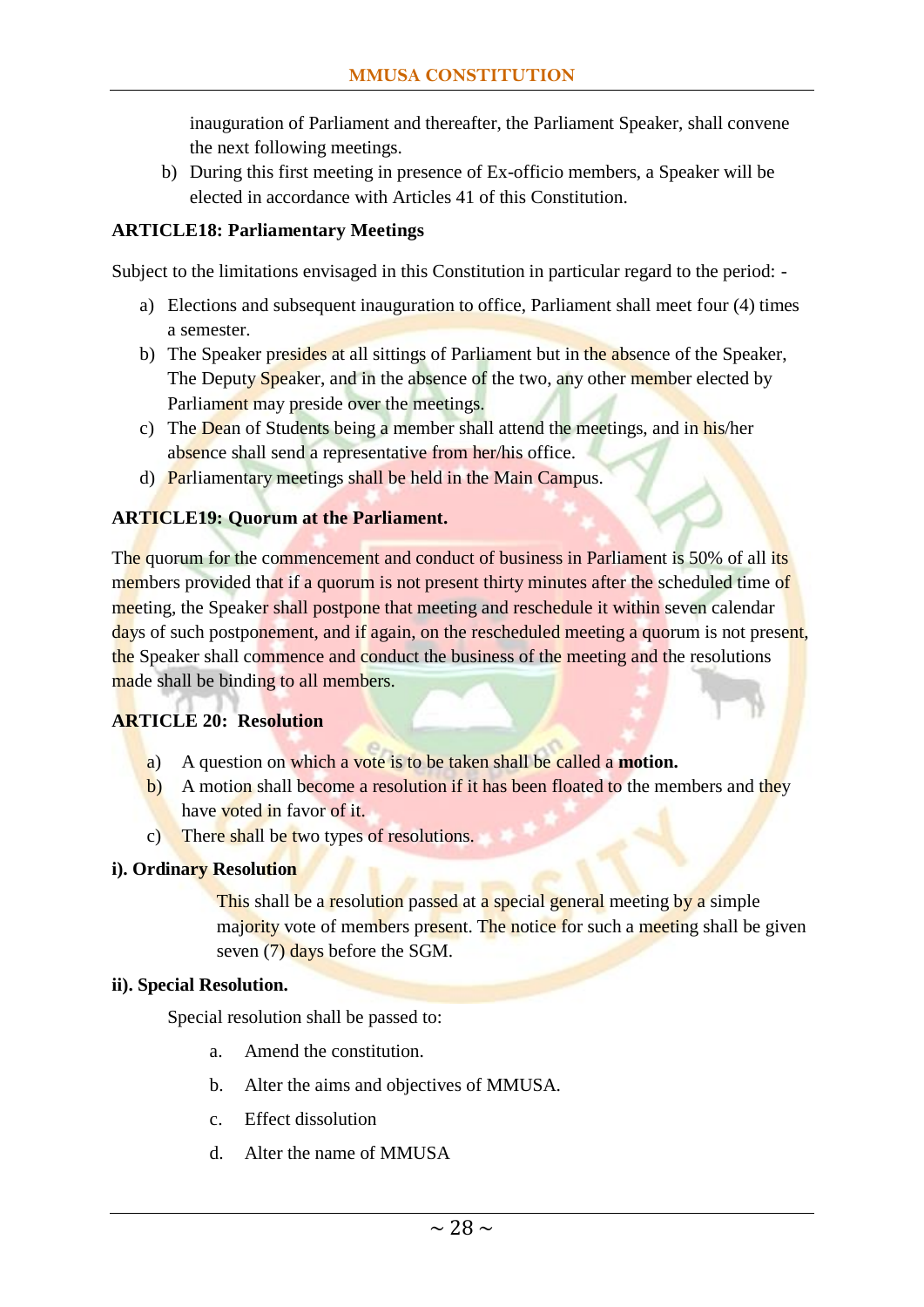- d) For other purposes an ordinary resolution shall suffice.
- e) Ordinary resolution shall be passed by two thirds (2/3) majority votes of members present.
- f) The notice of such a motion must be given seven (7) days before the SGM.

#### <span id="page-29-0"></span>**ARTICLE 21. Special Session of the Parliament**

- a) Special sitting of the parliament shall be called by the Speaker to deliberate on special, specific and emerging urgent issues.
- b) No new issues may be raised at such a meeting

#### <span id="page-29-1"></span>**ARTICLE 22: Adjournment of parliamentary sessions**

- a) The Speaker shall adjourn meetings only through a resolution.
- b) A date shall be set for holding the next meeting and a notice issued to that effect.

#### <span id="page-29-2"></span>**ARTICLE 23: Regulation and Procedure in Parliament:**

Parliament shall subject to this Constitution;

- a) Make rules to regulate the procedure of Parliament (including in particular rules for the orderly conduct of proceedings),
- b) Subject to any rule made under Article 44 (1) regulate the procedure of any of its committee.

#### <span id="page-29-3"></span>**ARTICLE 24: Voting in Parliament**

- a) Except where special majorities are required by this Constitution,
	- i). All decisions in Parliament are determined by a majority of the votes of the members present and voting.
	- ii). Secret ballot shall be used in voting for special bills.
- b) On any question proposed for decision in Parliament, the person presiding shall
	- i). If such person is the Speaker or Deputy Speaker, have a casting vote but not an original vote,
	- ii). If such person is not the Speaker, have both an original vote and a casting vote.

#### <span id="page-29-4"></span>**ARTICLE 25: Powers and Responsibilities of Parliament.**

Parliament shall have such authority and responsibility as provided for in this Constitution and, in particular shall: -

- a) Be the legislative organ of MMUSA,
- b) Debate and approve policies, proposals and decisions as tabled by the Students Executive Council or the relevant Parliamentary Committees,
- c) Monitor the implementation of its resolutions by the SGC,
- d) Through its committees, institute a probe into any suspected misdeed of any of the organs,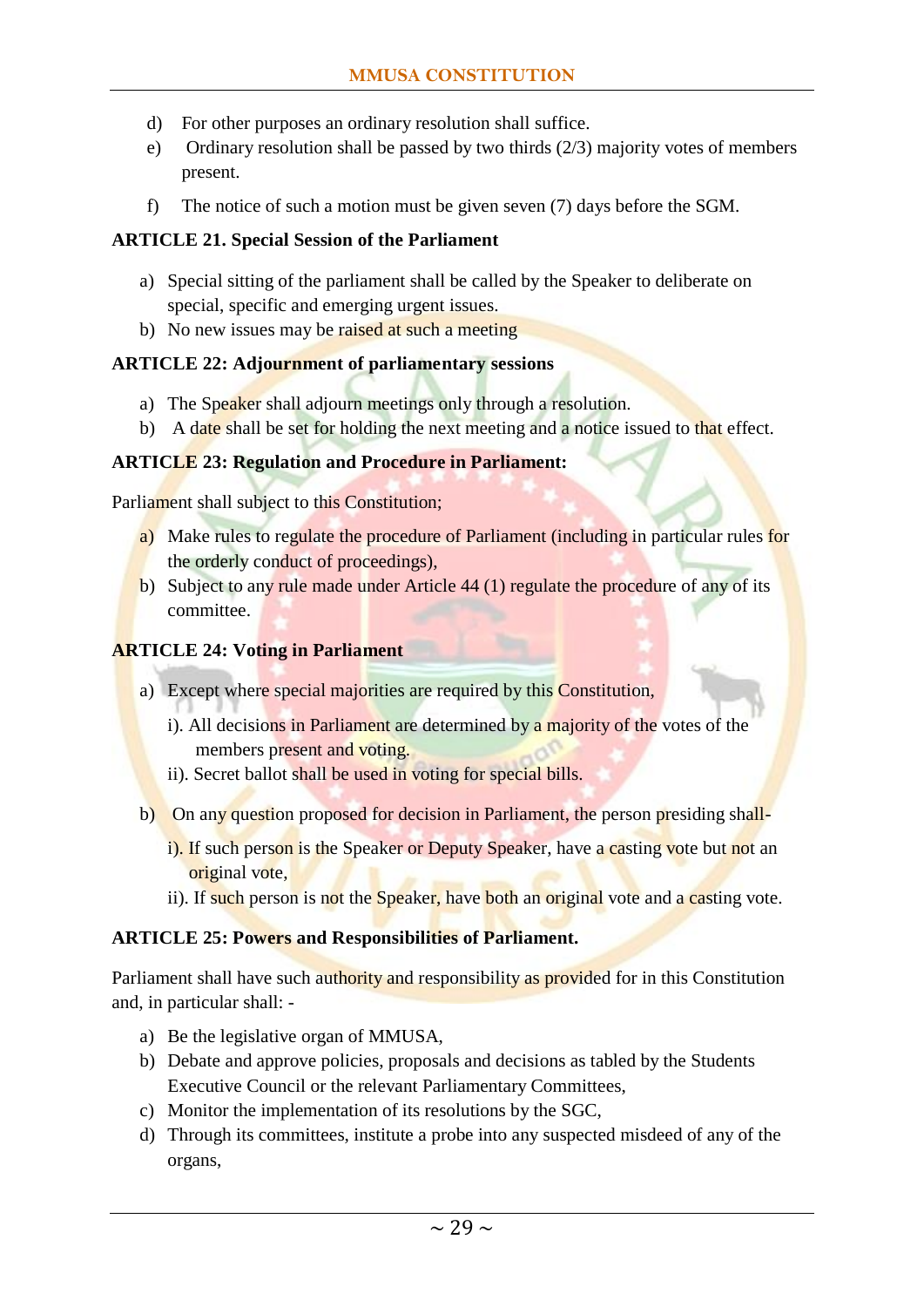- e) Observe in all its activities, the University policies, Constitution, the by-laws and policies of, and prudent practices,
- f) Elect its own Speaker, Assistant Speaker, Clerk and Assistant Clerk in its first sitting after the meeting that witnessed their inauguration to office,
- g) Debate, approve and adopt budgetary proposals,
- h) Parliament shall not, by rule, vest executive authority in itself.

#### <span id="page-30-0"></span>**ARTICLE 26: Parliamentary Clerk and assistant clerk.**

- a) A parliamentary clerk shall be elected among the but not from elected students' representatives in Parliament.
- b) The authority and responsibility of the Parliamentary Clerk shall be to;
	- i. Keep true, accurate and up-to-date record of the proceedings of Parliament,
	- ii. Send notice of meetings to members, after consultation with the Parliamentary Speaker,
	- iii. Co-ordinate the activities of the Parliamentary Committees,
	- iv. Be the official ad visor to the SGC on issues pertaining to Parliament and by virtue of his office, shall be the leader of the business of the SGC in Parliament.

#### <span id="page-30-1"></span>**ARTICLE 27: Communication to Members**

All resolutions of Parliament shall officially be communicated to members of by the secretary general through the appropriate means/media.

#### <span id="page-30-2"></span>**ARTICLE 28: Parliamentary Committees:**

- a) Parliament shall have Standing Committees as shall be determined by the Student's Governing Council, subject to approval by Parliament and in particular, shall establish;  $10.00$ 
	- i. editorial committee
	- ii. tendering, assets and investment committee
	- iii. students' welfare committee
	- iv. the legal affairs committee
	- v. gender, culture and special needs committee
	- vi. the MMUSA academic committee
	- vii. elections appeal committee
	- viii. the transition committee
- b) Parliamentary Committees shall be constituted by the Speaker in consultation with the leader of SGC business in Parliament.
- c) All Parliamentary Committee shall meet at least once a semester.
- d) No Member of Parliament shall be a member of any Standing Parliamentary Committee.
- e) Subject to the provisions of Rules and Regulations that Govern all Students of MMUSA, Parliament shall determine the terms of reference for Parliamentary Committees, their rules of procedure and the conduct of their activities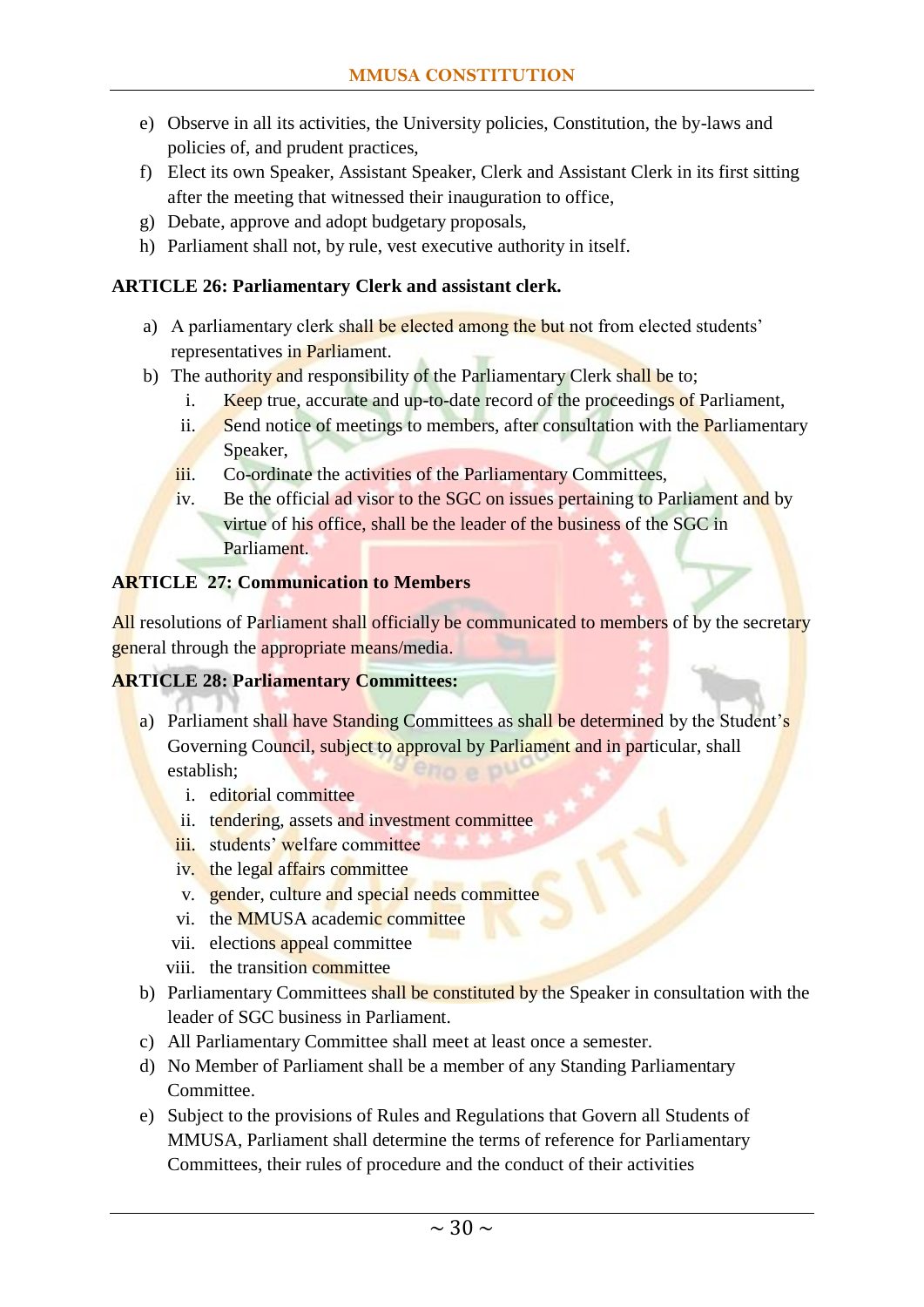#### <span id="page-31-0"></span>**ARTICLE 29: Recall from Parliament**

At any one time, members in a Parliamentary area/Electoral College may move a vote to recall their representative to parliament, which shall be passed through a resolution supported by not less than 60% of the registered members of the said area at the time. But if it's an SGC member, a petition must be signed by not less than 40% of MMUSA members in session. The petitions will be written to the Dean of students who will verify the signatures and if satisfied with the petition declare the position(s) in question vacant and a by-election organized.

#### <span id="page-31-1"></span>**ARTICLE 30: Cessation as a Member of Parliament**

One ceases to become a member of SGC on the following grounds**:**

- a) Death
- b) Resignation
- c) Suspension from the University
- d) Expulsion from the University.
- e) Recalled from Parliament
- f) Any Member of Parliament, who fails to attend two consecutive meetings without due prior written apology to the Speaker, shall be deemed to have resigned from Parliament and any other office held by such member, and the Speaker shall declare the position vacant.

no e puo

#### <span id="page-31-2"></span>**ARTICLE 31: Dissolution of Parliament**

Parliament shall stand dissolved at the close of the AGM.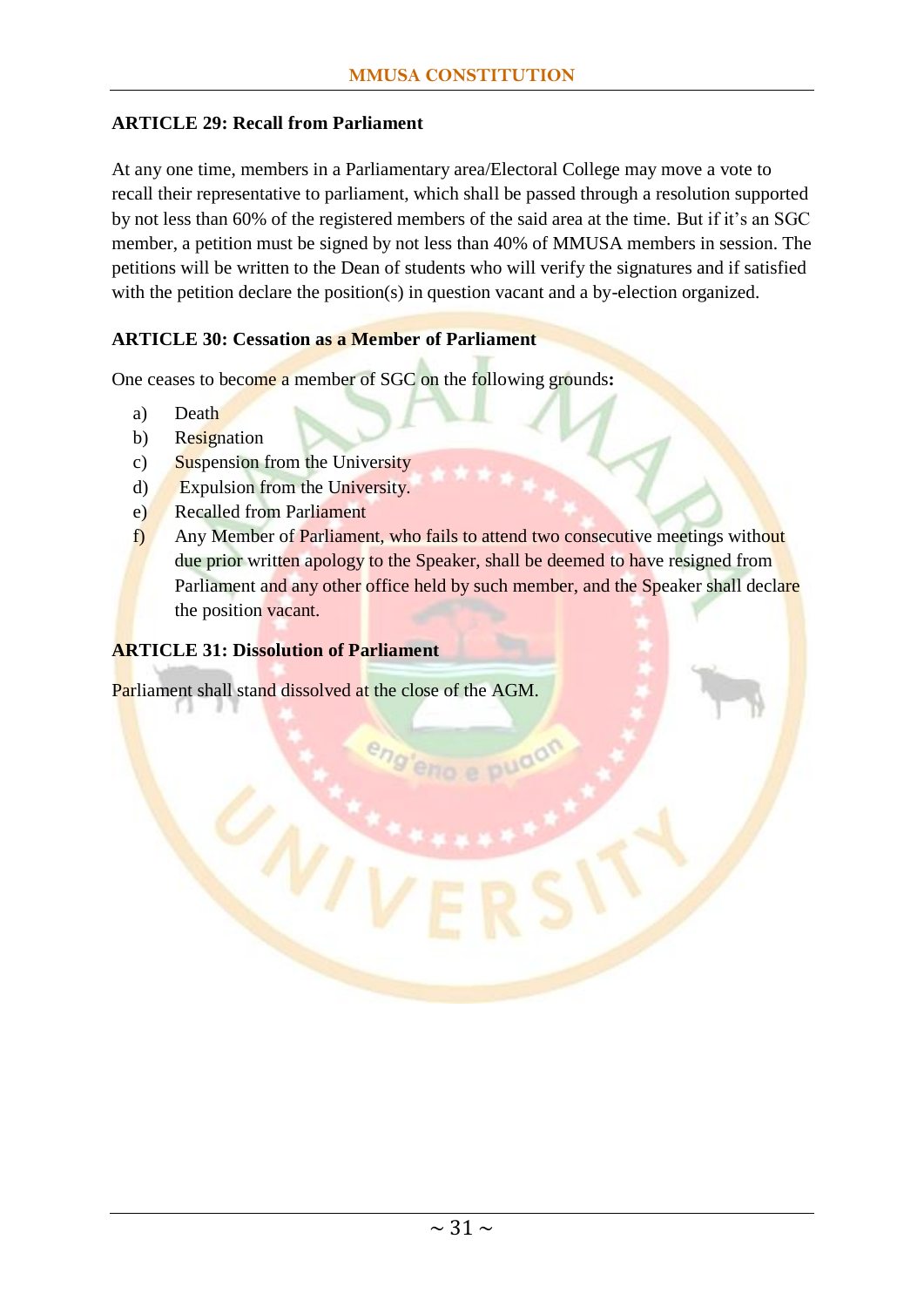# **CHAPTER FIVE**

#### <span id="page-32-1"></span><span id="page-32-0"></span>**ELECTIONS**

#### <span id="page-32-2"></span>**ARTICLE 32: ELECTION OF MMUSA OFFICIALS**

- 1. The elections of every MMUSA official shall be conducted once every year. This shall happen on Friday of the last week of September. This can be extended for not more than 14 days.
- 2. Every ordinary member of MMUSA shall be entitled to one vote, stand for elections, and hold office in a manner that allows for practical-and effective functioning of MMUSA;
- 3. Elections shall be free, fair and conducted by secret ballot;

#### <span id="page-32-3"></span>**ARTICLE 33: COMPOSITION AND ESTABLISHMENT OF THE INDEPENDENT STUDENTS' ELECTORAL COMMISSION.**

There shall be the INDEPENDENT STUDENTS' ELECTORAL COMMISSION herein known and referred to as ISEC.

- 1. ISEC shall normally be competitively appointed, constituted and established between the first and the second week of September every year to start its work.
- 2. Membership to the ISEC shall be open to every MMUSA ordinary member who shall have expressed interest by applying in their own handwriting to the Dean of students and they should be fourth years
- 3. All shortlisted candidates shall be vetted by a competent panel of interviewers as shall be put in place by the Dean of students.
- 4. ISEC shall be composed of:
	- a) The Chief Returning Officer and the Deputy Returning Officer who shall all be appointed by the Dean of Students
	- b) TheDean of studens as a Coordinaor
		- i. Sixteen 24) members consisting of competent students appointed after interviews by the panel put in place by Dean of Students
		- ii. One should be exclusively for a person with special need,
- 4. ISEC in its first sitting once constituted shall elect from among them a Chairperson and a Secretary.

Eligibility for ISEC membership:

- a) For one to be eligible for membership of ISEC, he/she must not have served in SGC at any given time;
- b) He/she must demonstrate high integrity
- c) He/she should not have served in ISEC at any given time. This shall not apply to Returning Officer and Presiding officers.
- d) Should be a fourth year

# <span id="page-32-4"></span>**ARTICLE 34: AUTHORITY AND RESPONSIBILITIES OF ISEC**

The ISEC shall act on authority and responsibility given to it in this constitution and in particular shall:

1. Prepare the budget for the elections,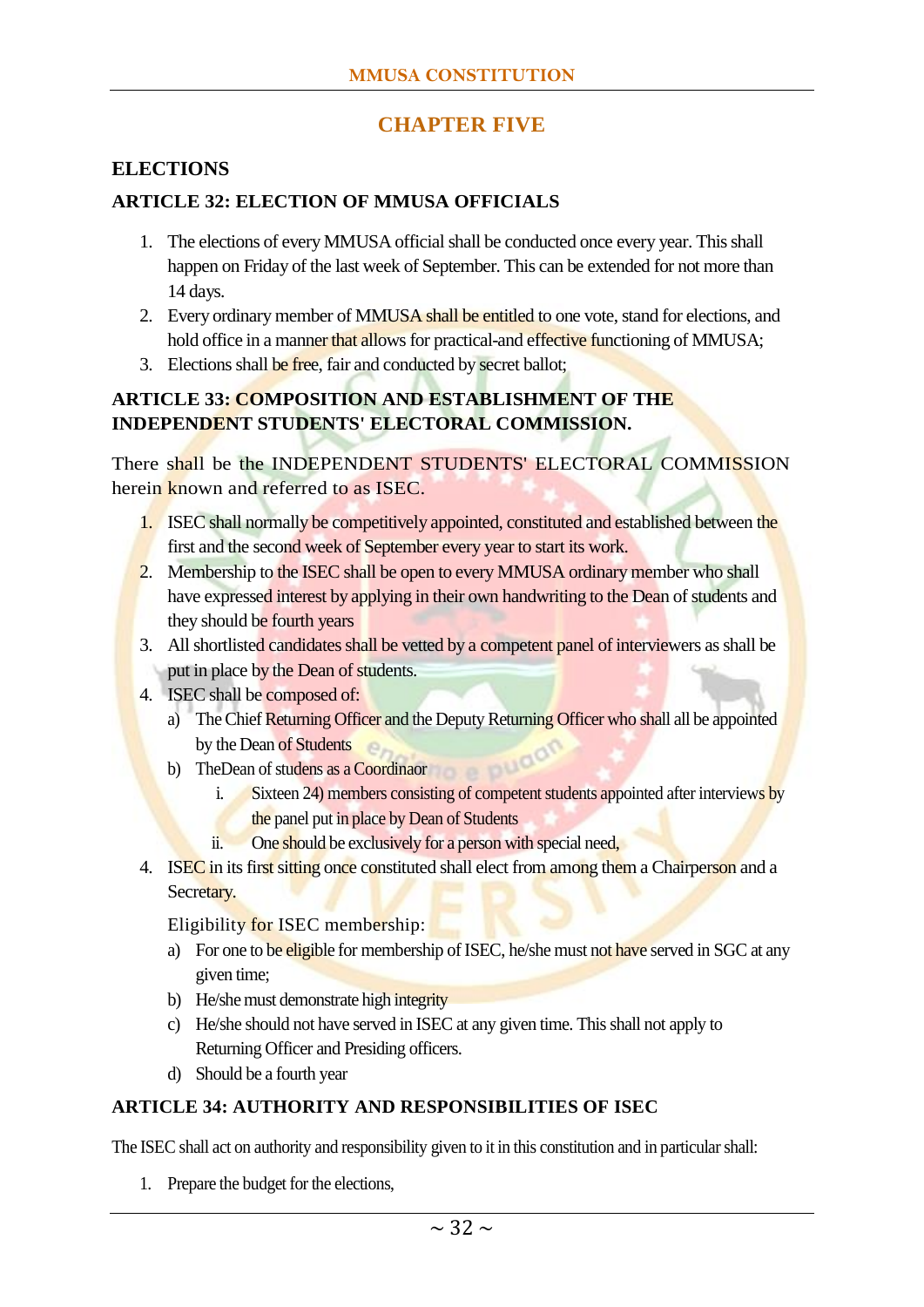- 2. Conduct and supervise MMUSA elections,
- 3. Promote free and fair elections,
- 4. Determine and announce the dates for nominations and elections.
- 5. Prepare the voter register based on the nominal roll, ballot papers, transparent ballot boxes and designation of polling stations, and properly label the ballot boxes and locate them strategically.
- 6. Request that the Finance Department officially verify payment of university fees and registration of aspirants.
- 7. Request that the Registrar Academic Affairs officially verify the academic qualification of aspirants.
- 8. Verify all nominations for candidates according to the procedures it shall establish in the Election Code, which the commission shall revise as the need arises.
- 9. Conduct a one-day seminar for cleared candidates to familiarize them with the University Statutes, regulation's, joining instructions, this constitution, the current Students Guide: Rules and regulations governing conduct of students in halls of residence or any subsequent student guides that shall replace it and the electoral code.
- 10. Regulate methods of campaigning.
- 11. Provide a voting procedure that is understandable and precise; ensure that the results of the voting are announced by the presiding officer at each polling station.
- 12. ISEC shall have powers to investigate and may dismiss a member of ISEC where there shall be evidence of misconduct or reasonable dissatisfaction from MMUSA members, and such decisions shall be final.
- 13. ISEC shall publish the list of successfully nominated candidates and the disqualified candidates and shall post such notices of qualification together with such reasons visibly and numerously displayed in the university.
- 14. The nomination papers for the post of President, Secretary General and Secretary Treasury and Finance must be signed by at least 10% (ten percent) of ordinary MMUSA members while for the other posts shall be signed by at least 5% (five percent) of ordinary MMUSA members.
- 15. The Independent Student's Electoral Commission shall be the sole overseer of elections of the MMUSA.
- 16. ISEC has the power to warn candidates of disqualification and to disqualify them for violations of the electoral code as established by this constitution and ISEC.
- 16. A decision by **ISEC** to disqualify an aspirant for candidacy or a candidate for election shall be final and binding.
- 17. ISEC shall take any other actions it deems necessary to ensure that the elections are transparent, fair, peaceful and credible.

#### <span id="page-33-0"></span>**ARTICLE 35: ELECTION PROCEDURES**

1. The Student Governing Council shall be dissolved immediately after the appointment of the ISEC and simultaneous announcement to that effect by the incumbents and the returning officer at a special general meeting convened for that purpose and for the announcement of the election date.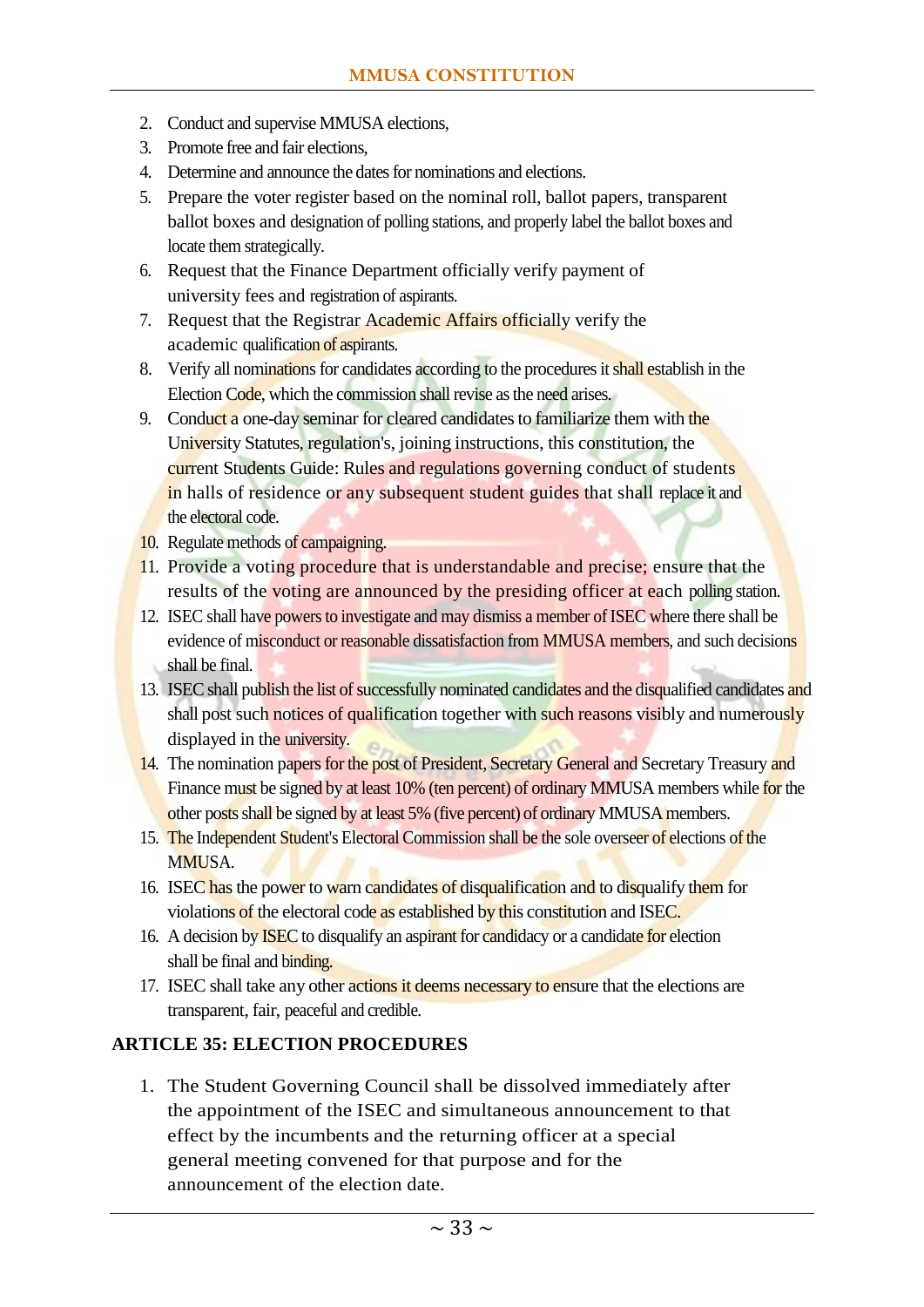- 2. ISEC shall therefore in the period not more than two (2) days after dissolution of SGC:
	- a) Declare all positions open for contest;
	- b) Announce the dates of election;
	- c) Call for nomination of candidates to the positions declared open for contest;
	- d) Receive nomination papers from aspiring candidates;
	- e) Determine and publish the names of candidates qualified or otherwise disqualified;
	- f) Conduct civic education to all members of MMUSA;
- 3. ISEC shall officially designate a period not more six (6) days for campaigns before the election date.
- 4. Elections shall normally be held on the seventh (7) day after the opening of the campaigns provided the day does not fall on a weekend or a public holiday.
- 5. If only one candidate has been nominated for a position, that candidate shall be declared elected unopposed at the end of the nomination period.
- 6. 6. Within Twenty-four (24) hours after nomination, a candidate may withdraw his/her candidature by submitting a signed statement of withdrawal to the Independent Student Electoral Commission.
- 7. A candidate may nominate two polling agents who shall witness the voting at each polling station and, thereafter, only one of the candidate's agents shall be allowed to witness the counting of ballot papers.
- 8. A candidate may be personally present during the counting of ballot papers, and he/she shall not be barred from witnessing the counting of ballot papers.
- 9. A candidate shall be declared the winner upon acquiring the highest number of votes cast.
- 10. The Chairperson of ISEC shall post all election results visibly and at numerous locations throughout the University within twelve hours following the official announcement of the results.
- 11. TheDean of Students shall officially communicate the results of the elections to the university community.
- 12. Appeals must be lodged with the Election Appeals Committee Chairman before expiry of twenty-four hours (24) following the announcement of the election result and dispensed immediately within 24 hours
- 13.Chairperson candidates shall have running mates (vice chairperson) who shall not be of the same gender and treated as one

# <span id="page-34-0"></span>**ARTICLE 36: NOMINATION PROCEDURE**

- 1. A member may only contest for one post; thus, he/she can only be nominated for one post,
- 2. Contestants should submit their nomination paper at the date set by the ISEC,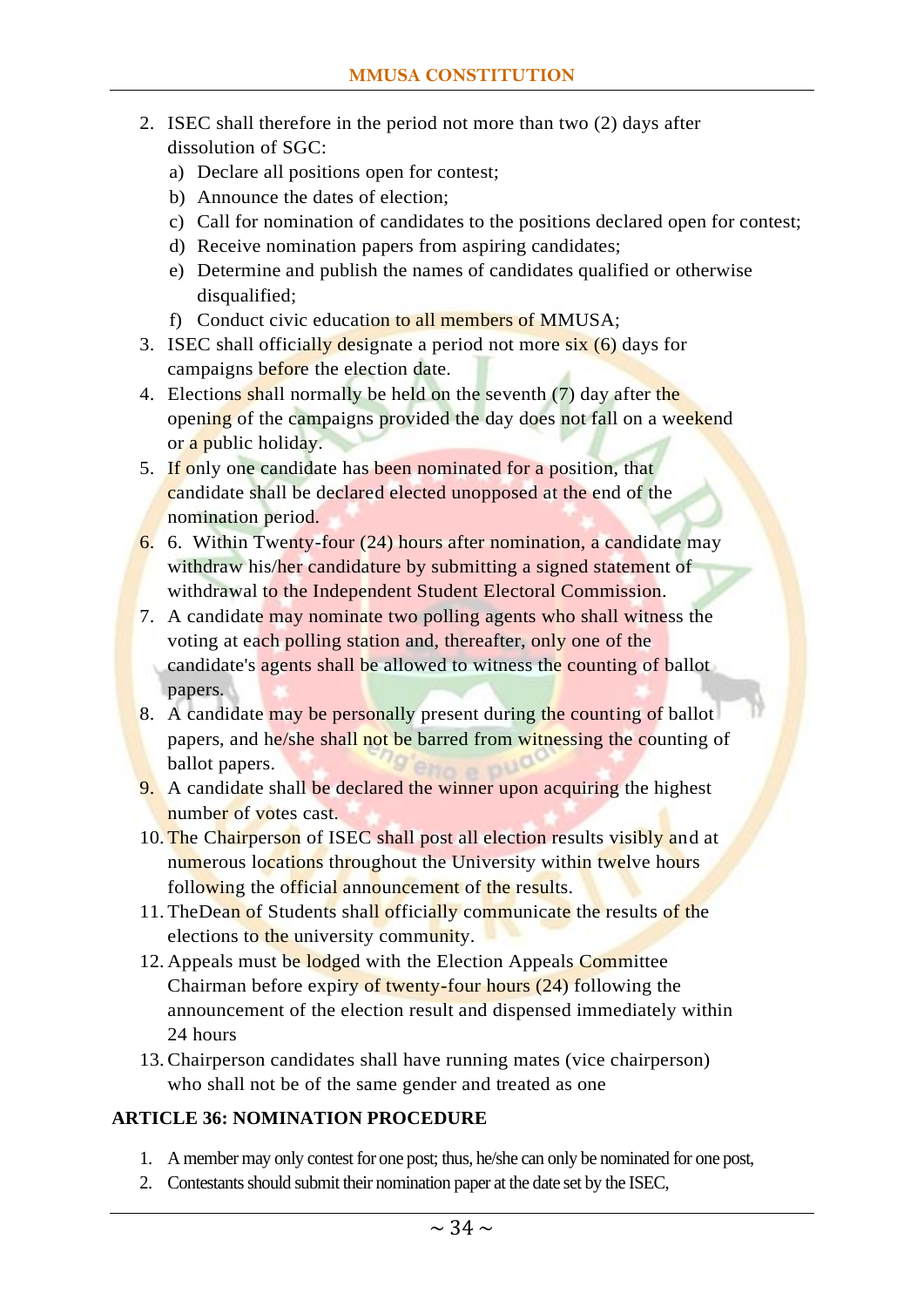- 3. The names of all nominated candidates shall be put up on University notice boards by the Chief Returning Officer, after the nominations are complete,
- 4. The Chief Returning Officer shall prepare and post on notice boards a statement showing the names of persons who have been disqualified, as provided in Article 11 and Article 19 giving reasons for any such disqualification,
- 5. Where no candidate meets the nomination criterion, the Chief Returning officer shall extend the nomination period,
- 6. A candidate may withdraw his/her candidature by notice of withdrawal signed by him/her and handed at the place designated for the delivery of nomination papers within forty-eight (48) hours before the nomination day, made public and signed by the Chief Returning Officer.

#### <span id="page-35-0"></span>**ARTICLE 37: ELIGIBILITY OF CANDIDATES IN THE ELECTIONS.**

All ordinary members of MMUSA shall be eligible to contest for any post in the Students Governing council declared vacant provided that: -

- 1. One shall not have suffered from mental infirmity;
- 2. Any students who will NOT be available to serve for the entire term shall NOT contest for any position;
- 3. A first-year student intending to contest should have obtained credit pass (60%) average of half units of the
- 4. C.A.T marks. The fulfillment of the above requirements shall be confirmed by the Dean of the respective Faculty/School;
- 5. The tenure of service in the Students Governing Council shall be one term of one academic year but one shall be allowed to contest for a second term and not more. One can contest in a different capacity which will still be considered a second term.
- 6. Where no candidate meets the nomination criterion, the Chief Returning officer shall extend the nomination period,
- 7. A candidate may withdraw his/her candidature by notice of withdrawal signed by him/her and handed at the place designated for the delivery of nomination papers within forty-eight (48) hours before the nomination day, made public and signed by the Chief Returning Officer within the next forty-eight (48) hours.
- 8. Each candidate should be endorsed by registered 400 students for SGC position and 100 students for position of departmental delegate

#### <span id="page-35-1"></span>**ARTICLE 38: ELECTION OFFENSES:**

- 1. An election offense shall disqualify a candidate;
- 2. For the purpose of this section, an election offense shall include, and not limited to:
	- a) Rigging,
	- b) Harassment and use of violence,
	- c) Intimidation,
	- d) Bribing and/or voter buying,
	- e) Giving false information,
	- f) Sorcery and magic,
	- g) Slurs based on ethnicity, religion, gender or mode of study
	- h) Provocative and use of inciting sentiments,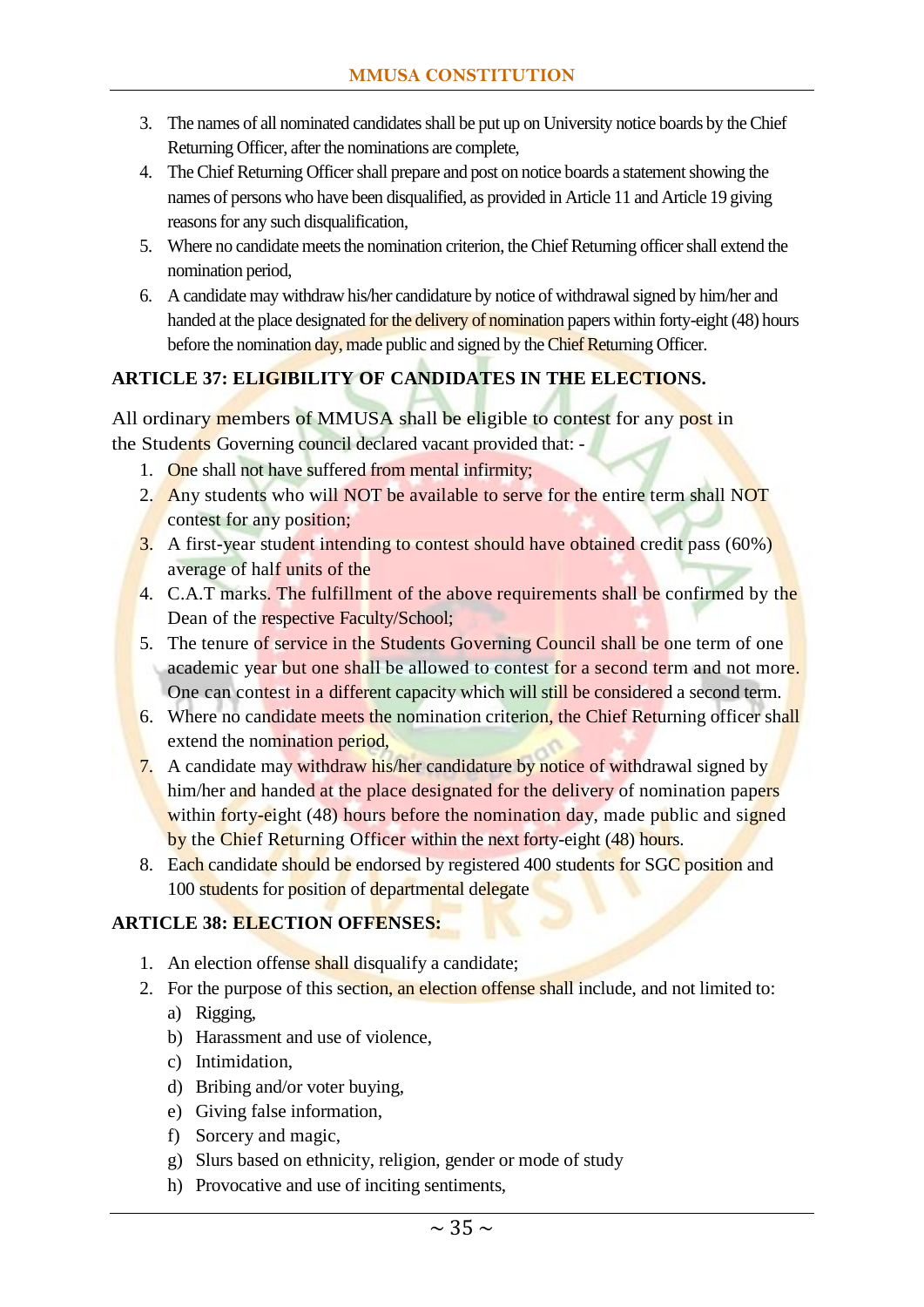- i) Campaigning before the official campaign period,
- j) Campaigning on the polling day and/or any other act of omission or commission that defeats the tenets of free and fair elections,
- k) Evidence of sponsorship by the university administration.
- l) Unauthorized vehicular processions inside and outside the University. Candidates shall be required to forward their request to conduct such processions to the ISEC subject to approval to ensure that they don't cause disruptions;

#### <span id="page-36-0"></span>**ARTICLE 40: SPOILT VOTES:**

- 1. During the counting of **ballot** papers, a spoilt vote shall not be tallied on to any of the candidate;
- 2. A spoilt vote shall mean that which is;
	- a) Obliterated, or damaged or ambiguous or illegible and it cannot be determined which candidate to whom it was cast.
	- b) A vote found in a wrong ballot box shall also be treated as spoilt.

#### <span id="page-36-1"></span>**ARTICLE 41:RE-RUN OF ELECTION**

- 1. In case of a tie between in an election of the members of the SGC or Members of the parliament(senators); the chairperson of the ISEC shall call for a re-run of the tying contestants within seven (7) days after the election;
- 2. Where elections are nullified, the chairperson of the electoral commission shall issue a notice for a re-run of elections of the election within 7 (seven) days after the earlier election.
- 3. In case of a re-run, the Presidential Candidates shall not be allowed to change running mates.

# <span id="page-36-2"></span>**ARTICLE 42: DISSOLUTION OF THE ELECTORAL COMMISSION**

- 1. The Independent Students Electoral Commission shall stand dissolved, if there is no election petition against election results and they shall submit their returns to the Dean of Students when new officials are inaugurated into office;
- 2. In the event of a petition against election outcome by any person then the ISEC shall wait to act on the resolution reached by the Elections Appeal Committee of the said petition before it is dissolved.

#### <span id="page-36-3"></span>**ARTICLE 43: BY ELECTION**

- 1. By-election will be conducted at any time of the academic year in the event of any office falling vacant before the next general election is done as long as the dean of students has seen it reasonable and approved;
- 2. Any vacancy shall be announced by the president of the Student Governing Council in conjunction with the Chief Returning officer appointed specifically for that by-election;
- 3. The by-election shall be conducted within the next 14 days after the declaration of the vacancy;
- 4. The by-elections shall be conducted in accordance with election procedures as laid down in this constitution where those who were in ISEC would be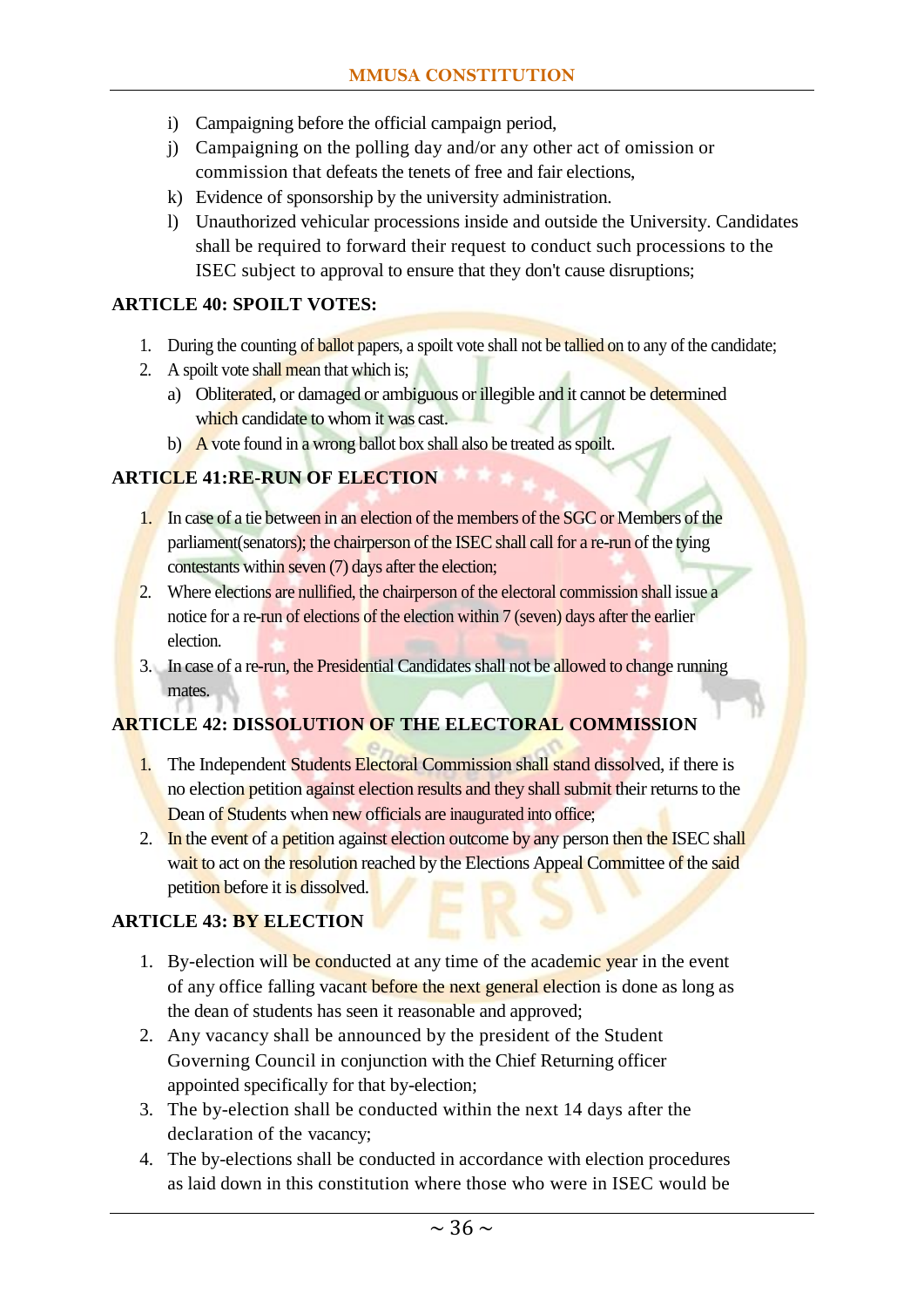called on to preside over the By-election

#### <span id="page-37-0"></span>**ARTICLE 44: TRANSITION**

The Student Governing Council shall carry out the constitutional duties necessary for the proper functioning of MMUSA in the period between the return of nomination papers and the inauguration of the new Student Governing Council in a caretaker capacity.

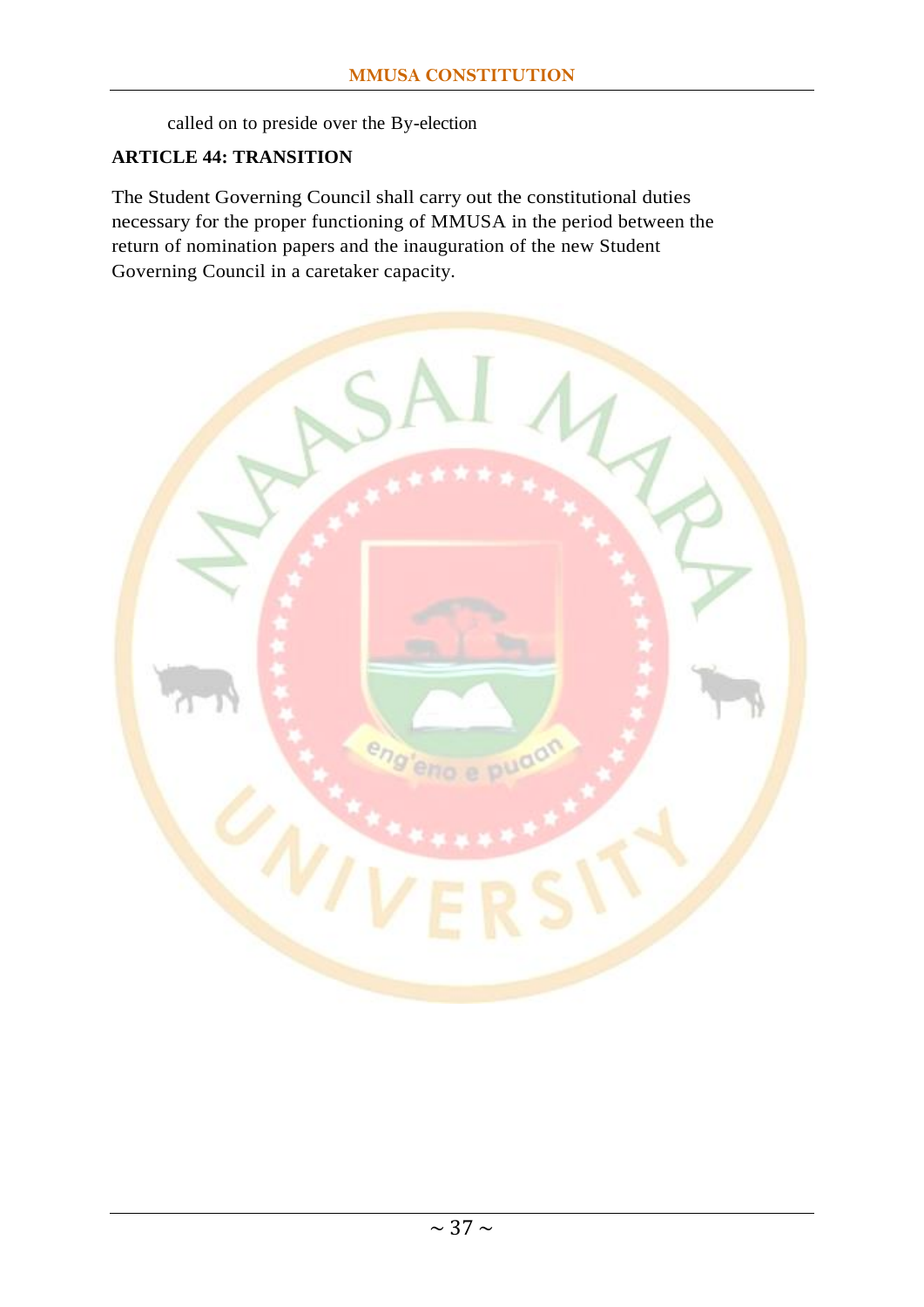# CHAPTER SIX

# <span id="page-38-2"></span><span id="page-38-1"></span><span id="page-38-0"></span>**FINANCE AND INVESTMENTS ARTICLE 45: SOURCES OF FINANCE**

- 1. The finance of MMUSA shall be obtained from;
	- a) MMUSA membership and subscription fees.
	- b) Revenues earned from MMUSA investments;
	- c) Fund raising activities and donations;
	- d) Allocation from the University and;
	- e) Any other lawful sources as proposed by the  $SGC$  with the approval of the University senate.
- 2. MMUSA shall NEVER at any time borrow money from any institution other than the university administration.

#### <span id="page-38-3"></span>**ARTICLE 46: COLLECTION OF REVENUES**

Collection of MMUSA revenues shall be done for onward remission to the MMUSA bank account, in a manner prescribed by the University Council such that,

- 1. Membership fee shall be paid once upon registration for first year of study at the University and;
- 2. Subscription fee shall be paid once in the first semester of the academic year.
- 3. All other revenues as stipulated in Article 25 above and shall be remitted to the MMUSA bank account and the original receipts be submitted to the office of the Dean of Students and a copy to the Finance secretary.
- 4. Person(s) running businesses in MMUSA premises shall deposit rent directly to MMUSA bank account by  $5<sup>th</sup>$  of every month.
- 5. In case of donations or fundraising, the Secretary Finance will deposit the money on behalf of MMUSA and submit original receipts to the Dean of Students.

#### <span id="page-38-4"></span>**ARTICLE 47: EXPENDITURE**

- 1. All money received for the purpose of MMUSA must be spent with thrift and stewardship to provide maximum benefits to MMUSA members.
- 2. Any expenditure of funds in excess of the provision of the budget approved by the Maasai Mara University Students parliament shall have to be approved by the parliament with at least two-thirds (2/3) majority of the members
- 3. present. SGC members sitting in such meetings will not be entitled to any sitting allowance.
- 4. The finance of MMUSA shall be administered by the SGC in accordance with semester budget drawn by SGC and approved by the Dean of students.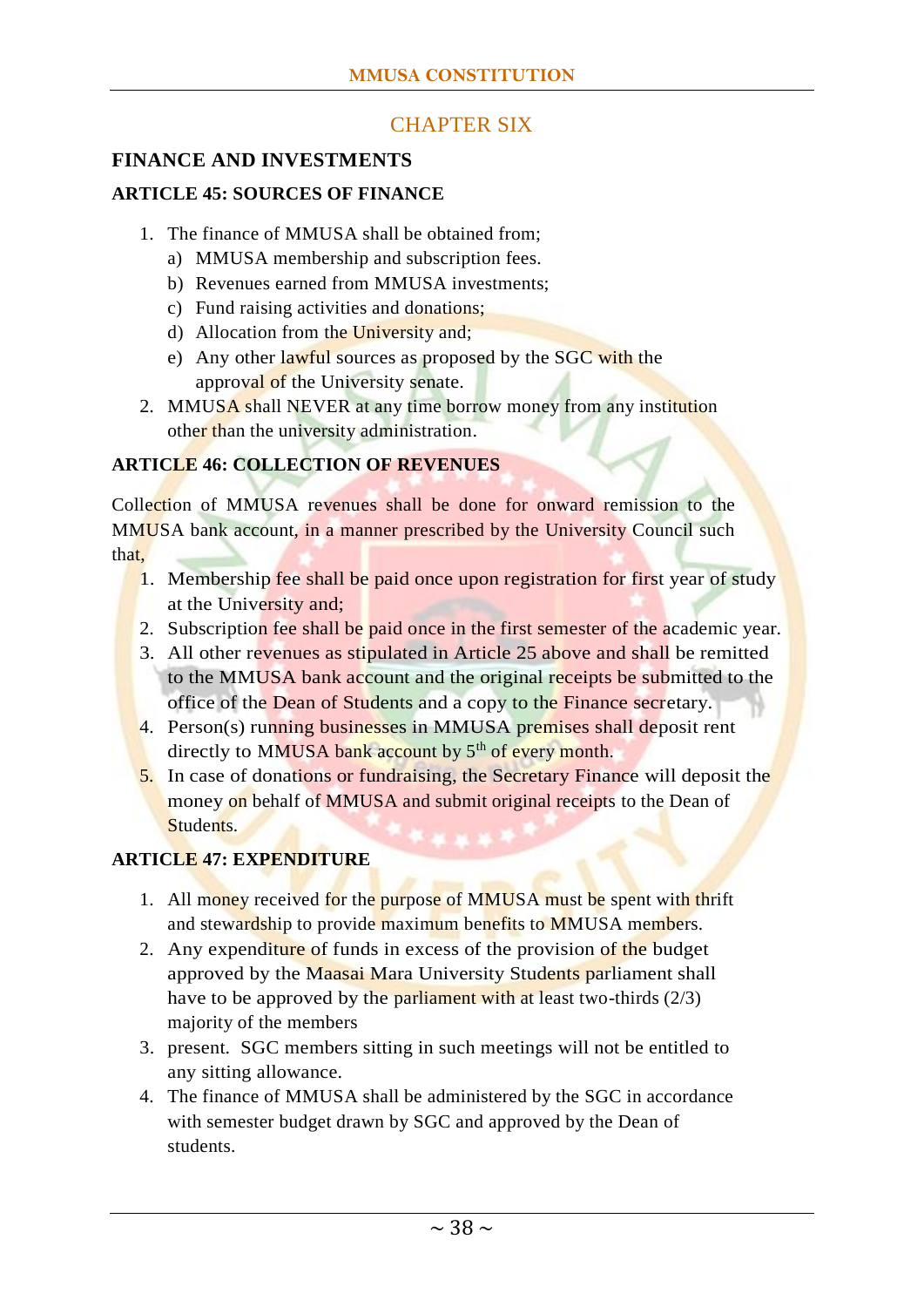#### <span id="page-39-0"></span>**ARTICLE 48: MMUSA BANK ACCOUNT.**

1. There shall be an independent MMUSA Bank Account that is managed by the University on behalf of MMUSA where all monies will be kept.

2. The signatories to the MMUSA bank account shall be-The University approved signatories but the approvals are only done by the SGC and Dean of Students and DVC AF&P

#### <span id="page-39-1"></span>**ARTICLE 49: BOOKS OF ACCOUNTS**

- 1. MMUSA shall maintain proper books of accounts that shall be made available for audit.
- 2. MMUSA accounts shall be audited by the University's Internal Auditor two weeks before the AGM.
- 3. The books of account and balance sheet shall be approved by the SGC and presented to the auditor who shall make a report for consideration later by SGC.
- 4. The audited accounts and balance sheet shall be published after approval by Maasai Mara University SGC not later than seven calendar days before the AGM.
- 5. An ordinary member of MMUSA can request to have up-to-date proper books of account that shall be made available upon request with a notice thereof of 14 days

#### <span id="page-39-2"></span>**ARTICLE 50: MANAGEMENT OF MMUSA FUNDS**

Other regulations governing the management of SOMMU funds shall be contained in the Policies and Statues of the University

#### <span id="page-39-3"></span>**ARTICLE 51: TENDERING, INVESTMENTS AND ASSETS OF MMUSA**

- 1. The SGC shall:
	- a) Determine the appropriate goods and services that are needed
	- b) Determine how MMUSA can invest for profit;
	- c) Direct the management of MMUSA investments and assets
	- d) Award tenders through a competitive tendering process which shall include advertisement of tenders, reception of applications at a fee as shall be determined by the SGC, opening of tenders, evaluation and awarding tenders.
	- e) Check prices, quality, quantity, safety, regulations and documentation of the tendered businesses.
- 2. The term of operation at the MMUSA premises shall be one calendar year before going through another cycle going of a competitive tendering process again.
- 3. Tendering process shall kick off between two (2) to three (3) weeks after inauguration of a new SGC.
- 4. The MMUSA finance and investment committee shall undertake to give reports to SGC and the parliament of every undertaking through the office of the secretary Treasury.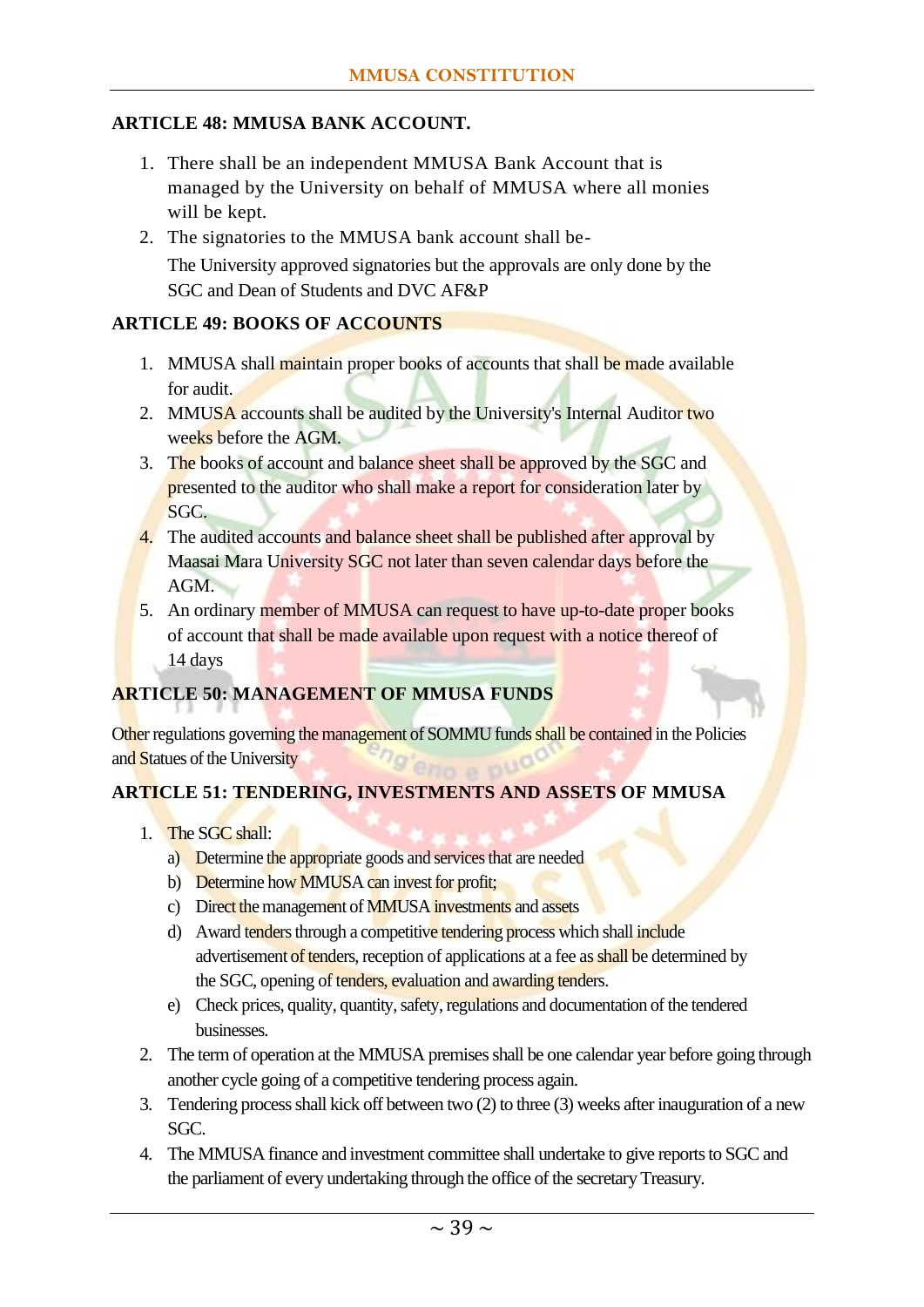- 5. The MMUSA tendering board shall stand dissolved following resolution by at least two thirds majority members of SGC present to dissolve it, but may subject to approval of the SGC be reconstituted subject to Article 13 (2) and re-established in the meeting after dissolution.
- 6. Any increase in membership and annual subscription fee shall be reviewed by SGC from time to time and approved by the office of the Dean and University senate.
- 7. All MMUSA money shall be deposited in a bank account opened and maintained for that purpose.
- 8. The Finance and Investment Committee shall make policies and frameworks to foresee income generating activities subject to the 1.approval of Maasai Mara University Students Governing Council.
- 9. Tenders hall only be awarded to groups of ordinary MMUSA members and not individual students.
- 10. The tendering process shall be considerate of gender and MMUSA members with special needs.
- 11. The tendering process shall exclude sitting SGC members.
- 12. The tendering board shall undertake measures to curb monopoly

#### <span id="page-40-0"></span>**ARTICLE 52: REMUNERATION OF OFFICE BEARERS**

a) Each member of SGC and Parliament shall be paid corresponding amount of monthly allowances as presented in Table 1.

| <b>Position</b>                                                | <b>Amount in Ksh.</b> |
|----------------------------------------------------------------|-----------------------|
| Chairperson                                                    | $7000$ (per month)    |
| Vice Chair                                                     | $5000$ (per month)    |
| Sec Gen                                                        | $7000$ (per month)    |
| Sec. Treasury                                                  | $6500$ (per month)    |
| Sec. Academics and Editing                                     | $5000$ (per month)    |
| Sec Catering health & special needs                            | $5000$ (per month)    |
| Speaker                                                        | $6000$ (per month)    |
| Sports, Gender & entertainment                                 | $5000$ (per month)    |
| <b>Elected Student Representatives to Parliament (senator)</b> | $3000$ (per month)    |
| Assistant speaker                                              | $4000$ (per month)    |
| Clerk to the parliament                                        | $4500$ (per month)    |
| Assistant clerk                                                | 3500(per month)       |

**Table 1:** Schedule of Allowances for members of SGC AND Parliament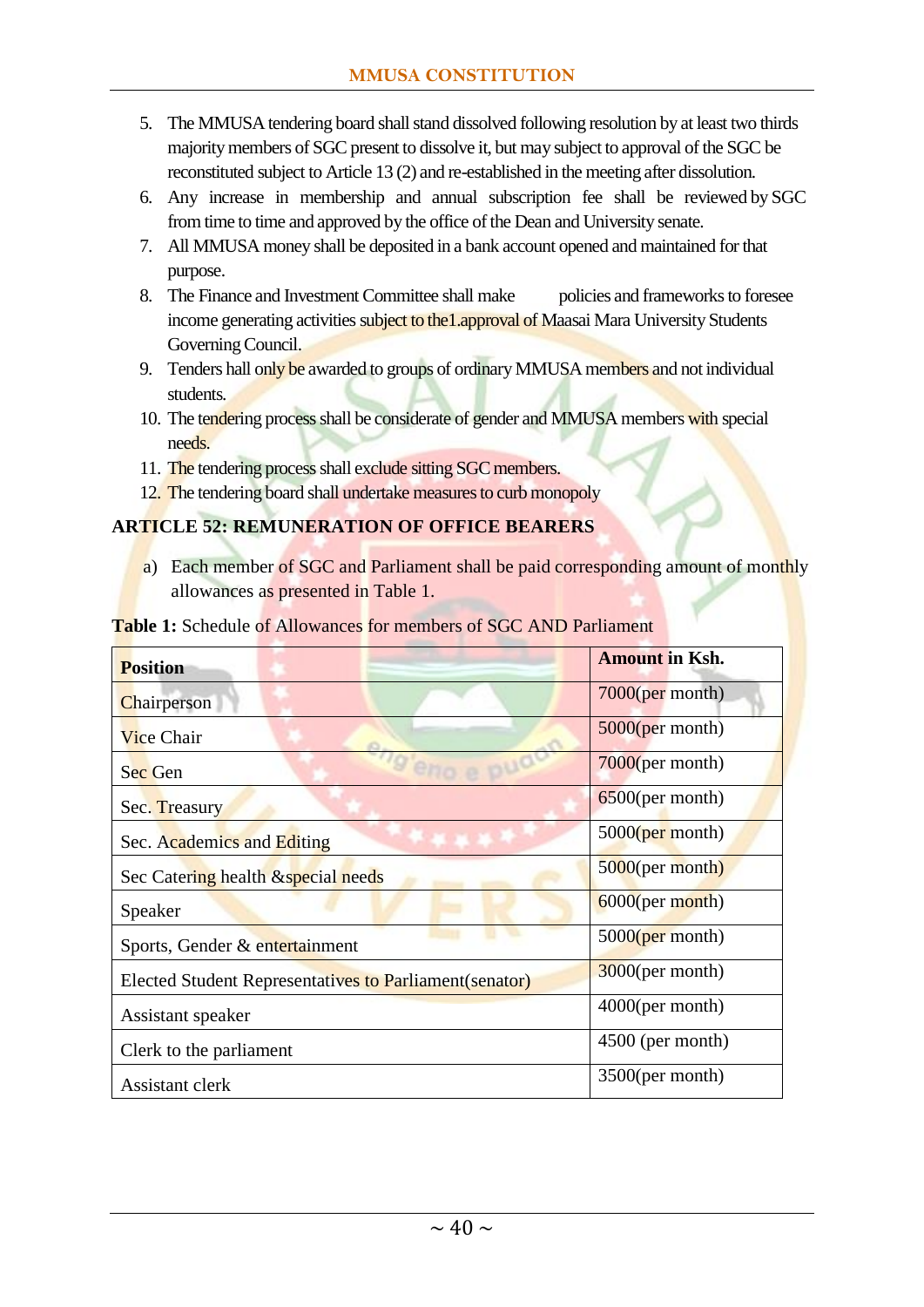# **CHAPTER SEVEN**

#### <span id="page-41-1"></span><span id="page-41-0"></span>**MISCELLANIOUS**

#### <span id="page-41-2"></span>**ARTICLE 53: CONDUCT AND DISCIPLINE OF STUDENTS' GOVERNING**

#### <span id="page-41-3"></span>**COUNCIL MEMBERS:**

- 1. All SGC members shall conduct themselves with the highest standards of integrity, personal discipline and honor and in particular shall;
	- a) Respect the rights and privileges of the members of the organization at all times;
	- b) Refrain from any conduct that might bring the organization into disrepute or public odium;
	- c) Carry themselves in all public places with such dignity as befits their status as student leaders;
	- d) They must refrain from all gossip, backbiting, rumor mongering and distortion of truth or spreading of lies;
	- e) Their utterances must reflect the ideas, philosophy, policy, and programs of MMUSA.
- 2. Any SGC member's conduct may be discussed in any SGC meeting called for that purpose and disciplinary measures taken against him provided that:
	- a) The member shall have been given reasonable notice to defend himself/herself before the student governing council at a meeting;
	- b) It shall have been confirmed that member is guilty of violating Articles 11 section 4 or any section thereof.
- 3. A member whose conduct is under discussion shall not participate in the voting in such cases; The Student Governing Council shall only have powers to!
	- a) Warn or caution the member(s) either in writing or verbally through the Chair of the meeting as provided in Article 11(4).
	- b) Suspend the member(s) from SGC meetings by a resolution adopted and signed by threequarters or more of its total membership.
- 4. In case of gross misconduct, the SGC member involved shall be subjected to necessary disciplinary measures by the university.

#### <span id="page-41-4"></span>**ARTICLE 54: REMOVAL FROM OFFICE**

- 1. A member of the Student Governing Council shall be removed from office for Gross Misconduct; not limited to;
	- a) Blatant violation of the provisions of this constitution;
	- b) Financial mismanagement;
	- c) Failure to carry out the duties of office as specified by this Constitution and/or its by-laws;
	- d) Failure to meet the requirements of office as determined by this Constitution
	- e) Insanity
	- f) Any other form of incapacitation.
- 2. In the event of clause 1 above;
	- a) A motion shall be proposed by a MMUSA member (s) and signed by at least 2/3 of the total bona fide MMUSA members in session and proposal submitted to the Dean of Students.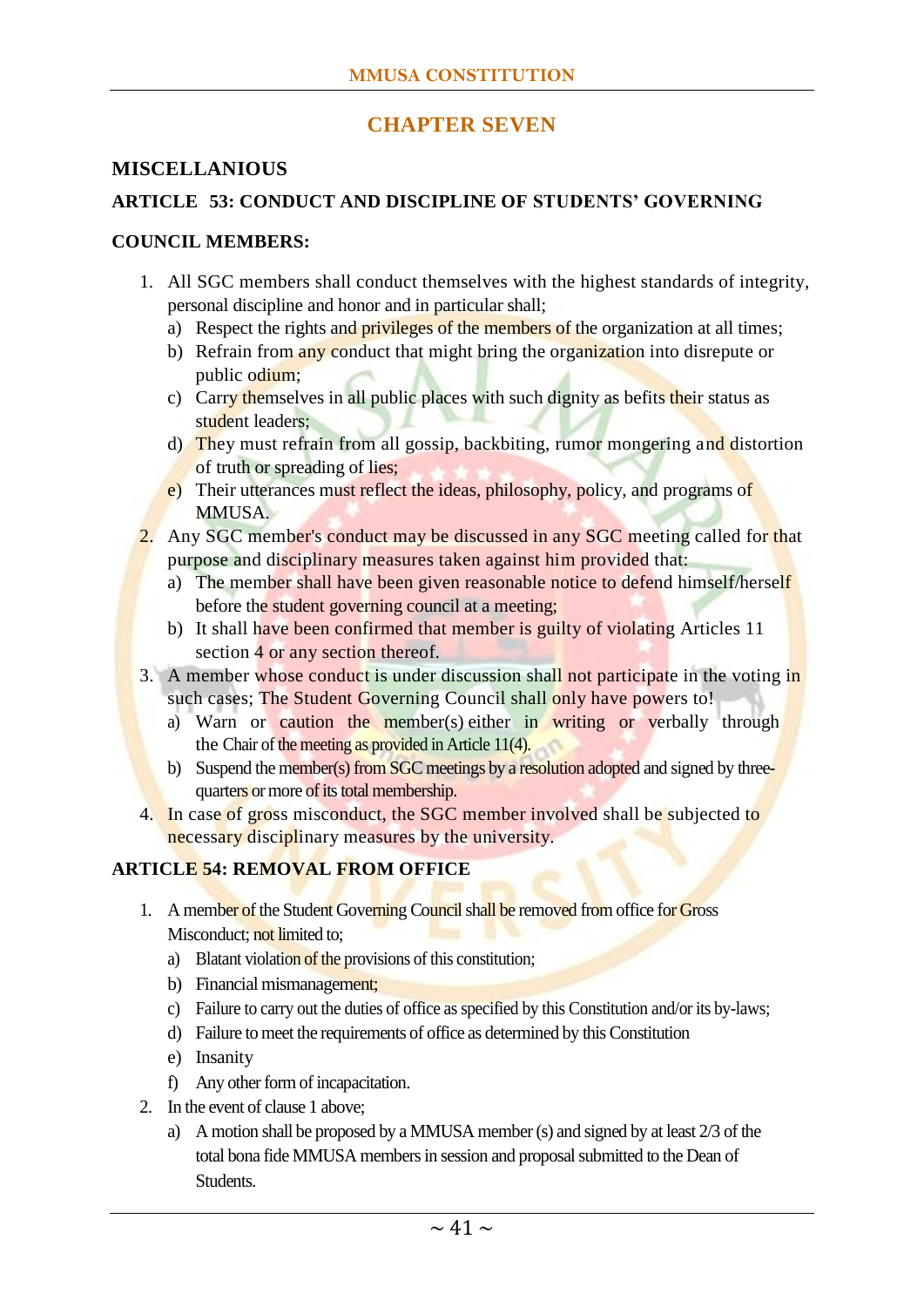- b) A motion may be proposed by a member of SGC and supported by at least 2/3 of the whole SGC. Such a motion will then be submitted to the Dean of Students.
- c) The motion as contemplated in (a) and (b) above will be served in writing to the official (s) affected by the Dean of Students immediately.
- d) The affected official (s) shall have the right to appeal in writing before the Legal Affairs Committee within 3 days after being served with the motion.
- e) The Legal Affairs Committee shall give its verdict in writing to the affected person and the SGC within 72 hours after receiving the appeal.
- f) If the Legal Affairs Committee rules in favor of the affected person (s), the Dean of Students shall reinstate the affected person within 24 hours after receiving the verdict from the committee.
- g) If the Legal Affairs committee rules in favor of the motion mover, the Dean of Students shall declare that office vacant within 24 hours and call for a by-election as provided in Article 23.
- 3. In case of removal from office of the Chairpersonas contemplated in this article, the running mate will serve in their capacities for the rest of the term.

#### <span id="page-42-0"></span>**ARTICLE 55: VOTE OF NO CONFIDENCE**

- 1. In the event of any misconduct as per Article (53), a vote of no confidence shall be proposed by Senators and the motion signed by at least two-third (2/3) of the senators in parliament and the written copy of the parliamentary decision submitted to the dean of students;
- 2. The Dean shall therefore declare the office in question vacant and a by-election called in accordance with article 43 of this constitution
- 3. The said motion must be served to the official(s) affected.
- 4. The affected official(s) shall have the right to defend himself/herself before the Legal Affairs Committee against such removal within three (3) days of being served with the motion.
- 5. The Dean of Students shall conduct a referendum within Seven (7) days giving all ordinary members entitlement to vote on the motion.

# <span id="page-42-1"></span>**ARTICLE 56: DISSOLUTION OF SGC**

- 1. A vote-of-no confidence against the SGC may be initiated through a precisely stated petition bearing the names, class year, and the signatures of at least two thirds (2/3) of the members of Parliament.
	- a) The petition shall be handed to the Dean of Students within a period of two (2) weeks of intended date of oust. The Dean of Students shall investigate the allegations and shall call a General Meeting of the students to discuss the petition within seven (7) days after receiving the petition.
	- b) The electorate shall then vote on the petition.
	- c) The Students' Governing Council shall then be dissolved by a resolution passed at a general meeting of members by a vote of two-thirds (2/3) of the members of parliament present;
	- d) The quorum in the parliament shall be as for a special Sitting. If no quorum is obtained, the proposal to dissolve the Council shall be resubmitted, to a further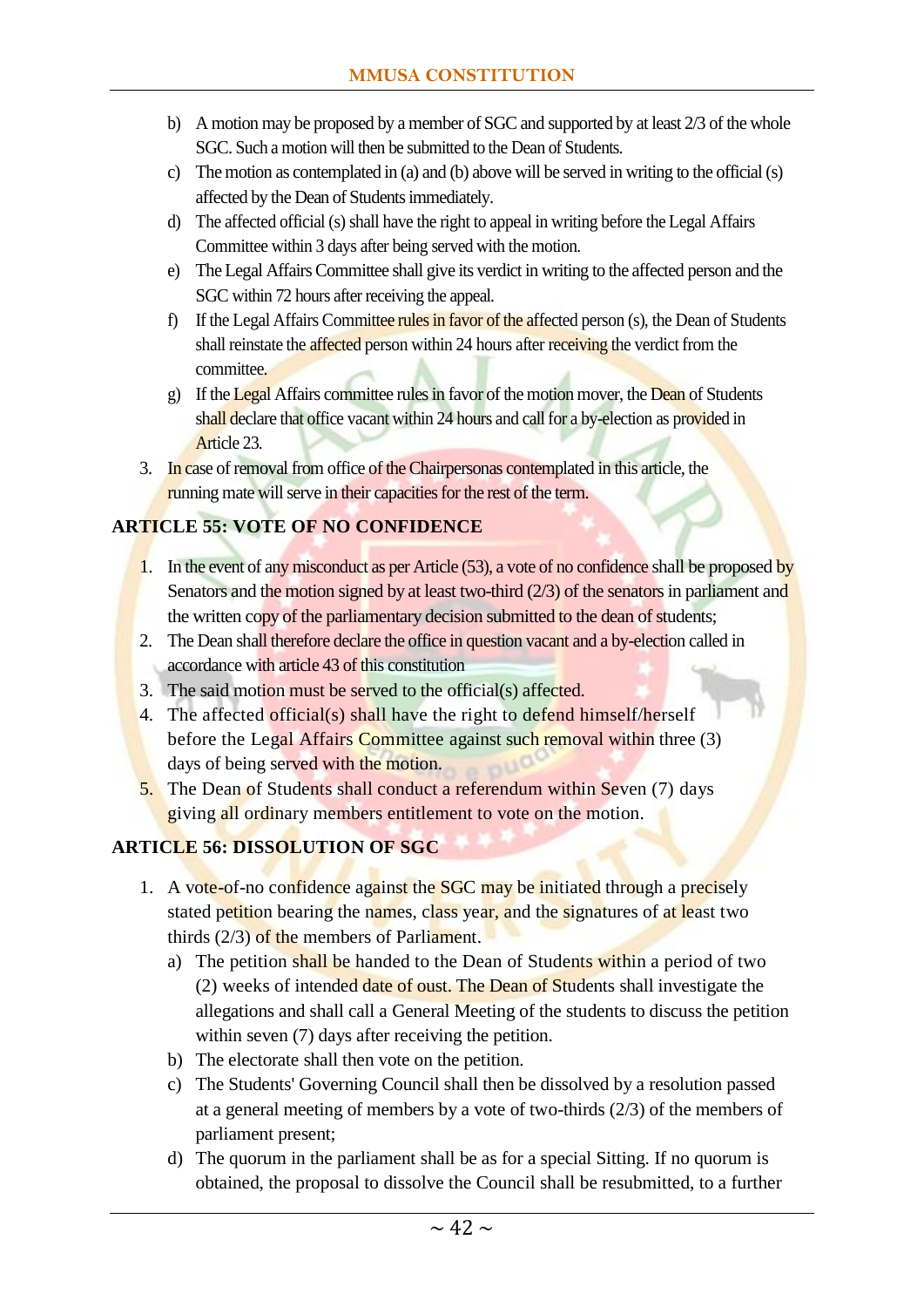special sitting which shall be held not more than 14 days later. Notice of this meeting shall be given to all members of parliament at least seven (7) days before the date of the meeting.

- e) On dissolution of the Students Governing Council the office shall remain vacant until byelection is conducted as provided in Article 43 of this constitution.
- 2. When the term of service of one academic year comes to an end.

#### <span id="page-43-0"></span>**ARTICLE 57: RESIGNATION**

- 1. A member wishing to resign from the student governing council shall tender his/her resignation by a notice giving reasons at a meeting and to the president of the SGC who shall table the notice to the SGC immediately.
- 2. The Dean of students shall have power to accept or reject any resignation from a member of the SGC and in the case where he/she accepts, a by-election is carried out.

#### <span id="page-43-1"></span>**ARTICLE 58: THE UNIVERSITY LEGAL COUNSEL**

The Legal Counsel shall;

- 1. Through the legal affairs committee, advise the organization on legal issues in accordance with this constitution
- 2. Witness the swearing in ceremony as provided under (Article 46) of this constitution;
- 3. Interpret the constitution in case of any disagreement.
- 4. The interpretation of this constitution shall be subordinate to the University Statutes and policies.

#### <span id="page-43-2"></span>**ARTICLE 59: AMENDMENT**

- 1. This constitution may be amended only by at least  $2/3$  (two-thirds) majority of members present and voting at an SGM convened for that purpose provided that for the purpose of constitution amendment the quorum will be at least 40% (forty percent) of the total MMUSA Membership. The Secretary General on behalf of the SGC shall bring proposal for amendment forward.
- 2. Any ordinary member of MMUSA may also move a motion for an amendment to the constitution in accordance with Article 10 section (2).
- 3. Such a motion should be forwarded to the Secretary General of MMUSA and published at least two weeks prior to the SGM constituted to consider and decide on the proposed amendment in accordance with Article 10 section (2)

#### <span id="page-43-3"></span>**ARTICLE 60: DISPOSAL OF ASSETS IN THE EVENT OF DISSOLUTION OF THE ORGANIZATION**

#### **1. Property of the Organization**

Should this organization cease to exist, all its property after paying creditors shall be held in trust by the University for a period of not less than five years. If any general student organization be formed and recognized within a five-year period by a majority vote of registered students at the University during an election in which over30

Per cent (30%) of the said students voted, then all such property so held shall remain and belong to this successor organization. If no such general student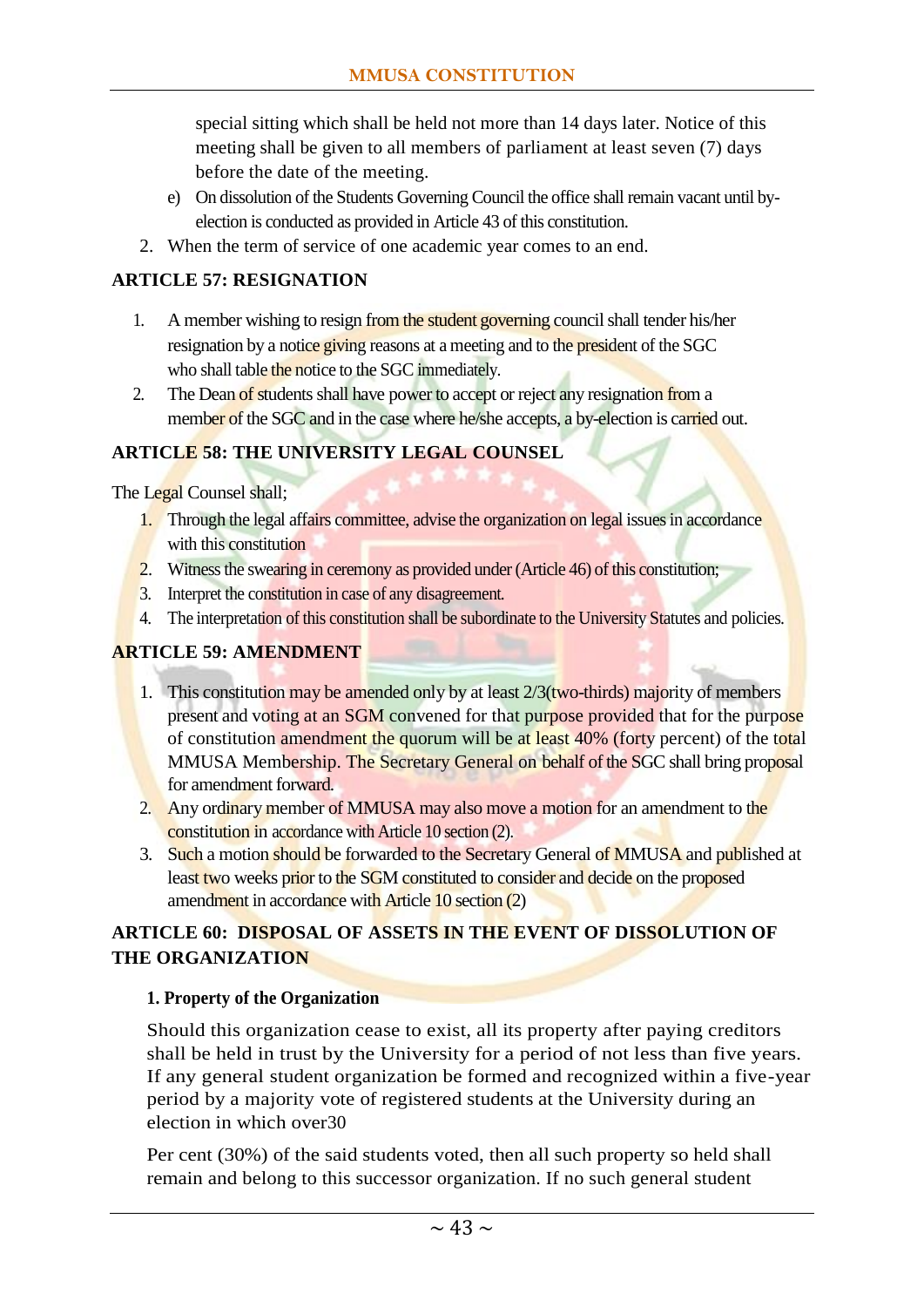organization succeeds to represent organization within the specified five years, unqualified title to all the property of the organization shall then be vested in the University.

#### **2. Property in the Custody of the organization**

Should this organization cease to exist, property in the custody of the organization, including monies deposited in the Students' Organizations Fund (MMUSA Bank Account), shall, if the owner organization continues in existence, be held by the University for the Owner Organization upon the same terms and conditions as the organization holding such property.

#### <span id="page-44-0"></span>**ARTICLE 61: INTERPRETATION**

- 1. In case of any disagreement/s on any section or clause of this constitution amongst members of SGC or ordinary members, the legal counsel shall interpret the Constitution.
- 2. In case of a disagreement(s) between members of SGC or ordinary-members and the university Administration, the Kenya National Registrar of Societies office. Such interpretation shall be binding to all parties thereto.
- 2. This constitution shall be read and construed in consistence with the laws of Kenya and Maasai Mara University Statutes.

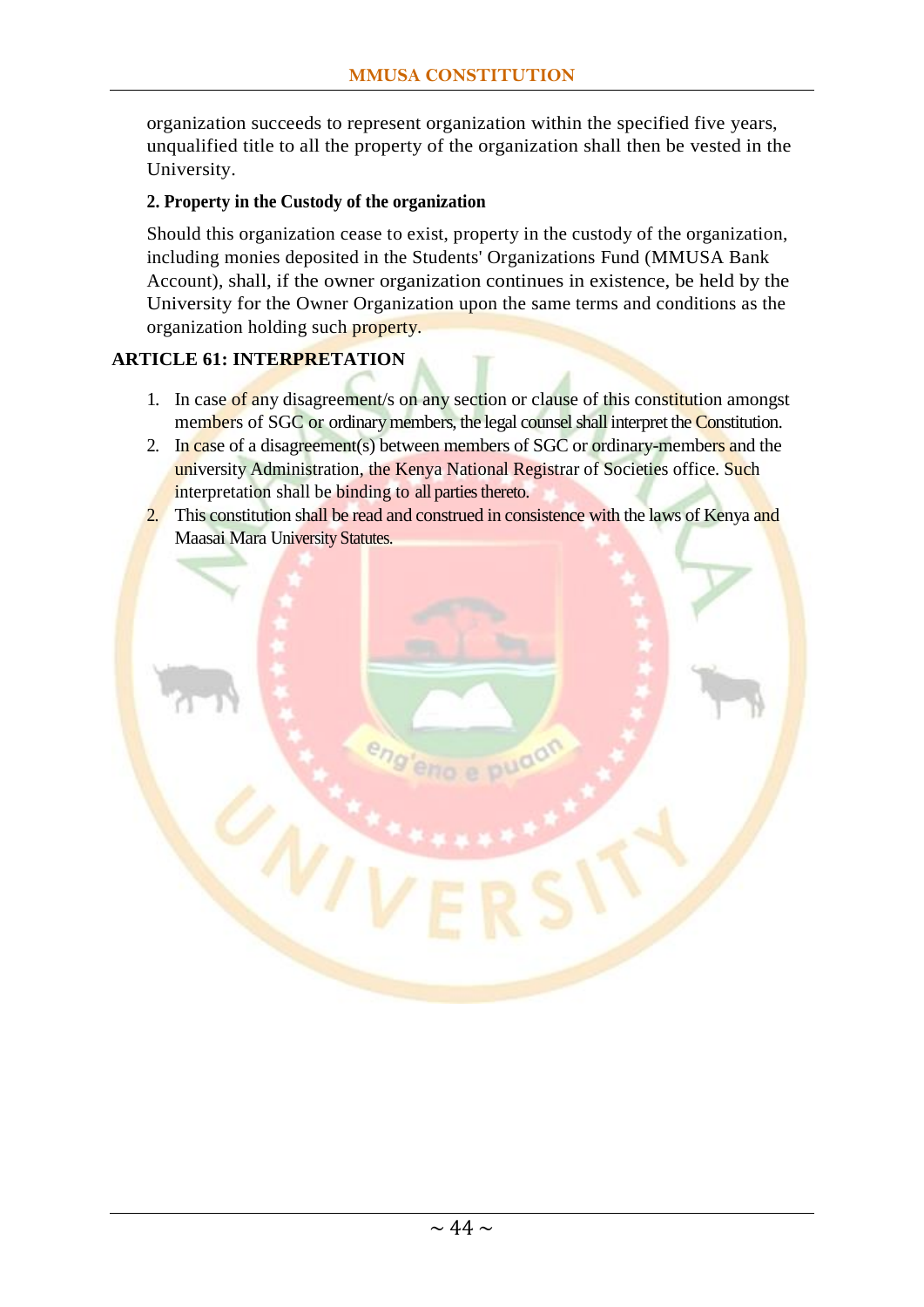#### <span id="page-45-0"></span>**ARTICLE 62: SWEARING IN**

1. The swearing in ceremony shall be held at the first Special General

Meeting and shall be presided over by the Dean of Students in the Presence of legal Counsel.

2. Citation of pledge of Commitment:

I .......................................................................................................………...having been elected as Of the Students' Organization of Maasai Mara University do hereby swear and pledge that; I shall uphold and defend the constitution of Students' Organization of Maasai Mara University; I shall seek to defend and respect the democratic rights and Liberties of all MMUSA members; I shall execute my duties with due diligence and competence as provided for in this constitution without fear or favor, hate or hindrance, and without personal biases, I shall serve all members equally irrespective of race, creed, color, gender or tribe, and I shall not compromise the rights and privileges of any member. I swear this pledge with full knowledge of my responsibilities and bind myself by the same. So, help me God.

20……

Signed by ... .......................................................................................................... On this ................................day of

Before me